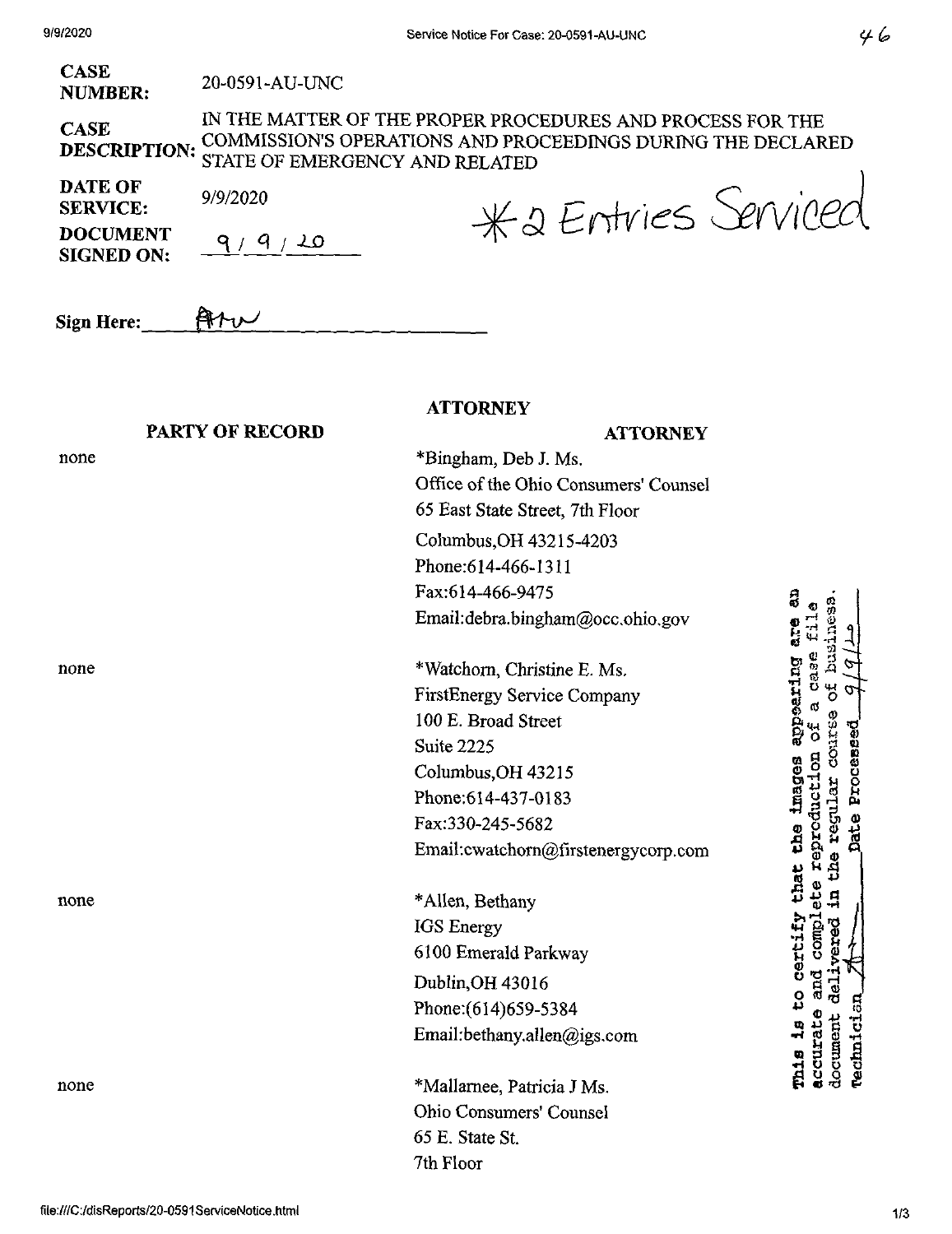| 9/9/2020 | Service Notice For Case: 20-0591-AU-UNC |
|----------|-----------------------------------------|
|          | Columbus, OH 43215                      |
|          | Phone: 614-466-1310                     |
|          | Email:patricia.mallarnee@occ.ohio.gov   |
| none     | *Cahill, Valerie A Ms.                  |
|          | Whitt-Sturtevant                        |
|          | 88 E. Broad St.                         |
|          | #1590                                   |
|          | Columbus, OH 43215                      |
|          | Phone: 614-405-8717                     |
|          | Email:cahill@whitt-sturtevant.com       |
| none     | *Fischer, Mary E Ms.                    |
|          | Public Utilities Commission of Ohio     |
|          | 180 E. Broad St.                        |
|          | Columbus, OH 43215                      |
|          | Phone: (614)466-0469                    |
|          | Email:mary.fischer@puco.ohio.gov        |
| none     | *Chilcote, Heather A                    |
|          | Public Utilities Commission of Ohio     |
|          | 180 East Broad Street                   |
|          | Columbus, OH 43215                      |
|          | Phone: (614) 466-0407                   |
|          | Email:heather.chilcote@puco.ohio.gov    |
| none     | *Staff, Docketing                       |
|          | Docketing                               |
|          | 180 East Broad Street                   |
|          | 11th Floor                              |
|          | Columbus, OH 43215                      |
|          | Phone: 614-466-4095                     |
|          | Fax:614-466-0313                        |
|          | Email:docketing@puco.ohio.gov           |
| none     | WILLIS, MAUREEN R                       |
|          | 65 EAST STATE STREET, 7TH FLOOR         |
|          | COLUMBUS, OH 43215-4203                 |
|          | Phone: 614-466-9567                     |
|          | Email:MAUREEN.WILLIS@OCC.OHIO.GOV       |
|          |                                         |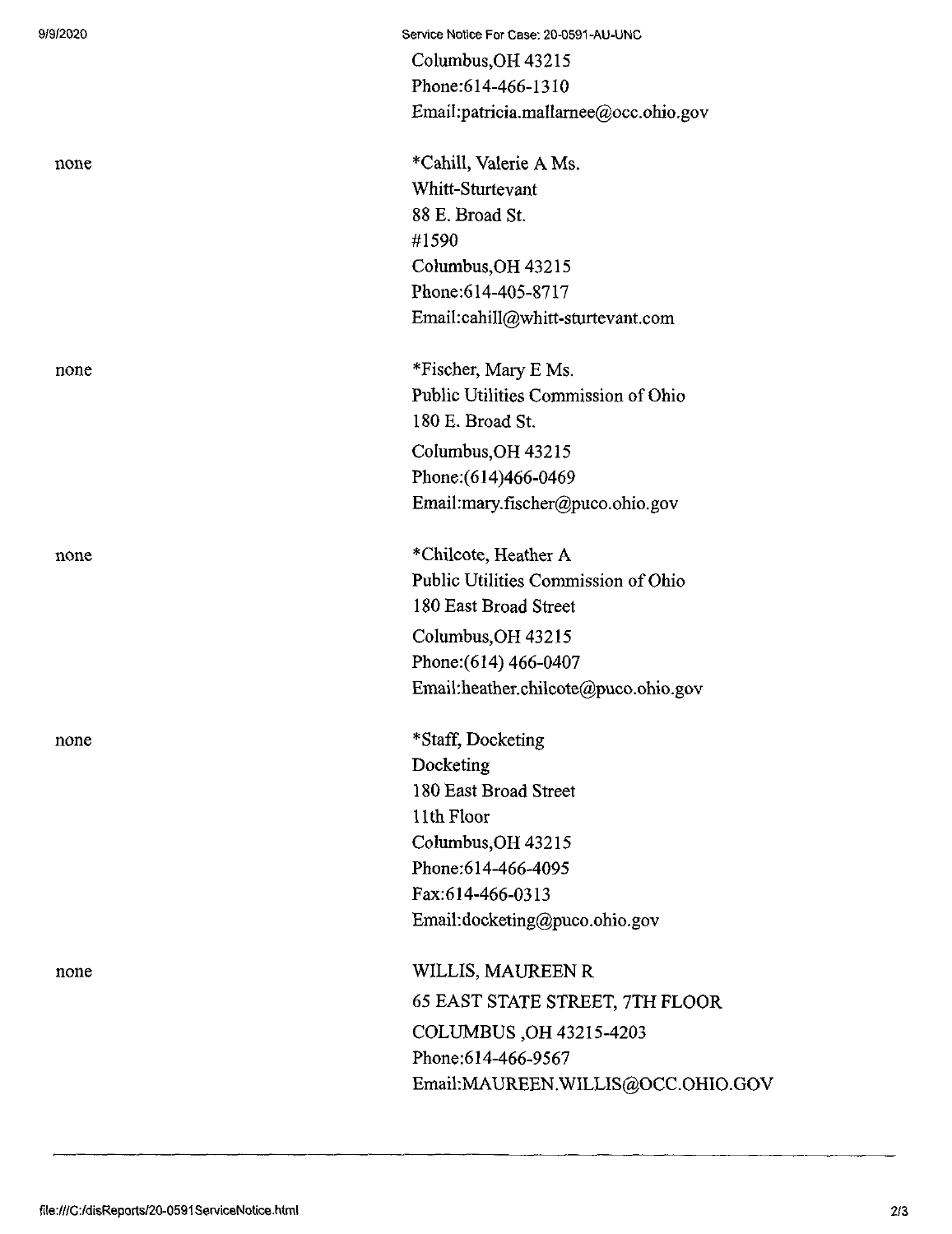### **INTERESTED PARTY**

### **PARTY OF RECORD**

### **ATTORNEY**

CITIZENS COALITION ATTY NONE JOSEPH PATRICK MEISSNER 2234 WEST BOULEVARD CLEVELAND,OH 44102 Phone:(216) 408-6501 Email:MEISSNERJOSEPH@YAHOO.COM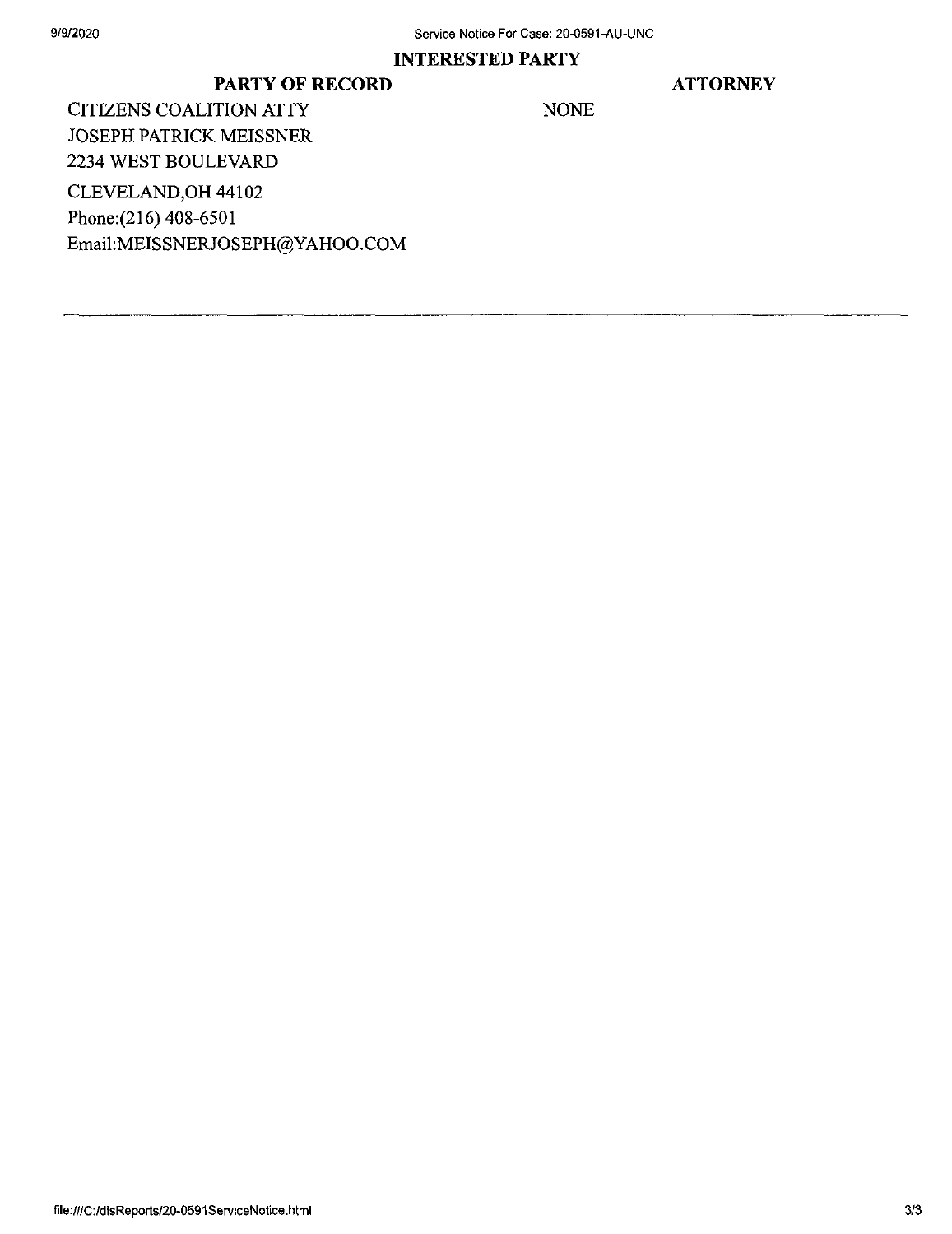## **Ryan, Debbie**

| From:    | Puco Docketing                                                             |
|----------|----------------------------------------------------------------------------|
| Sent:    | Wednesday, September 9, 2020 2:59 PM                                       |
| To:      | cherylobt@yahoo.com; obtdispatch@gmail.com; augie@ohiobulk.com;            |
|          | dph@barneswendling.com; mblinfo@millerferry.com; mbladmin@millerferry.com; |
|          | dave@sscpa.net; todd@jet-express.com                                       |
| Subject: | NOTICE OF FILING in Case No. 20-0591-AU-UNC                                |

# **Ohio Public Utilities Commission**

**NOTICE OF FILING Docketing Division (614) 466-4095**

| Case<br>number | 20-0591-AU-UNC                                                                                                                                                                                                             |
|----------------|----------------------------------------------------------------------------------------------------------------------------------------------------------------------------------------------------------------------------|
| Case title     | IN THE MATTER OF THE PROPER PROCEDURES AND PROCESS FOR THE<br>COMMISSION'S OPERATION AND PROCEEDINGS DURING THE DECLARED STATE OF<br><b>EMERGENCY AND RELATED MATTERS</b>                                                  |
| Document       | Entry extending the waiver request for water transportation companies in order to mitigate risks<br>associated with COVID-19 and to respond to recommendations or directives by local and state<br>public health officials |
| <b>URL</b>     | http://dis.puc.state.oh.us/TiffToPDf/A1001001A20l09B43023I01015.pdf                                                                                                                                                        |





SUBSCRIBER SERVICES: Manage Preferences | Unsubscribe | Help

CAUTION: This is an external email and may not be safe. If the email looks suspicious, please do not click links or open attachments and forward the email to csc@ohio.gov or click the Phish Alert Button if available.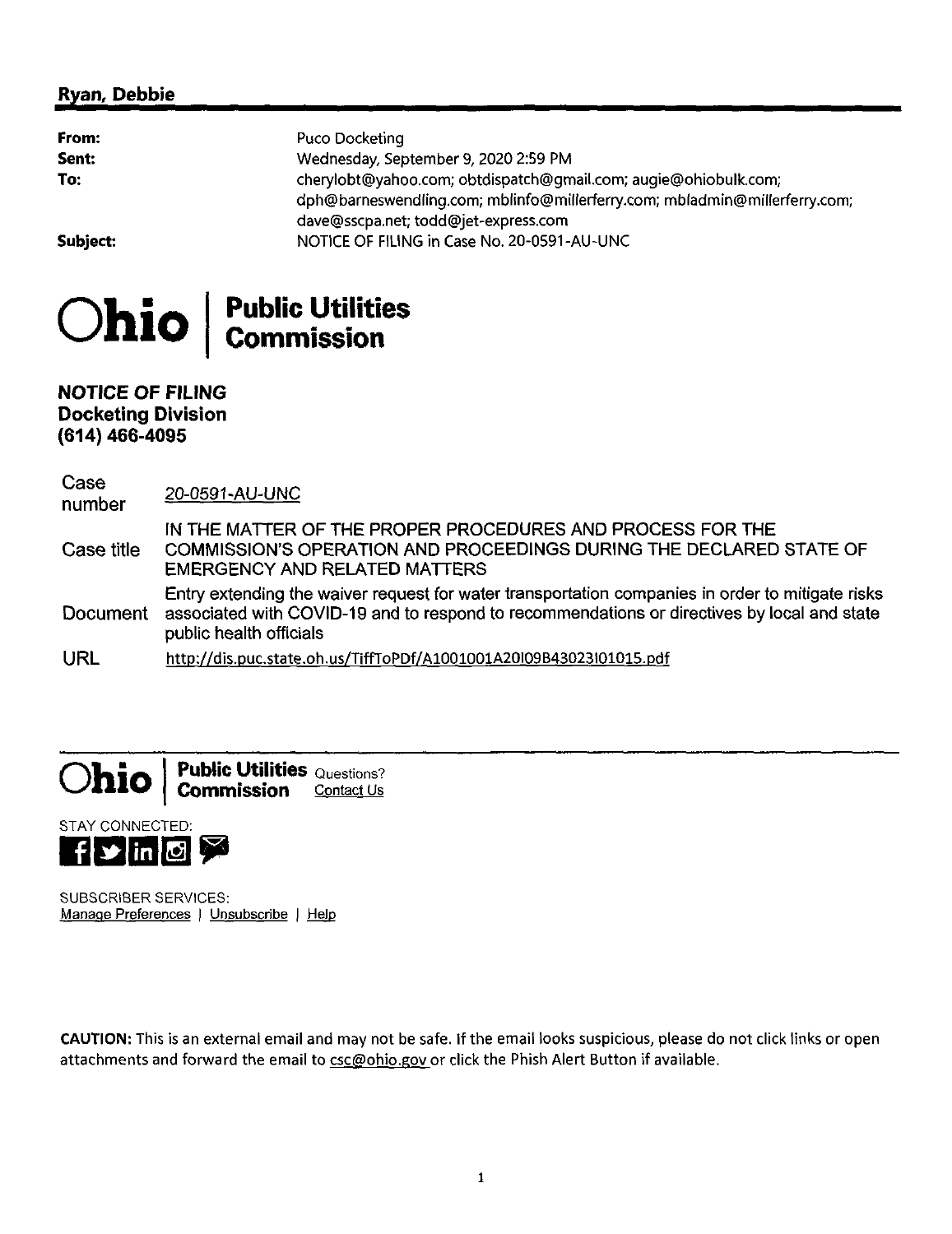## **Ferry (Water Transportation Companies^ (9/9/2020 Entry)**

 $\langle \cdot \rangle$ 

 $\ddot{\phantom{a}}$ 

cherylobt@yahoo.com obtdispatch@gmail.com;augie@ohiobulk.com dph@bameswendling.com mb!info@millerferry.com;mbladmin@millerferry.com dave@sscpa.net todd@jet-express.com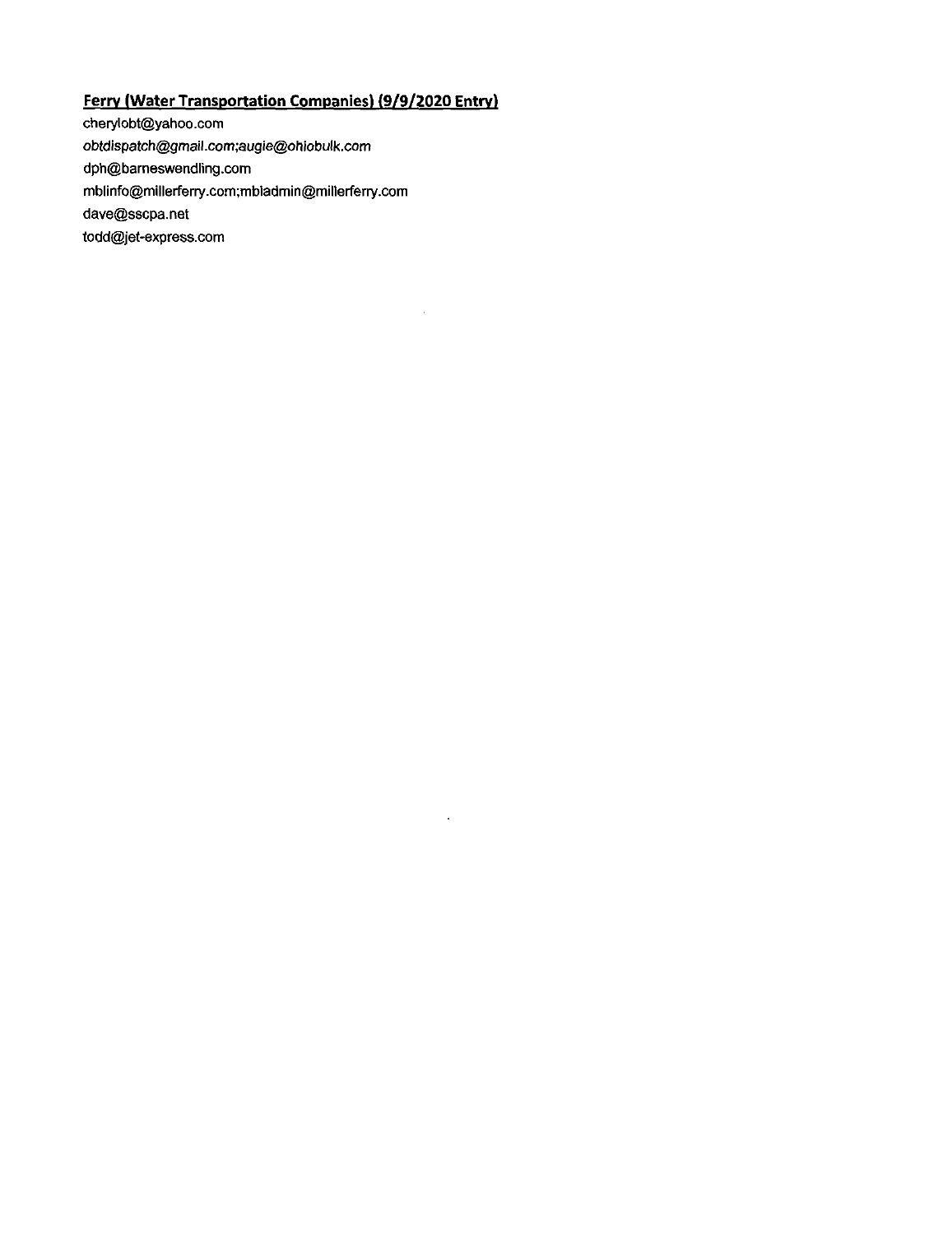## **Ryan, Debbie**

| From:    | Public Utilities Commission of Ohio <puco@public.govdelivery.com></puco@public.govdelivery.com> |
|----------|-------------------------------------------------------------------------------------------------|
| Sent:    | Wednesday, September 9, 2020 2:55 PM                                                            |
| To:      | Neloms, Tim; Miller, Danelle; Benjamin, Brian; Hawkins, Angela; Nixon, Anna; Schilling,         |
|          | Matt; Mcpherson, Saundra; Calloway, Philip; Troupe, Tanowa; Ryan, Debbie                        |
| Subject: | Courtesy Copy: NOTICE OF FILING in Case No. 20-0591-AU-UNC                                      |

This is a courtesy copy of an email bulletin sent by Debbie Ryan.

This bulletin was sent to the following groups of people:

Subscribers of Electric, Energy & Heating/Cooling Industry Service, Natural Gas and Pipeline Industry Service List, Railroad Industry Service List, Telephone Industry Service List, or Water Industry Service List, (2116 recipients)

Having trouble viewing this email? View it as a Web page. **!0 SHBRE**

## **Ohio Public Utilities Commission**

**NOTICE OF FILING Docketing Division (614) 466-4095**

The filing of the following document is being served upon all regulated entities and interested parties via the electric-energy, natural gas and pipeline, railroad, telephone and water industry service lists.

| Case<br>number | 20-0591-AU-UNC                                                                                                                                                                                                                                                                                                                                                                                                            |
|----------------|---------------------------------------------------------------------------------------------------------------------------------------------------------------------------------------------------------------------------------------------------------------------------------------------------------------------------------------------------------------------------------------------------------------------------|
|                | IN THE MATTER OF THE PROPER PROCEDURES AND PROCESS FOR THE<br>Case title COMMISSION'S OPERATION AND PROCEEDINGS DURING THE DECLARED STATE OF<br><b>EMERGENCY AND RELATED MATTERS</b>                                                                                                                                                                                                                                      |
|                | Entry modifying the provisions of the March 12, 2020 Entry and the March 16, 2020 Entry filed in<br>this proceeding in order to allow the in-person filing of documents scheduled by appointment with<br>Document the docketing division between 8:00 a.m. and 5:00 p.m. each business day. Further, the<br>Commission authorizes the resumption of electronic filing of documents containing confidential<br>information |
| URL            | http://dis.puc.state.oh.us/TiffToPDf/A1001001A20I09B43316G01021.pdf                                                                                                                                                                                                                                                                                                                                                       |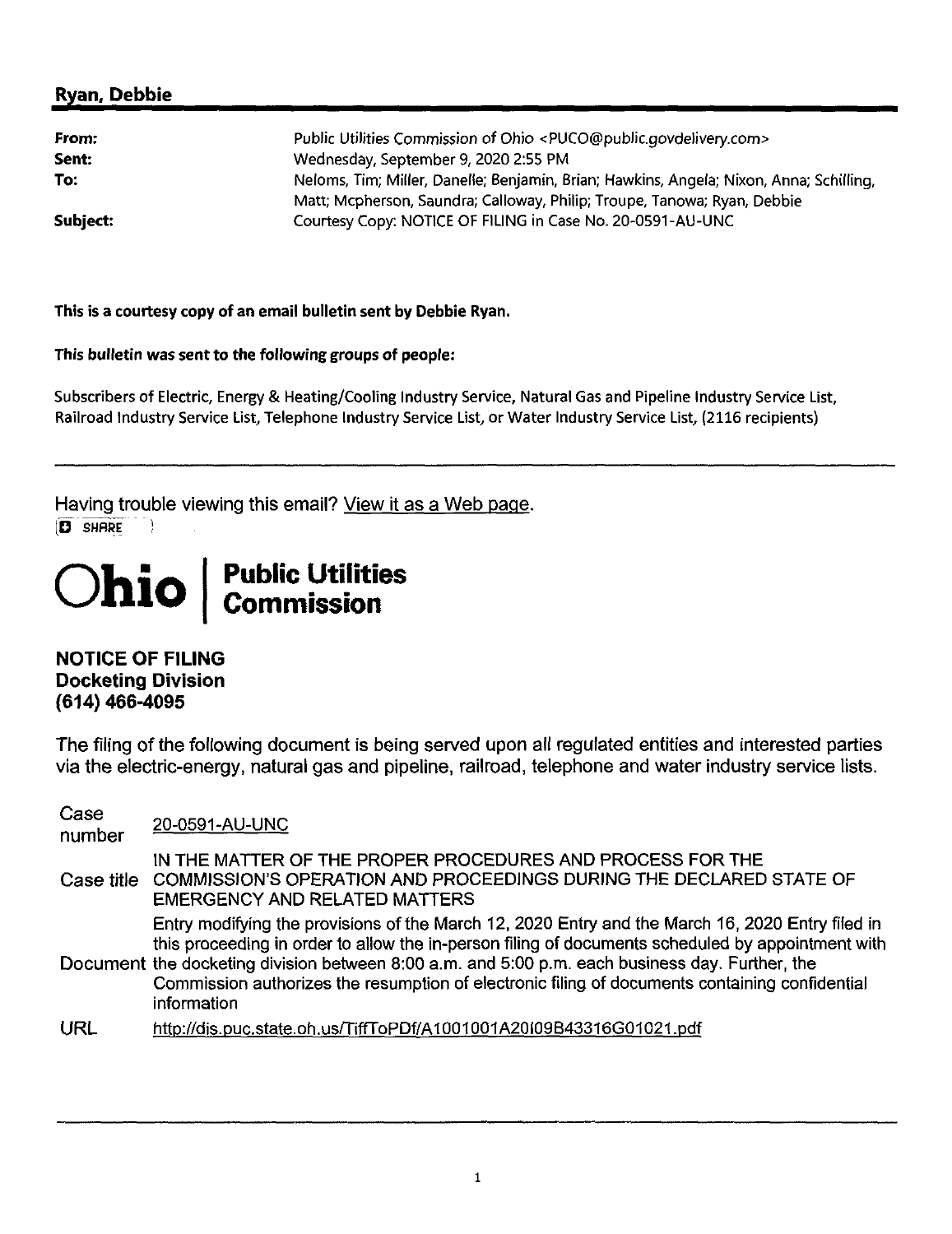



SUBSCRIBER SERVICES: Manage Preferences <sup>|</sup> Unsubscribe <sup>|</sup> Help

CAUTION: This is an external email and may not be safe. If the email looks suspicious, please do not click links or open attachments and forward the email to csc@ohio.gov or click the Phish Alert Button if available.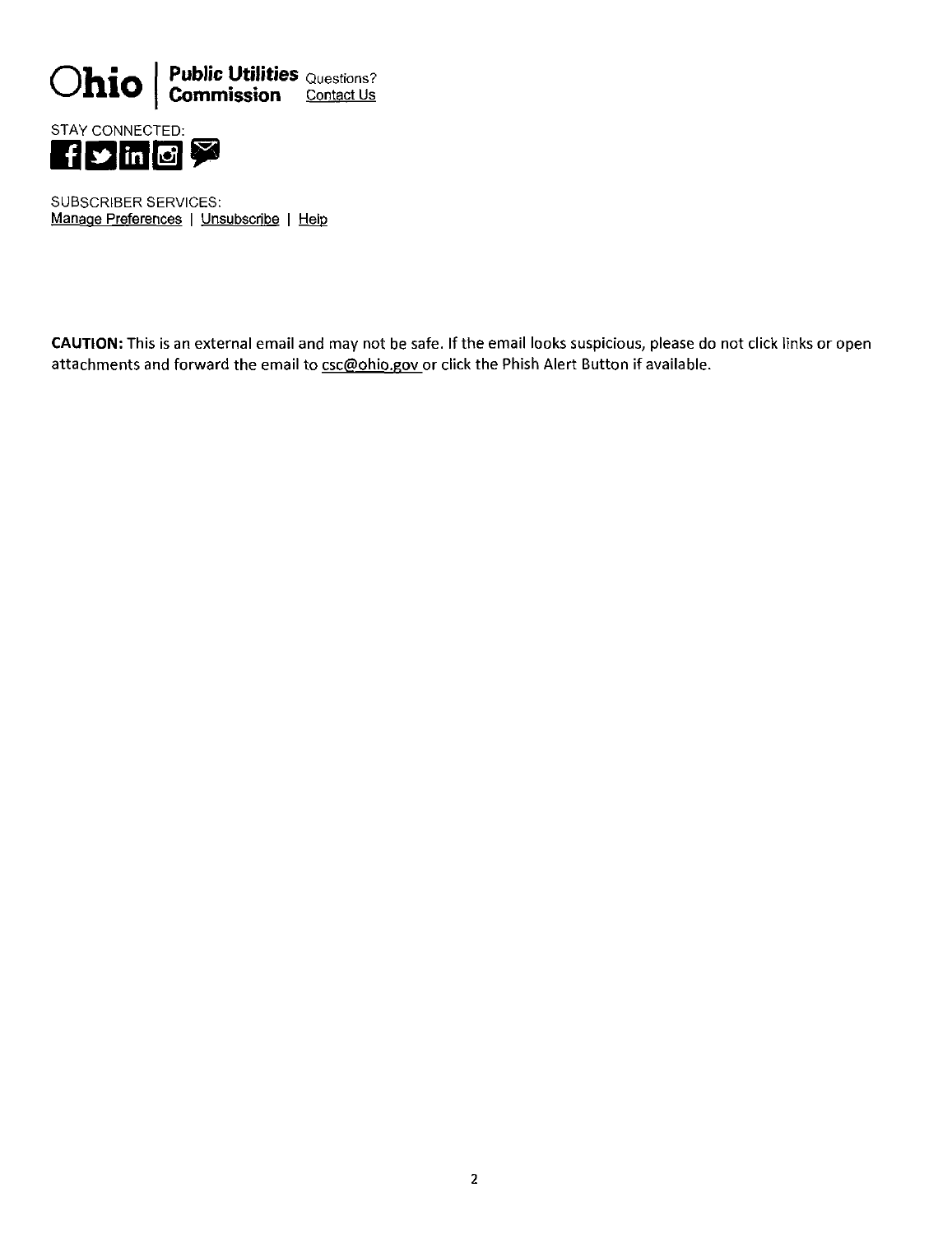#### **Email for Electric-Energy. Natural Gas and Pipeline. Railroad. Telephone and Water Industry Lists <9/9/2020^**

bonds.anita@yahoo.com jay7236@gmall.com josh.elsea@huntington.com bkaltenbach@aep.com david.fein@exeloncorp.com mtrinka@criusenergy.com regulatory.affairs@impacttelecom.com jessica.zahnow@argusmedia.com cpciware3@gmail.com Jeff.mcnaughton@PUCO.ohio.gov terry.bell@puc.state.oh.us william.adams@baileycavalieri.com doytel@bright.net bethie5559@yahoo.com mdortch@kravitzllc.com john.funk@yahoo.com glantel@bright.net tomtc@bright.net derek@allpurposecontracting.net jkolezynski@eastontelecom.com taylor.mattox@puc.state.oh.us stnourse@aep.com pontious@bright.net mjsatterwhite@aep.com thomas.stikeleather@puc.state.oh.us johntoth@firstenergycorp.com jviers@neo.rr.com mzemke@bricker.com dwwave@gmail.com deborah.montanaro@cox.com dprather@indigital.net maryjane.rasher@intrado.com sanderson@nisource.com sbell@vectren.com jbiltz@firstenergycorp.com sbohler@czn.com barbara.bossart@puc.state.oh.us tony.brigano@hickspartners.com carys.cochern@duke-energy.com matt@ccg-ohio.com bcrockett@championenergyservices.com charles.curtis@contaegis.com vincedec@yahoo.com jehlinger@omnisource.com selisar@mwncmh.com clifford.evans@puc.state.oh.us david.fein@constellation.com efrantz@nisource.com egallon@porterwright.com utuohio@att.net bgorman@firstenergycorp.com randall.griffin@dplinc.com hagans@occ.state.oh.us habrumfield@aep.com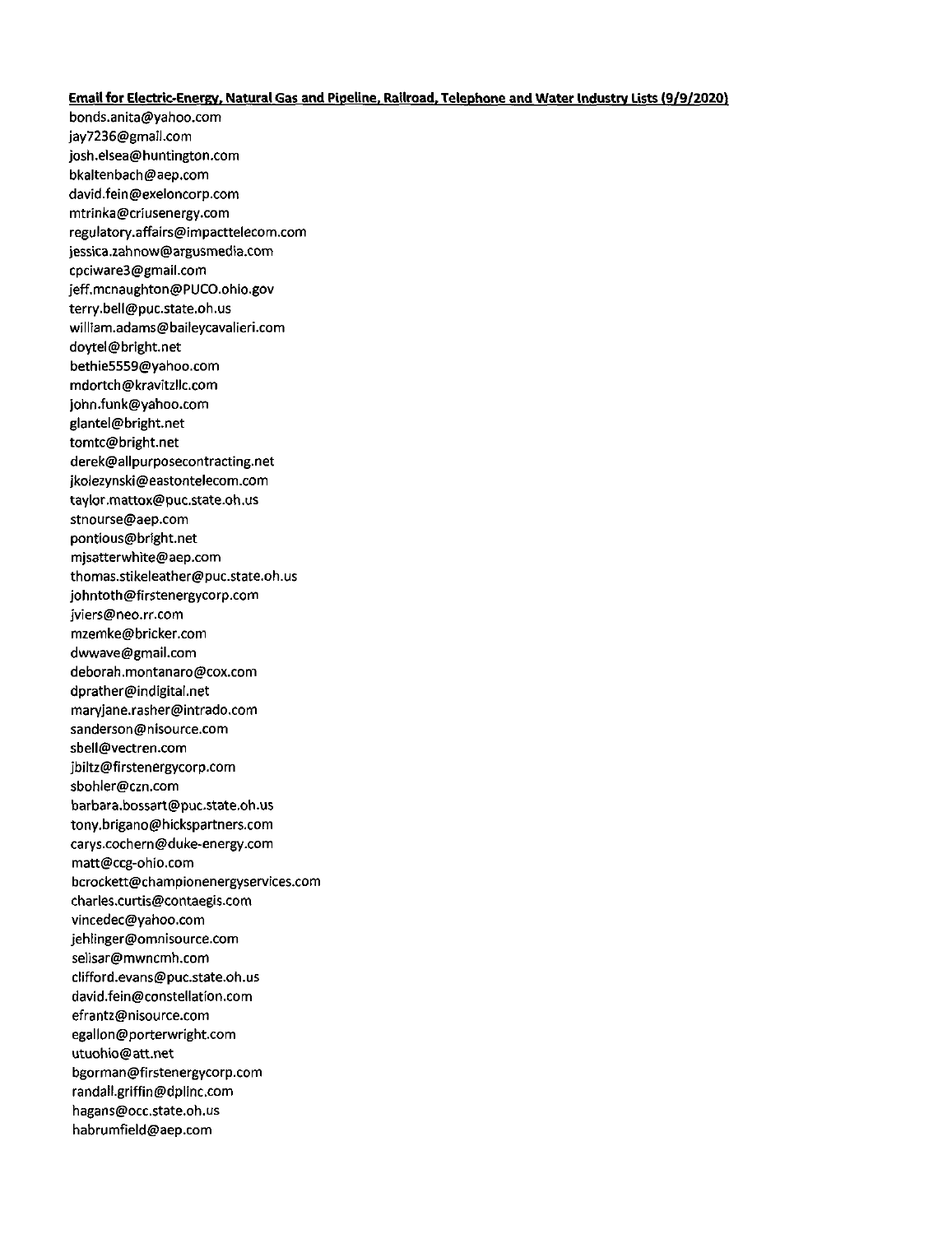ted.heckmann@cinbell.com chenney@oaba.net jill.henry@puc.state.oh.us brian.hicks@hickspartners.com rahideg@aquaamerica.com slhill@aep.com John.horstmann@dplinc.com mljeunelot@aep.com jeff.]ones@puc.state.oh.us jill.kocher@puc.state.oh.us jlang@caifee.com leiterr@firstenergycorp.com bleslie@nisource.com eagleenergy@fuse.net vlmcclatchy@vectren.com trish.mcfadin@southstarenergy.com karen.mckee@horizontel.com cmilier@szd.com ]acob.nicodemus@puc.state.oh.us poman@muirfieldenergy.com nathan.parke@dplinc.com darrinp@streamenergy.net mpritchard@mwncmh.com spritchard@dovetailsolar.com squade@firstenergycorp.com drapp@firstenergycorp.com teresa.ringenbach@directenergy.com sroller@kngenergy.com dmroush@aep.com dryan@mwncmh.com ssagun@nisource.com jasherwood@aep.com pshorr@speccap.corn cslagle@bricker.com tsmithl3@sprynet.com judi.sobecki@dplinc.com nstika@cose.org jcswiz@vectren.com ktieken@vectren.com ljsark@sbcglobal.net elizabeth.watts@duke-energy.com dbweiss@aep.com jason.well@puc.state.oh.us jmyoder@aep.com slzehala@aep.com zuschakj@firstenergycorp.com greg.price@puc.state.oh.us lee.jackson@southstarenergy.com msjboydl@aol.com jkist@tugmgmt.com SoiMarketResearch@hsntech.com chiodorita@hotmail.com georduan@hotmail.com scmallik@gmail.com l-oster8@neo.rr.com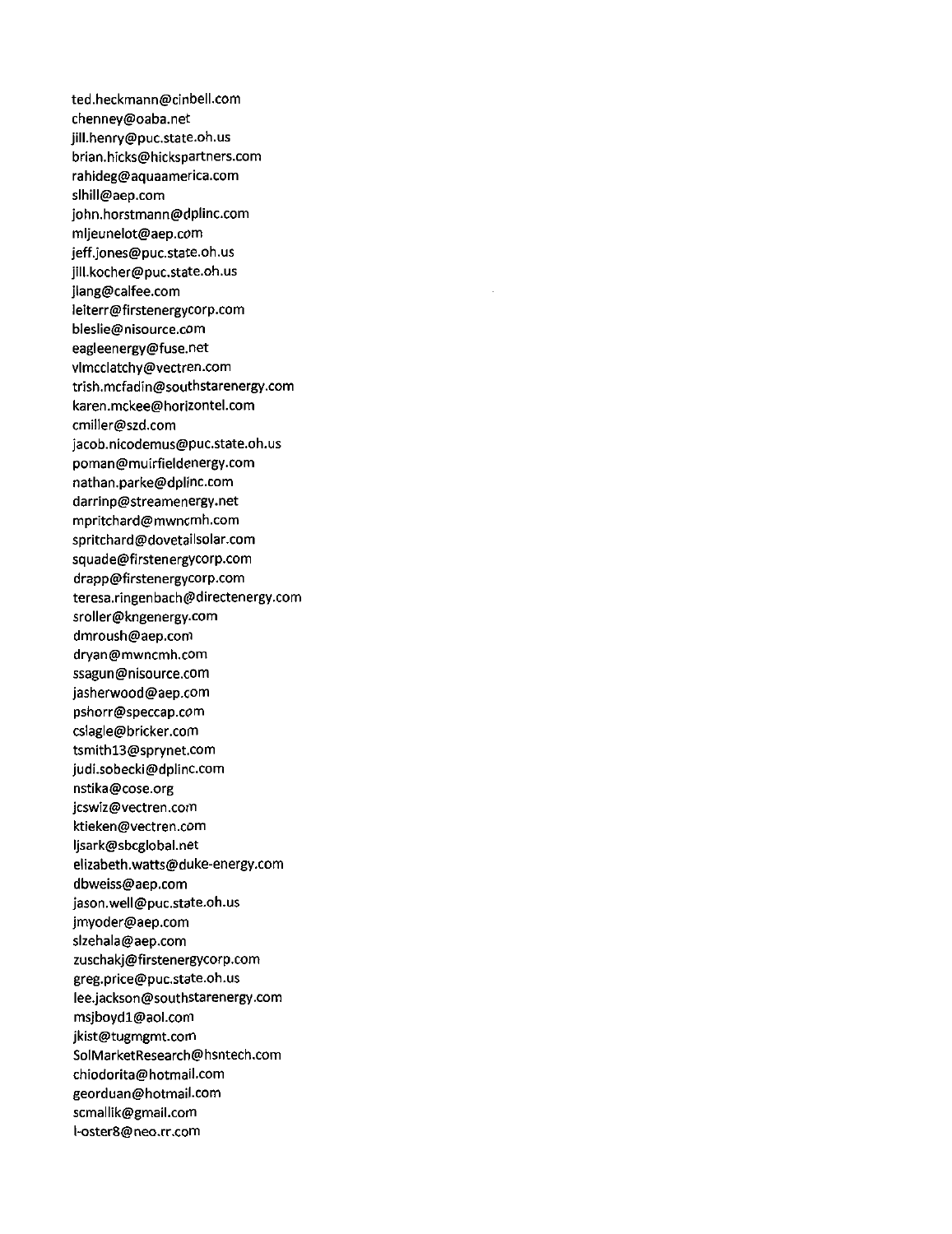tbradtmil!er(®vectren.com john.keaton@duke-energy.com bellish@buckeyeenergybrokers.com kathy.campbell@cinbell.com rdc\_law@swbell.net jeinstein@volunteerenergy.com tfireccg@myactv.net juliehayes@aes-nrg.com wtelco@bright.net scott.kitchen@consolidated.com leslie.kovacik@toledo.oh.gov tlynch@telecomlawyers.com torahood@bricker.com lpettit@co.geauga.oh.u5 anita.schafer@duke-energy.com cwoodham@telegration.net kimberly.yelton@centurylink.com kimberly.childs@puc.state.oh.us tina.watkins@puc.state.oh.us bbartley@watervillegas.com rblack@watervillegas.com tblack@watervillegas.com mcalderone@somersetgas.com brenda.carnahan@duke-energy.com dlcelona@gmail.com pchang@nisource.com adelong@gasmark.com ddetty@theenergycoop.com melanie.elatieh@ugicorp.com paui@vipplumbing.com hfarber@energypluscompany.com gail.glasgow@streamenergy.net agough@somersetgas.com dharrod@minsteroh.com sue\_harrold@ohiogas.com tomhill4841@juno.com shopson@napower.com jjulian@uti-corp.com barbara.kaiser@duke-energy.com akeilson@keilsonlaw.com mkerney@ovgc.com dianne.kuhneil@duke-energy.com jioop@worldenergy.com iorentzka@aoi.com jiove@ure.com bmcdonald@iacapra.com kathy.milenkovski@steptoe-johnson.com brian.w.moidel@dom.com delilahn@streamenergy.net tnedwick@nhtinc.org beth.baiser@bp.com mpoole6177@aol.com cinthia\_reed@ohiogas.com rsbaran@aep.com knrosselet@columbus.rr.com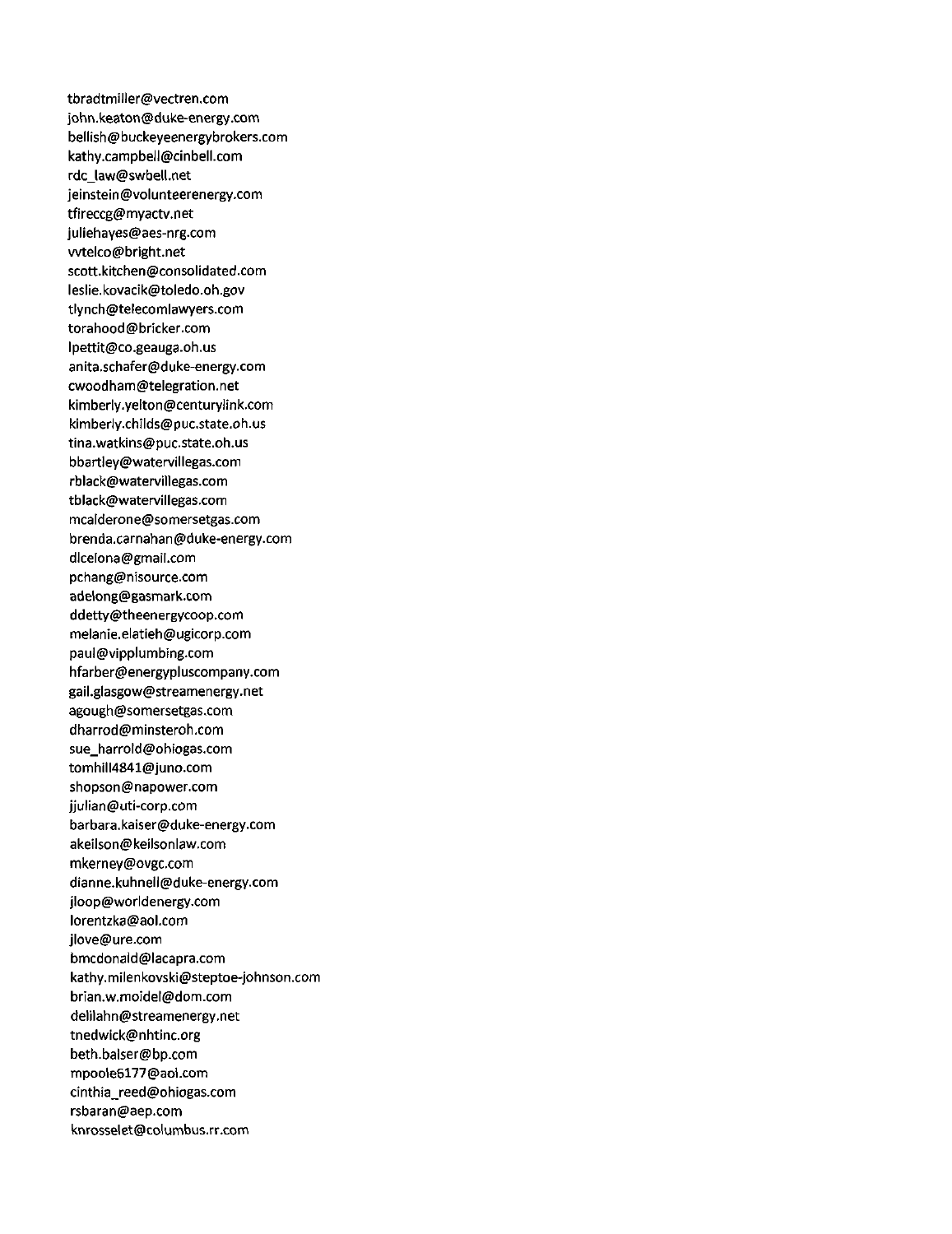gdrussell@vorys.com eschmitt@ces-ltd.com ksimon@sngco.com stacemh@aol.com elwood.tanner@dom.com chuck\_turnwald@ohiogas.com jvandonkelaar@yahoo.com rhsheldon@wcoil.com sheidongas@wcoil.com swhite@piedgas.com bwollet@cobraplpeline.com rzdunkewicz@acclaimenergy.com jim.ziolkowski@duke-energy.com jzornes@ohioenergycoop.org shornyak@aep.com mike.j.mallady@dom.com stuart.siegfried@puc.state.oh.us mark.bellamy@puc.state.oh.us mahila.christopher@puc.state.oh.us switchwind@gmail.com jseymour@ttcorp.com sarah.briggs@att.com mburns@naturalgas-electric.com linda.cavanaugh@dplinc.com sbuckley@sciotoenergy.com jchildress@mercuria.com ldavis@keytexenergy.com art@buckeyeenergybrokers.com apartmentenergy@gmail.com ohiosc@gmail.com bradf@fosterec.com robert.howley@cox.com jfield@moffattnichoi.com mlltonshieldsjr@live.com lbhacker@aep.com tstanton@nrri.org rusty\_orben@csx.com gswanson@emsenergy.com atoss@verdeenergyusa.com saweaver@aep.com david.longo@dot.gov jbroderick@ashlandrailway.com acjrr@acjrailroad.com sue.dolingo@raiiamerica.com utuohio@aol.com riowe@gwrr.com lnewsoml@woh.rr.com mrhea@olender.com jsattora@gwrr.com lsequeira@wmata.com shaionda.alexander@ntsb.gov kellysm@csc-scc.gc.ca jadams@fibertech.com samos@rbm.com nicolas@ecvoice.com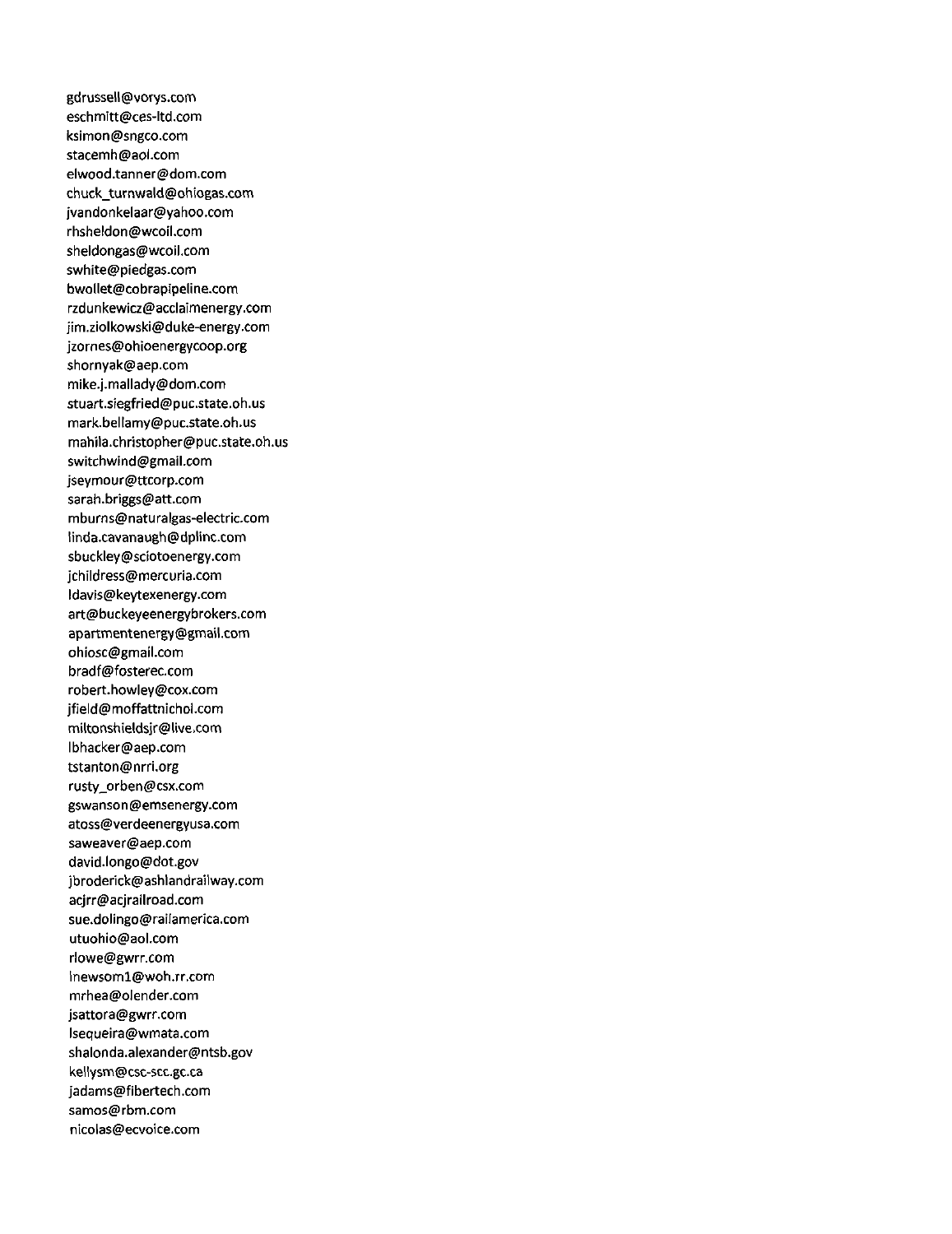jsa@ambt.net corporate@teledias.com don.barnhart@horizontel.com ken@tmccalicenter.com carl.billek@corp.idt.net carl.billek@idt.net mendel@dynalinktel.com jeff.blevins@horizontei.com abloom@ldxx.com mikeb@wabash.com bboshoven@ussignalcom.com brecherm@gtlaw.com charlie@cicom.net aliceb@mygtc.com abriggs@globalconnectioninc.com tbrockman@doYlestowntelephone.com abrown@esevans.com ebrownl@neo.rr.com jbrown@vcomsolutions.com brown@Jacod.com diane.c.browning@sprint.com ken.buchan@centuryiink.com mary.buley@onvoy.com jerel.cable@tdstelecom.com mcasanas@relianceglobaicom.com jimcasswell@hotmail.com delila.causevic@abanet.us lchai@cnsny.net mikec@cros.net contact@bascomtelephone.com scockerham@fastekteam.com adam@voxitytelecom.com rcombs@midohio.twcbc.com regulatoryaffairs@anpisolutions.com wendy.cottrill@horizontel.com contact@nationwideregulatorvcompliance.com kdawson@icsolutions.com rdichy@mettel.net adome@fairpoint.com stc@bright.net mbernal@quasarinc.net sfenkerl@earthlink.net dfrey@bright.net michael.geoffroy@telrite.com suegerd@kalidatel.com mbglisson@betterworldtelecom.com jodie@csilongwood.com amy.gumm@horizontel.com brian.hackett@gtl.net thomas.haluskey@ecntel.com hamulas@lumosnet.com ted.hankins@centurylink.com chl385@att.com osbill@centrisinfo.com khavins@diversifiedconsulting.net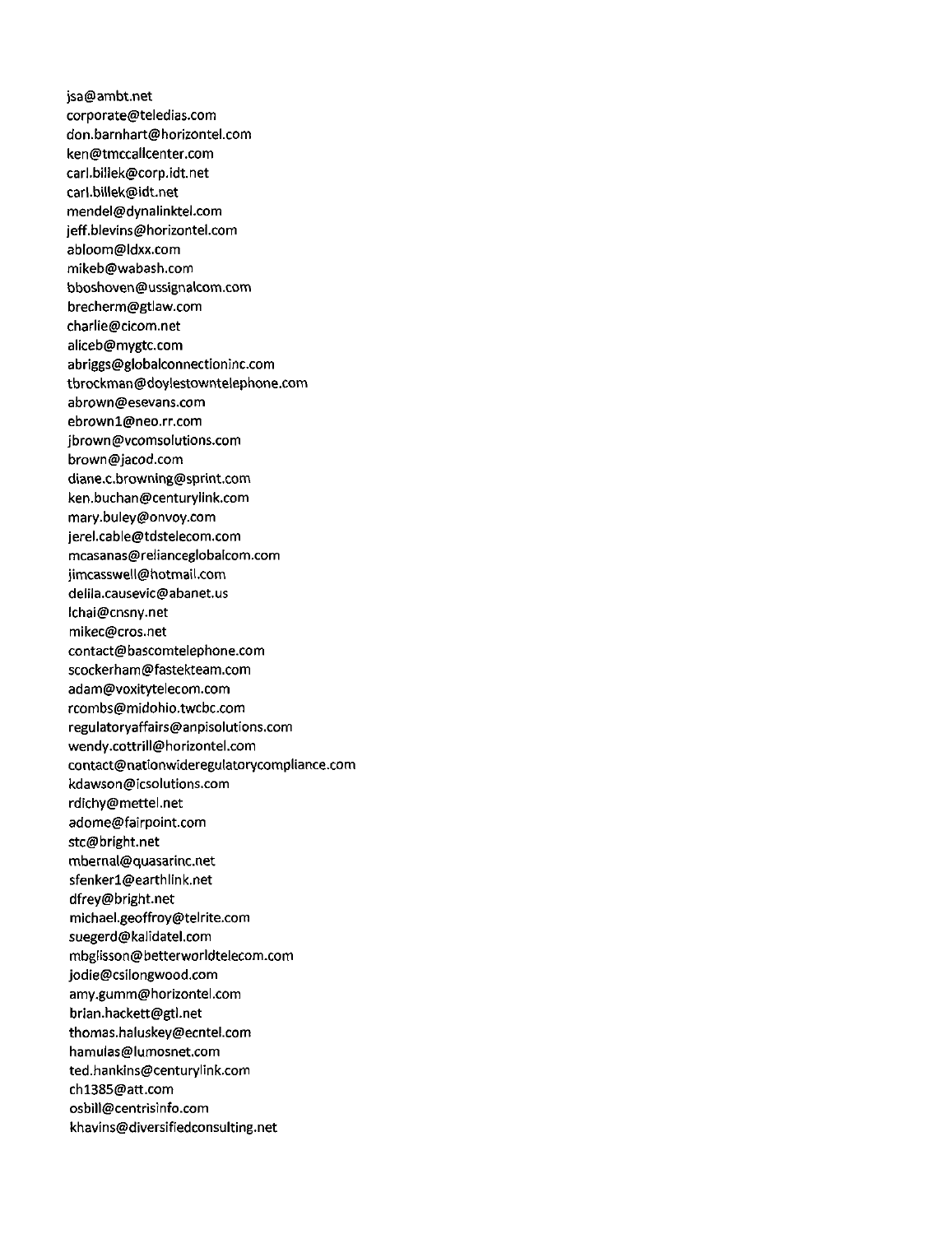Ieah(®ptscinti.com don@tlcompany.com jh7646@att.com matthew.vanhoesen@upnllc.com dhoffer@massilloncabletv.com ahoke@birch.com kristin@csilongwood.com mhornor@yipes.com jjacobs@ctel.us bbjacobson@bisonjacobson.com gjohns@massilloncabletv.com cj@gopronet.com pkirby@scitel.net rex.knowles@xo.com mark@csllongwood.com tammy@fjtetephone.com tim.p.loken@windstream.com Ylurate@bellsouth.net butchmagers@kgmyers.com regulatory@intrado.com regulatory@intelepeer.com admin5@mcginness.biz shawn.mcgorry@expedient.com mercerdm@gtlaw.com mike@fjtelephone.com jmeyn@extenetsystems.com joelm@accessoneinc.com myersn@impactnetwork.com newmand@impactnetwork.com tam.nguyen@tdstelecom.com preferred@aol.com donna.palumbo@ipc.com brian.pancoast@citynet.net jparker@wafs.com lonnie@telserco.com sperrott@800response.com sperrotte@800response.com chrisp@kalidatel.com kphotiades@pioneertelephone.com doug@ohiolink.net draue@teIegration.net kmr@bascomtelephone.com cbad.regulatorycompliance@cinbell.com jriley@telecompliance.net grodham@diversifiedconsulting.net artelco@bright.net russop@magicjack.com mtr@commpliancegroup.com richards@tremcom.com americanetllc@gmail.com leigh@donetcommunications.com pamschambach@lauttamus.com eschmidt@ibasis.net ottelco@nwbright.net mschulte@bright.net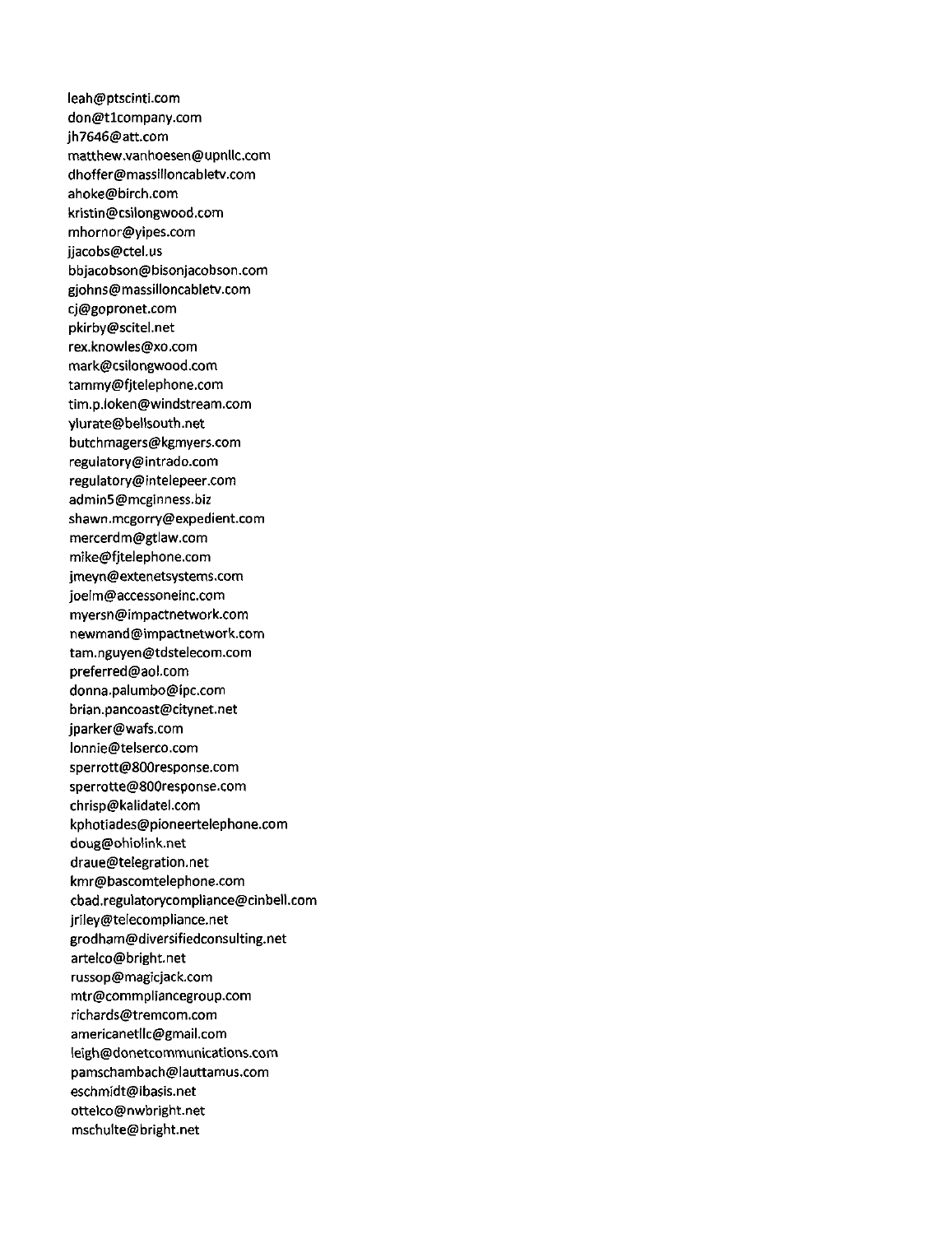kimrobertscovill@yahoo.com regulatory@telnetww.com michael.shultz@consolidated.com mike.shultz@consolidated.com rodney@prooncall.com jim@pickmta.com regulatory@entelegent.com mark@access-intl.com bstewart@eastontelecom.com alan.stuckey@spreadnetworks.com sullivan@ccmi.com tina@x2comm.com Joe.topel@orange-ftgroup.com bifItymo@aol.com zahra@netincusa.com compliance@epowerc.com geoff.voss@appsmart.com mweil@combinedpublic.com Jwest@linesystems.com michelie@csilongwood.com timw@digitalconnections.net anita.yokiel@hickorytech.com avi@netincusa.com silvzepeda@yahoo.com garyzing@hotmail.com jjones@ladder.com fjmez@local270.org tmaloney@cantonchairrental.com deucesup22@msn.com ebischoff@bischoffmiller.com carl.larue@live.com mayor@hartvilleoh.com whanna@walterhav.com thomas.mckitrick@gmail.com myerkey@stilecompanies.com magundelfinger@aep.com crengstorf@igsenergy.com mmolina@aceee.org robert.wolfe@puc.state.oh.us mgoldsmith@nisource.com huckhayes@aes-nrg.com corey@bidurenergy.com gfbechert@sciotoenergy.com mbeirne@amppartners.org boJko@carpenterlipps.com Jchen@apgeIIc.com wchen@ecsgrid.com mhobson@energyedgeconsulting.com moffice@ovec.com neads@lallycpa.com chris.greulich@northshoreenergy.com chris.hendrix@texasretailenergy.com ychouemail@yahoo.com lindaj@americanpowernet.com rjohnson@develandthermal.com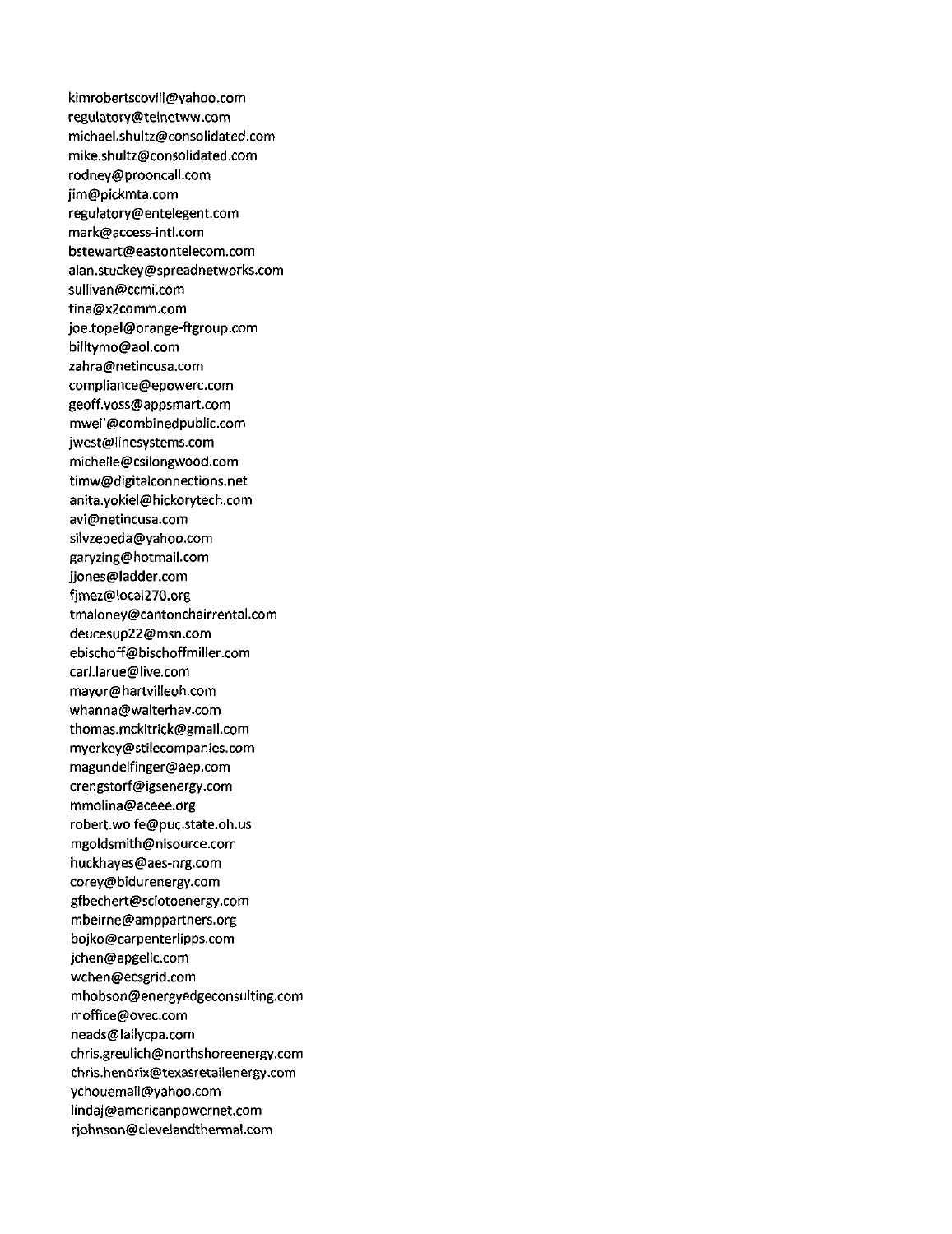slosh@clevelandthermal.com jrmorris@ondemandenergy.com fmurray870@aol.com nselvaraj@aep.com kirsty.norvell@unifiedenergy.com dplenergy@dplinc.com eric.roth@linde.com barthroyer@aoi.com info@goodenergy.com dsoule@emr-energy.com kate.stanley@consteliation.com awilliams@libertypowercorp.com aundrea.wiliiams@nrgenergy.com pawiiliams@reliant.com wynnm@firstenergycorp.com just2drunk@att.net gregory.hering@gmaii.com boduahe@yahoo.com fgeary@gearyenergy.com jhiggins5491@gmail.com mammasu@gmail.com mbowen@frankiinenergy.com MStonecaps@yahoo.com kkavali@firstenergycorp.com drtwin@msn.com krogers@emsenergy.com susanire@acnibo.com robert.stallman@dplinc.com gfackier@deloitte.com smuno2@nisource.com pgaia@juno.com sherry.bannister@dplinc.com mstarck@independenceenergyco.com jimstreett@carioadexpress.com giandsberg@procurian.com brian@abaenergypartners.com britton.ellis@scc.virginia.gov greenikat62@yahoo.com rendris@firstenergycorp.com robert.p.majikas@dominionenergy.com votewilliams@gmail.com dvair@nisource.com jboss@certifiedutility.net iisa-hunt@att.net kjoseph@napower.com william.fleissner@duke-energy.com cwehr@firstenergycorp.com jfinnigan@edf.org dave@sbrenergy.com renee.britt@bingham.com kj771@yahoo.com legal@discountpowerinc.com christa.rendino@duke-energy.com Josedennysl4@gmaii.com tseelaus@emc2devco.com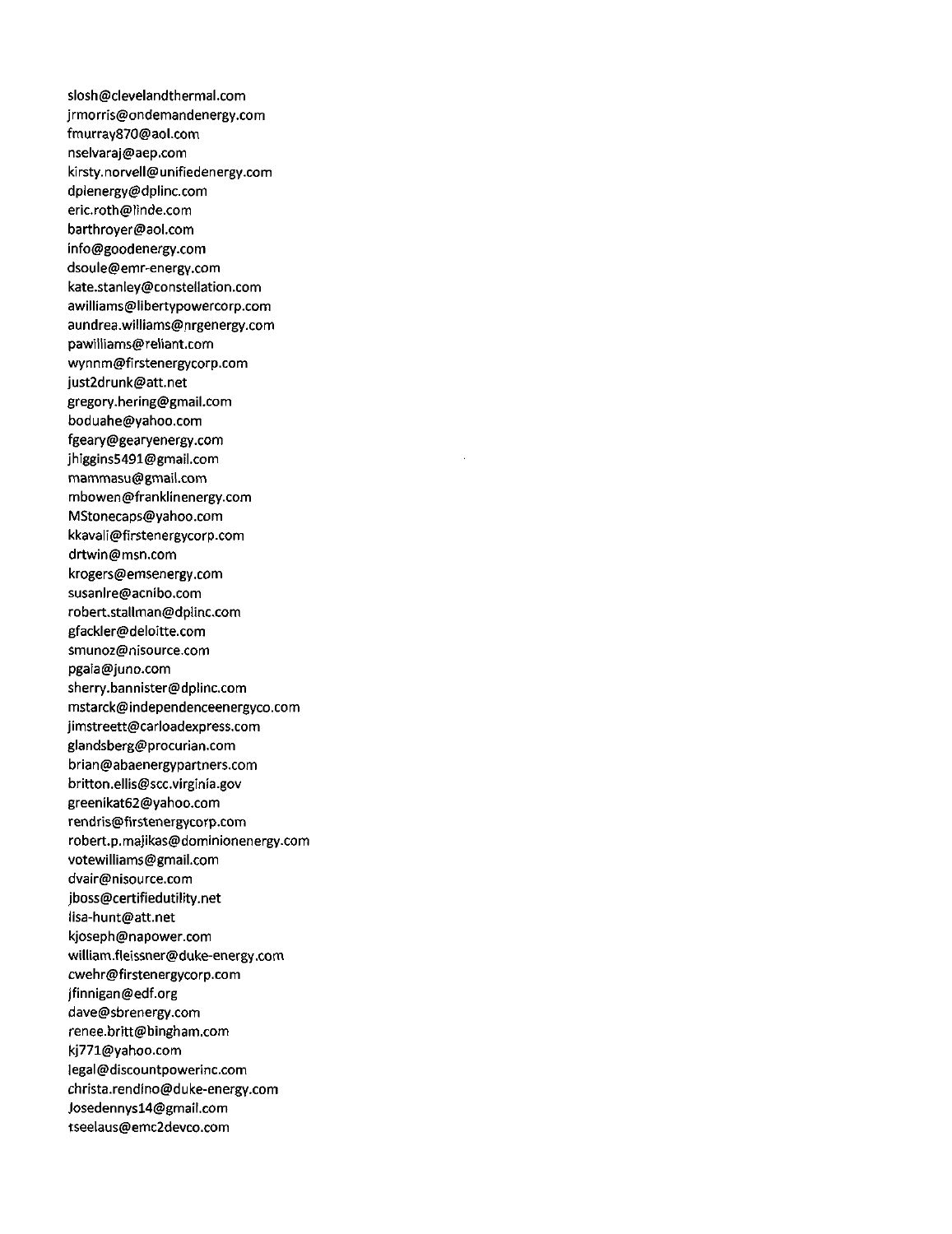wa03003638000@gmail.com etienne.freddy@gmail.com grahamffa53@hotmail.com neo689@yahoo.com \_DEBUtilityOperations@directenergy.com regulatory@clearviewelectric.net jmcgough@mcgough-inc.com cpfbuttercup@yahoo.com selliott@metrocdengineering.com lmcaiister@amppartners.org fmerrill@bricker.com jseryak@gosustainableenergy.com szsmith@snl.com martin@watchtv.net lori\_parsley@hotmail.com mark.karenchak@snydercos.com jenlynch4@gmail.com Jimziegan33@gmail.com jgiannantonio@firstcomm.com Reverandl964@gmail.com amy.tenney@revol.com bfargo.sac@gmail.com benthere59@buckeyexpress.com damguy@live.com tkodiak69@aol.com LISAADRIANA906@GMAIL.COM sbennett@pplweb.com cag3952@yahoo.com kellylipinskil62@msn.com cds@gscb-law.com mbowman@jefferstoledo.com mwittich@mcgillsmithpunshon.com meeder87@gmail.com spersaud@plymouthenergy.com jnottingham@verdigrisenergy.com bhamilton@certifiedutiiity.com cugazaponte@tracfone.com ballou@ballouconsultants.com jmorejon@tracfone.com fmathews@cwa-union.org christlna,o'keeffe@development,ohio,gov regtrackdsire@gmail.com jlcalig@aep.com wwiiding@gmail.com barbara.farr@mcenergyinc.com aiex@gprenew.com Edwards.jasonl9@yahoo.com sandy@eisenbachconsulting.com thoatson@lspower.com jjankowski@aepenergy.com sgreves@(ibertypowercorp.com trzelina@aep.com john.ritch@gexaenergy.com cklein@napower.com Lotu5eyeZel@gmail.com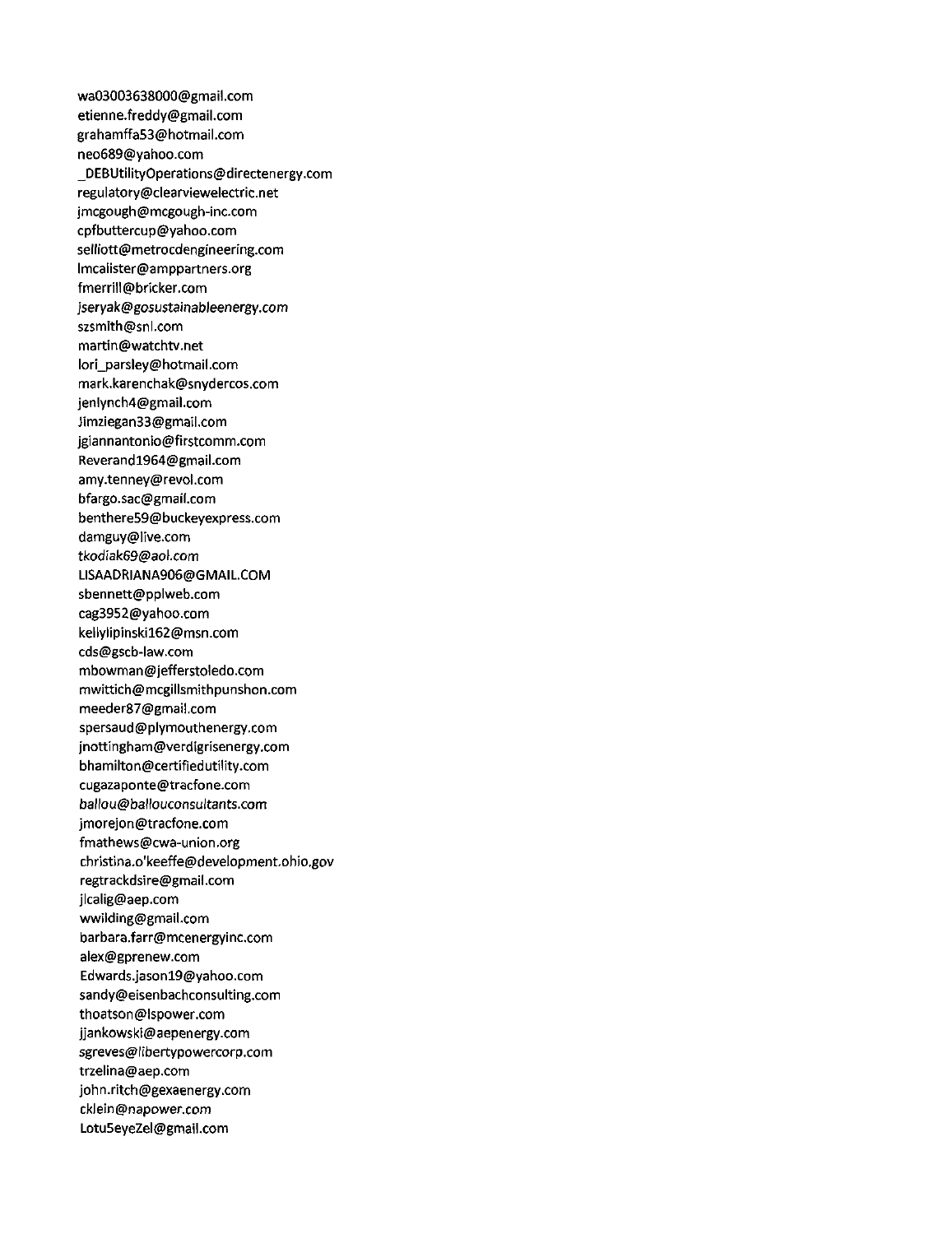rbassett@starionenergy.com gwen@eisenbachconsulting.com nathan@eisenbachconsulting.com charmedl019@hotmail.com mmcculty@aep.com toptest2012@gmail.com wdhaas@ysu.edu david.lipthratt@puc.state.oh.us kehobbs22@att.net aemcdonnel!@avalonenergy.us dana.couiter@nrgenergy.com michaeI.covington@duke-energy.com dayna@governmentedge.com lmcbride@ulmer.com 68kt78i@gmail.com afroehlich@tnc.org dstinson@bricker.com sahilljd@gmail.com wlcexpresstransportation@gmail.com rstokey71@gmait.com gmiiler@pioneer-railcorp.com bknipe@firstenergycorp.com bireson@golder.com kluikart@lsc.state.oh.us rdorans@actohio.org chantaie.lacasse@nera.com cherie.fuller@edfenergyservices.com clmyers5950@yahoo.com scasto@firstenergycorp.com bjs910@peoplepc.com riykku.chan@gmail.com markramser@hotmail.com pucotestfiler@gmail.com lkisling@bgcpartners.com rstummer@damansuperior.com john.bakhit@ge.com Leon.Brunson@duke-energy.com Nicole.Winters@windstream.com regulatory\_\_tracking@xoomenergy.com GMP122264@aol.com kentfhampton@earthlink.net dewitt.burdeaux@flexsteelpipe.com bcastiiio@usgande.com rhanzlik@somersetgas.com larrypilz@sbcglobal.net jwells@vectren.com jmsavage@firstenergycorp.com bridget.mcauliffe@btlaw.com sudha.gollapudi2@gmail.com admin8@mcginness.biz mzzzedie@gmail.com thesimsnrg@gmail.com deslinger@brewer-garrett.com sstoner@eckertseamans.com thamilton@igsenergy.com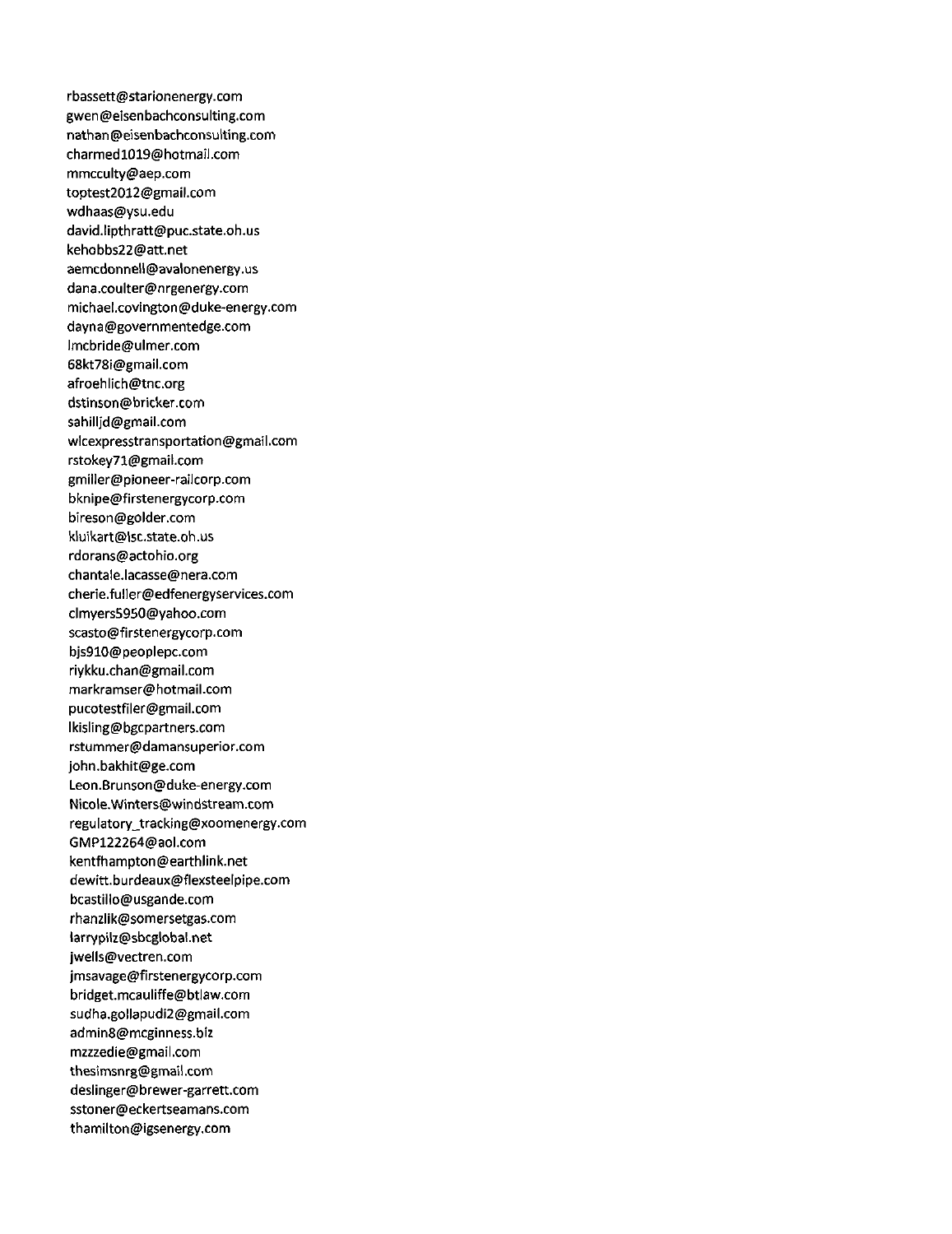ijoy@halconresources.com barbaraberg@frontler.com davidsonr@ymail.com michaelsenay@hotmail.com kurt.hunt@dinsmore.com christopher.r.wolf@urs.com promiselove2113@gmail.com thauff@groundhogs2000.com mturcios@gie.com cemtex5612620@gmail.com dulledaniel@ymail.com bailey.jerry07@gmail.com barend.vanderhorst@gmail.com goklaus@sbcgiobal.net inewman52152@att.net sschaefgen@porterwright.com tim.mcentee@rovisys.com raestidham@aol.com aisaac@starionenergy.com iaseke@msn.com jmccourt@beneschlaw.com rhsl951@att.net mJones@buckeyeminerai.com mrsac86@gmail.com m.cinadf@gmaii.com robert.f.bonner@conocophillips.com rbarton627@gmail.com wendellmachine@gmail.com Jersolo@att.net lloyd.spencer@smartenergy.com justinpatterson69@gmail.com greg.cecil@duke-energy.com rjustice@hughes.net Dawncromlish@rocketmail.com rh612925@gmail.com dougschmidt@att.net mschmitt@ene.com anna.nixon@puc.state.oh.us johnh@starexc.com Helms587756@gmail.com rgannon@mwncmh.com gaearl@aep.com brad.romine@cci.com bweller@flexpipesystems.com aking@capitalenergy.co cwgw21@gmail.com patj@oaima.org dcompaan@att.net jasonsherman@mbcholdings.com werner.bill@yahoo.com jeffrey.staton@directenergy.com mlaflair@bidurenergv.com lael.campbell@constellation.com tmaness@apgellc.com csmith@capitalpower.com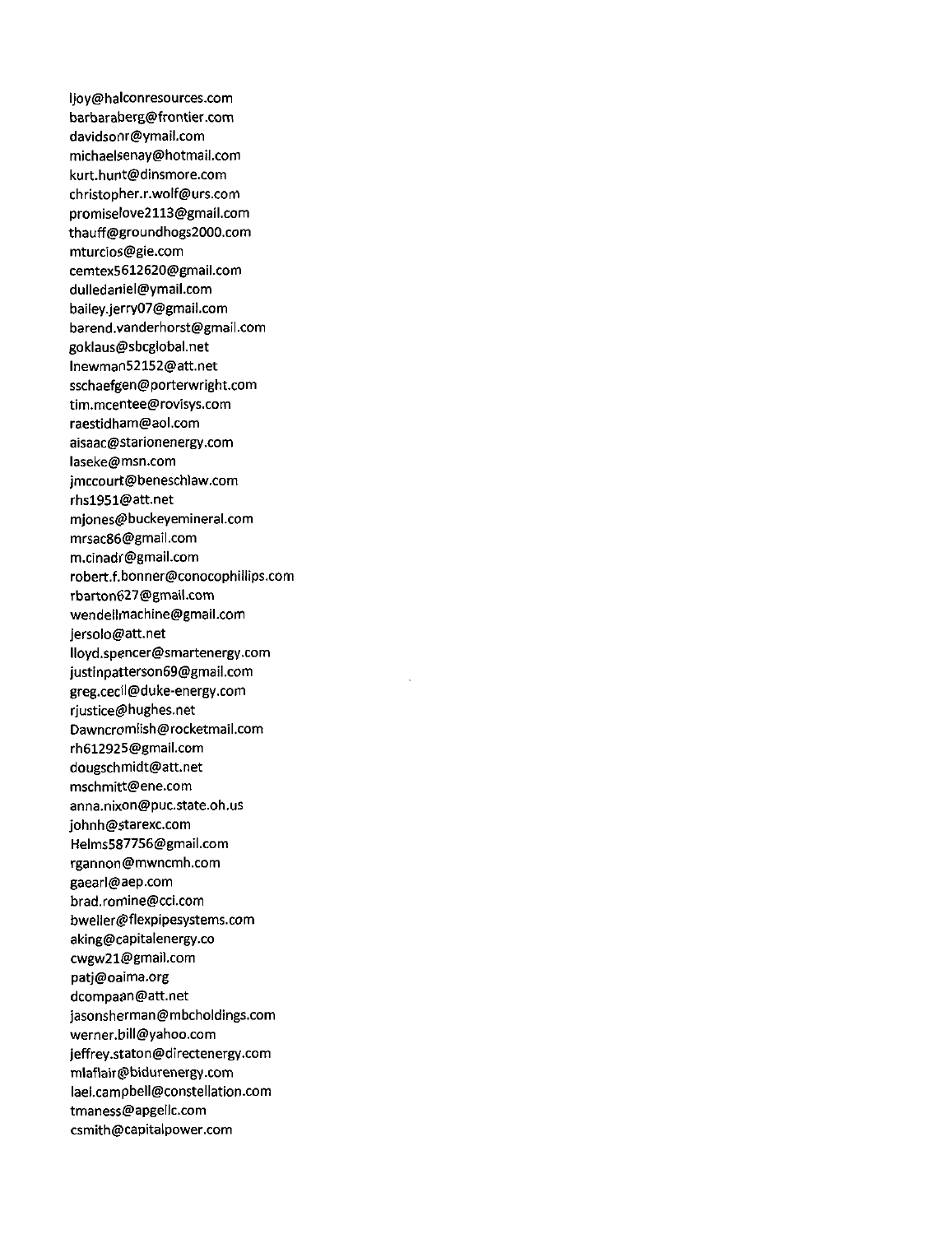drew.baird@mp2energy.com gambletruckingiic@gmail.com taylor.ronald@gmx.com wbentley@nisource.com wverna23@yahoo.com gene\_cline@sbcglobal.net sanduskycountylive@yahoo.com polesovskyc@api.org aking@capitalenergyohio.com fsalcedo@exeterassociates.com swxcieveland@gmail.com kiauterjung@ceateam.com neberhardt@nisource.com Andrew.sampson@cincinnati-oh.gov mdml218@hotmaii.com joseph.dragovich@puc.state.oh.us Tanowa.troupe@puc.state.oh.us todonnell@dickinsonwright.com bnewc62@hotmail.com Evanthomas\_37@hotmail.com sheller838@sbcglobal.net aarnold@arnoldconsulting.net Josh.motzer@centuryiink.com thomas.J.nemeth@dom.com desperadol@20ominternet.net bostonwede@gmail.com edearman@sparkenergy.com dmason@ralaw.com kmccalia@ohiocat.com carl.dister@rfirst.org mayes78@aol.com joyceg@kalidatei.com dean@enerpath.com Joliker@igsenergy.com d.deem@vectren.com depier@ohiocumberiandgas.com scarpenter@triplesenergy.com chickenjojo06@yahoo.com inquiry@blackhawkrisk.com bob@weinstallanywhere.com doug@currentchoice.com danullman@winelco.com MHOUSLEY@LEGACYENERGY.COM mmccool@guttmanenergy.com brenda.brockman@aes.com docket@prquinian.com mdesmarais73l8@gmail.com randy\_conger@tiffincityschools.org maude.hill@homeportohio.org landygoncalves@hotmail.com Laura.klmes@clearesult.com kflood@discountpowerinc.com ladybutterflies@yahoo.com larry.bowman@charter.com tim.curryelectric.com@gmail.com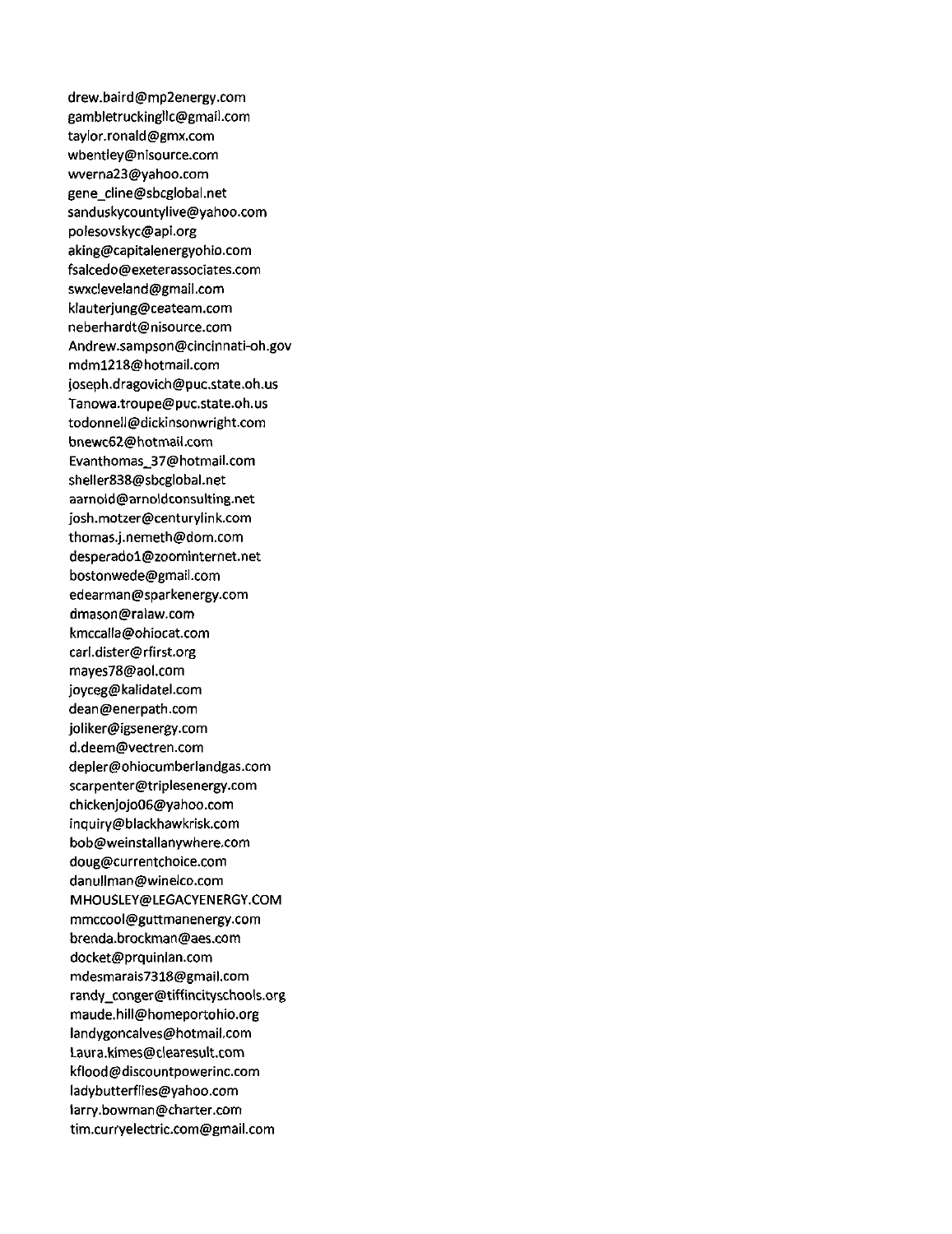talban@buckeyepower.com cfl.regulatory@chartercom.com ia@americanpowerandgas.com julieanna@irg-oh.com Jim.kisselburg@gmail.com rrains@washingtonanalysis.com mbroccoli@libertypowercorp.com clrgbell99@gmail.com lamelscott@yahoo.com mcheung@4choiceenergy.com rsanders@aaa7.org melanie.sherman@showerstart.com jbuntain@atweli-group.com krice@geiconsultants.com MATTHEW.MYERS@UPNFIBER.COM housingdirector@gmncac.org uniquestouch@yahoo.com erica.reaves@att.net nicolelewis@glenwoodenergy.com abennett@agri.ohio.gov ms.ge.lingenfelter@live.com peggym2011@gmail.com rickmeier@rocketmail.com gsykes@woh.rr.com mbooher@bakerlaw.com jan.bans@att.com trevjo57@yahoo.com charlesdriggers.oh@outlook.com renee.damaske@systrends.com paula.williams@gexaenergy.com mcramer@xoomenergy.com tara.z.iamont@gmail.com timothy.bigler@directenergy.com sadia.abdullahi@gmail.com gmcannon@fccs.us gregbradyl74@yahoo.com srussell3737@comcast.net rzerk@usa.com david.applebaum@nexteraenergy.com innfahr@gmail.com dshah2001@hotmail.com ilovepaull2242009@yahoo.com gai.canton.ohio@gmail.com mjchavalia@aep.com dorian.moore@dynegy.com castor@econsultinge.com mbsnider@columbus.rr.com dina@alphagne.com kevin@willoughbycpa.com peter.fuller@nrg.com Bryanflanigan@sbcglobal.net CU66@bex.net itnl961@yahoo.com crericha@firstenergycorp.com pennv.nugent@centurylink.com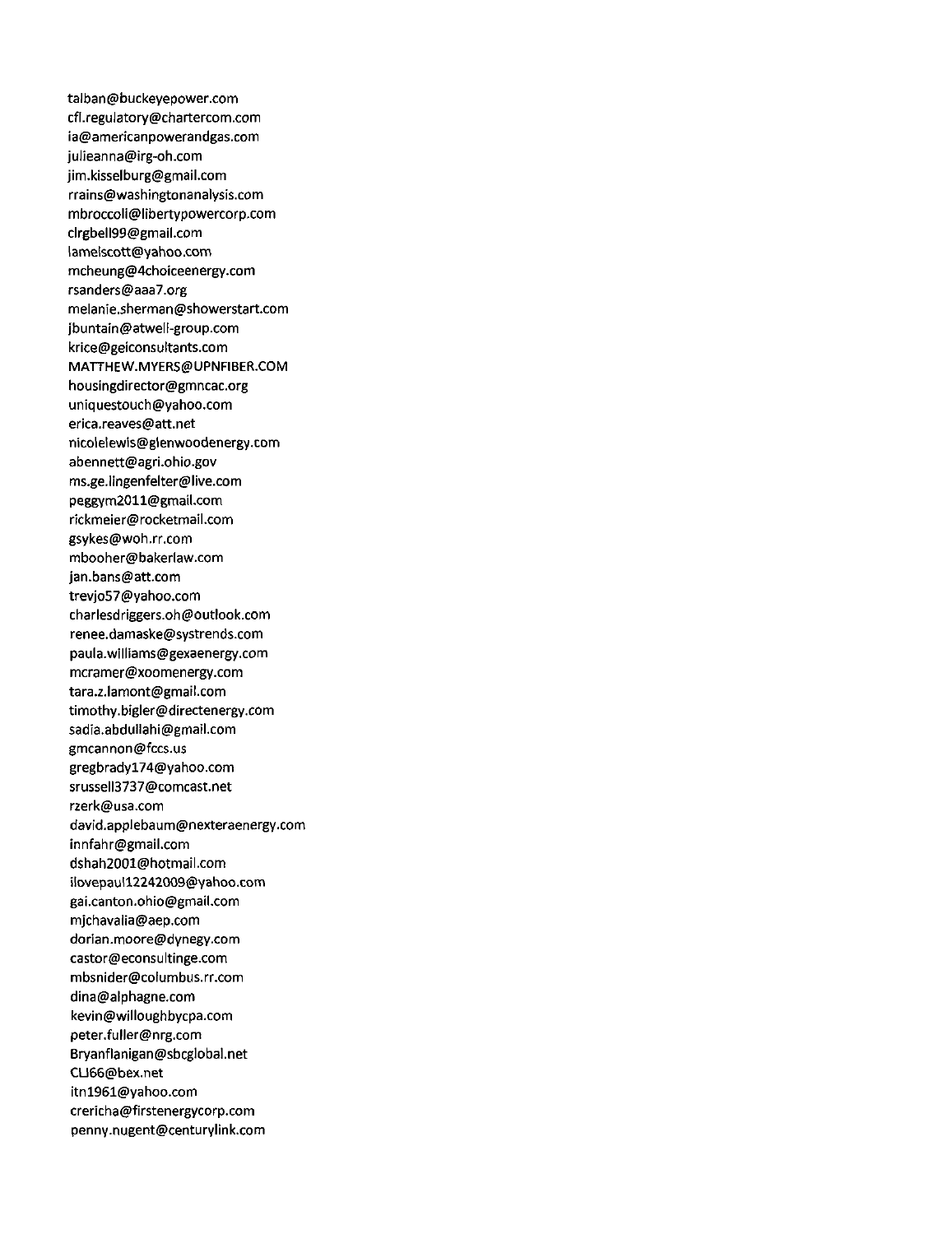carmalacy@yahoo.com kevin.mann@cinbell.com reddy\_2k@yahoo.com david.sopata@rfirst.org krai@ageraenergy.com kendowell@gmail.com beantrader2@yahoo.com rmhoward@aep.com d.boyce@enercomenergy.com tsiudak@fes.com jfrodge@CECinc.com lolly1118@gmail.com mike.deluca67@yahoo.com rchapman@ibswebsite.com bob@hdwater.com abby@yarianbrothers.com officemanager@coshoctontrucking.com Jeanne.Kingery@duke-energy.com dennis.lambert@milvetsrc.org sf@stateside.com glover@whitt-sturtevant.com gerrycannon@me.com dmosowski@babcock.com skiuding@brakeyenergy.com finneyveterinary@gmail.com sasha2450@yandex.ru crrrman@aol.com ddebellevue@bYersteeiminded.com kamila.serwin@nrg.com asonderman@sngco.com amie.tackett@gmaii.com grdennison@roadrunner.com justin.trettel@riceenergy.com olivia.jenner@outlook.com lesser.stevend@gmaii.com dvespia@cullenanddykman.com sanderson@sandersonlawoffices.com azinohio@msn.com godwinjc@aol.com dana.coulter@nee.com regulatory@starionenergy.com ajtoohey@aep.com Shahriar.Pourreza@guggenheimpartners.com etierney@mtechcompany.com stella.cao@guggenheimpartners.com crysgordon@yahoo.com dproano@bakerlaw.com josephkudryk@gmail.com jreyes@brownrudnick.com chickman@windham-schools.org shepherd7120@outlook.com twhitestone@northridgeschools.org bdownes@invenergyllc.com catamarfree@gmail.com rasheen75@outlook.com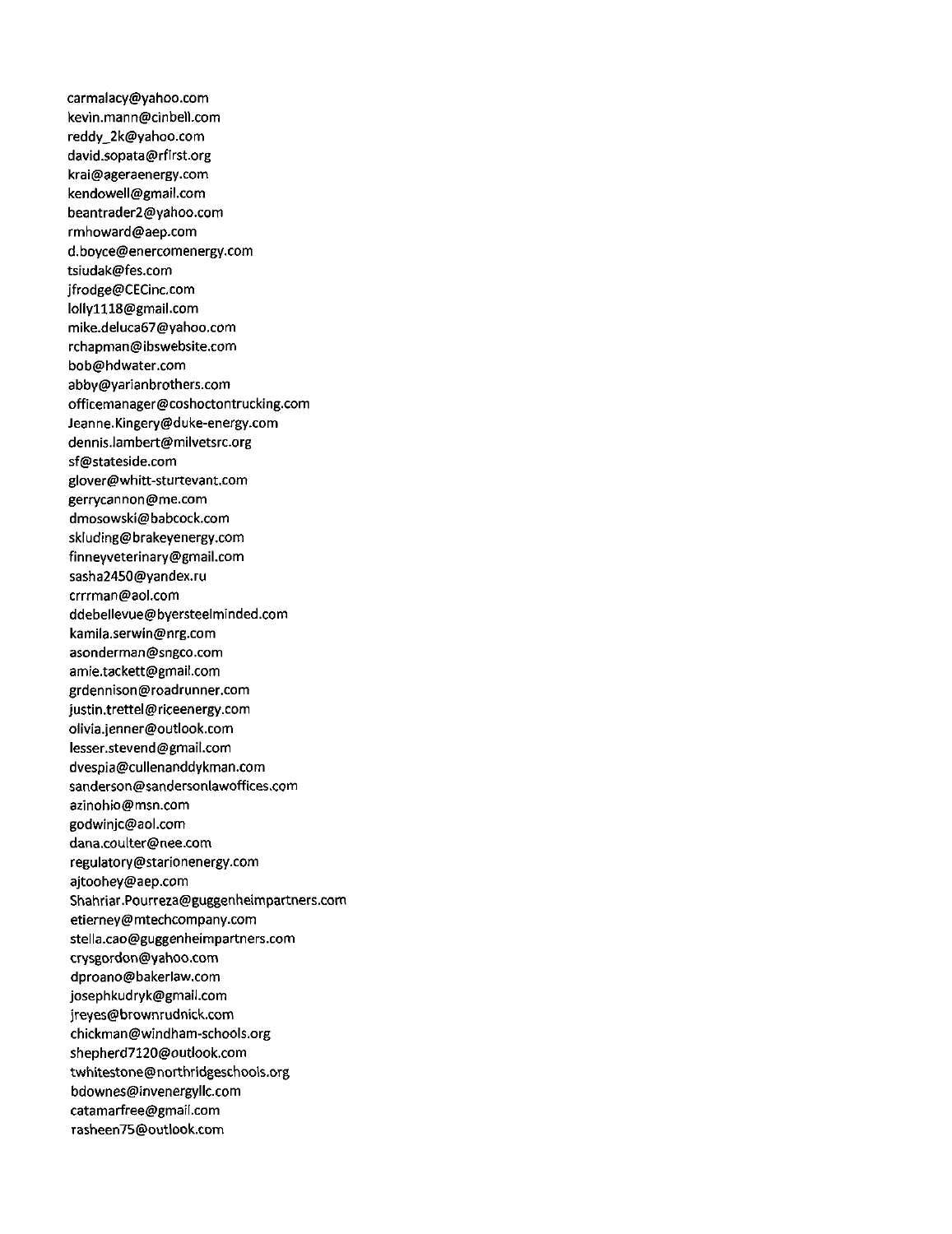iaurakathertonl@gmail.com minionworld259@gmaii.com ddkrussell@aoi.com smith\_shuronda@yahoo.com rjmills2@gmaii.com rshackelford@portageco.com djh\_613@yahoo.com laurabeach27@gmaii.com stephaniejmoorel2@gmaii.com msambandham@hotmaii.com jon.thiede@gmaii.com blindmom34@yahoo.com bolenderi@fes.com kwilburn8257@columbus.kl2.oh.us ambrosemoses@gmaii.com patience.rush@gmail.com schubeca@outiook.com iindawhite0169@att.net jodiptt@yahoo.com kbedinghaus@standenergy.com jam2739@hotmail.com courtneynorton576@yahoo.com lzillich@gmail.com roni.phipps@engineer.adamscountyoh.gov mxc@acmpm.com pbjcpierce@sbcglobal.net falconbery.tiffany@yahoo.com eric.s.hall@dom.com shannonlouiseslb@gmail.com aldaciz@hotmail.com jcessna@big-oats.com gracey7113@gmail.com loveyourpitbulls@yahoo.com dconway@porterwright.com msdysonl.2015@gmail.com joe@buckeyeinstitute.org guediedo.joclimant91@gmail.com sflorek@aegisenergyservices.com adam.kennedy@directenergy.com mlivingston@gongwer-oh.com bettywestmoreland984@yahoo.com twiistedfamily@gmail.com dvanpelt@aspireenergyco.com teddil07@yahoo.com cheryl.moore@construction.com dcxengineer@outlook.com mlhaberman@aep.com dasimms48@yahoo.com lindsey.weeks@powereng.com mark.medwid@yahoo.com ryeamans34@gmail.com jisler6@gmail.com peckkgp@gmail.com shovelblock@earthlink.net kbays@heightllc.com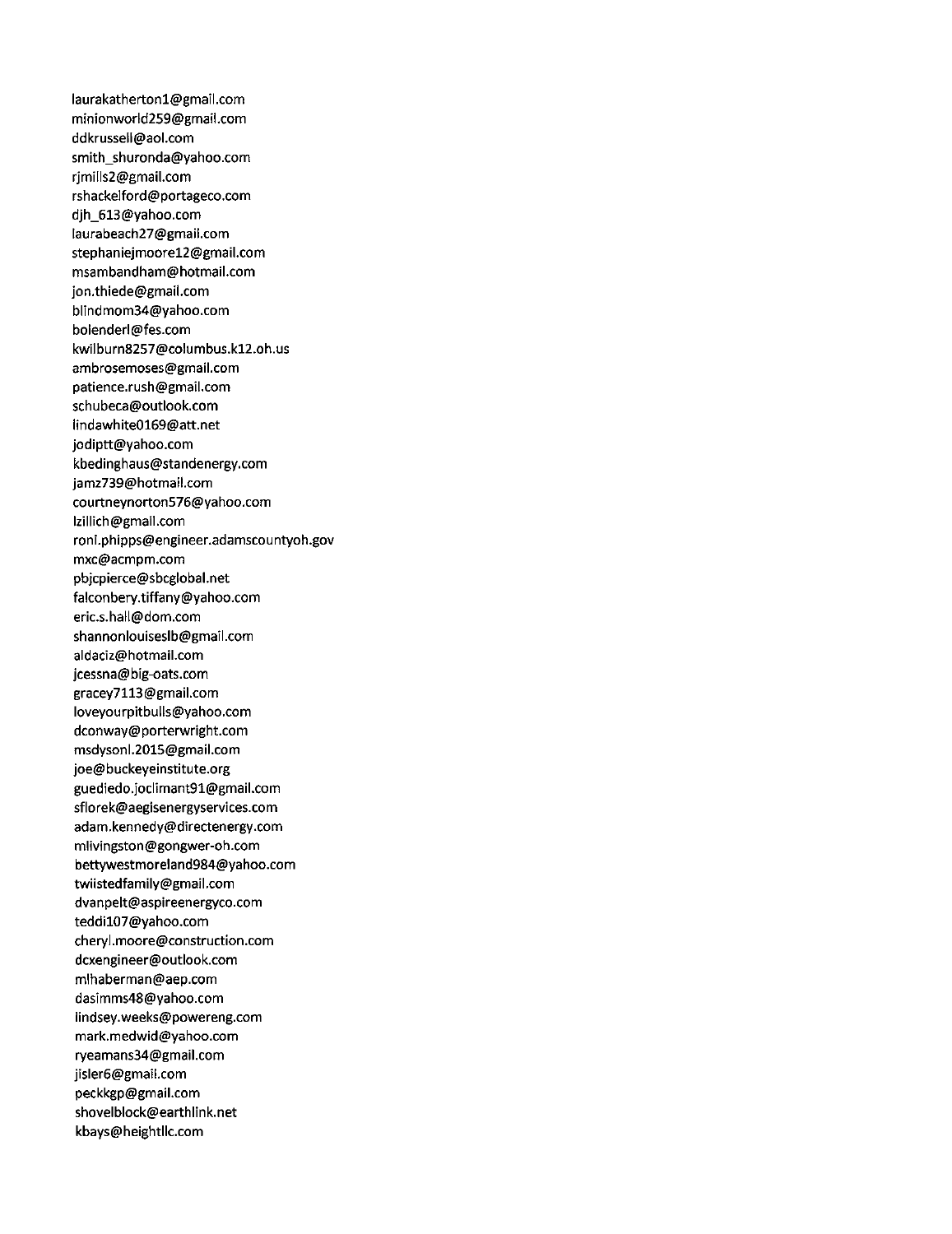regulatoryrequest@ambitenergy.com PZacharie@ambitenergy.com amy.morrisey@puc.state.oh.us lovin40@gmail.com wester.2@osu.edu rsincleve5@yahoo.com regulatory@inspireenergy.com mleavitt@roadrunner.com pbowland@mpower.org Beverly.Hoskinson@puc.state.oh.us samantha.compton.03.sc@gmail.com sbrobst@madisontownship.org twinwailvillage2@outlook.com duniyo40@gmaii.com miyashajohnson@gmail.com dlhoeffel@vorysadvisors.com tbohan@spragueenergy.com mcespedes@ovssr.org sheryl@lowerelectric.com larry@lddlaw.com Zdupay@gmail.com megan.lashutka@twcable.com danielsrav2@aol.com rbardz.attorney@gmail.com bigredl954@sbcglobal.net jeremyschupp@aspirityenergy.com jessica.knupp@riversidedd.org DE.OROARK@VERIZON.COM kevin.koelliker@verhill.com eb@smarttexan.com qscott6813@gmail.com hinemanr@yahoo.com ctricel033@att.net schottlerj@bv.com djones8488@ymail.com mmansouroepa@yahoo.com kennedy@whitt-sturtevant.com ingol4098@gmail.com iosephclark@nisource.com dgriley@fccs.us Raroether@speedway.com timothv.koogan@live.com wendi.snyder@dot.ohio.gov rustygaver@yahoo.com thomas.oshea9956@yahoo.com ken3681@live.com spirit36055@yahoo.com latashaeverett43@gmail.com lists@lucente.net amygerhart905@gmail.com Jeff.risden@adenus.com drccontractingrp@yahoo.com tking3@kent.edu mikecrow54@yahoo.com willrespect@hotmail.com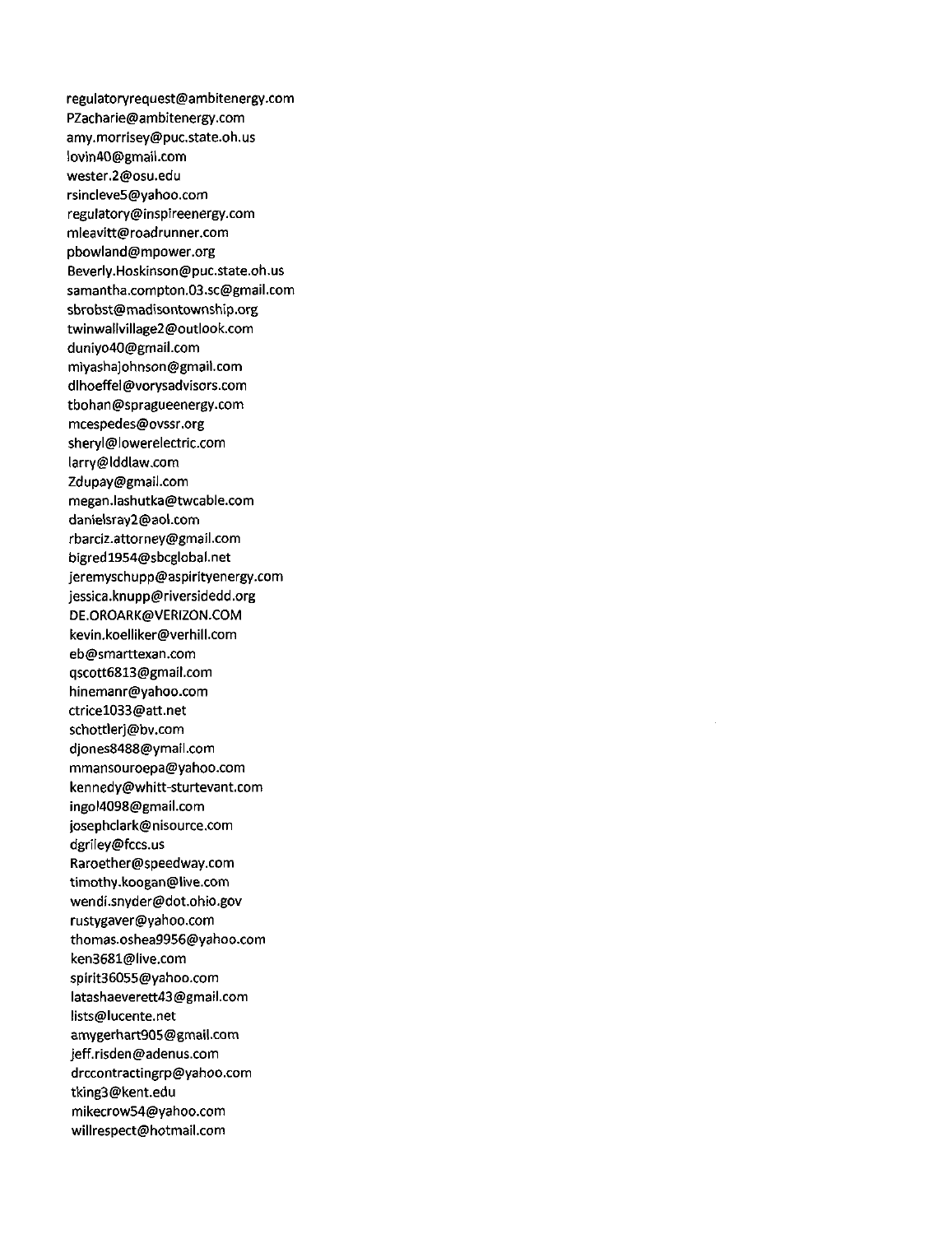Bonnie.Yurga@directenergy.com dickwit2@gmail.com kathy.l.buckley@verizon.com randall.tate@twcable.com Pamela.sherwood@centurylink.com drhay@raex.com dedewhite26@yahoo.com jasmine.smith@healthtrustpg.com darleneclementsmckinney@gmail.com kenszaku@gmx.com patkisson@tminc.com RACHAEL.CARL@com.ohio.gov timothys461@gmail.com boneydebra42@yahoo.com pinkiemael92734@yahoo.com ThlnkCompliance@gdfsuezna.com shoman@miamisburg.kl2.oh.us jared.teleckyl7@sjjtitans.org dsw@mail.dyu.edu.tw president@mail.dyu.edu.tw jasper@mail.dyu.edu.tw alienvinny@gmail.com cwoodard@laca.org irisdc55@gmail.com victoryphd@yahoo.com dkonk@twc.com pl35616@gmail.com asjrpl4@gmall.com busy2busy@hotmail.com derek.rieman@calpine.com claytonhoskinson2000@gmail.com kdmccualsky87@gmail.com ssims005@columbus.rr.com ajmorgan000@gmail.com clwl55@yahoo.com russramser@gmail.com michael.giangiordano@ch2m.com prezelji@firstenergycorp.com binskeep@eq-research.com BOB.RITTER@CROWNCASTLE.COM betty.sanders@charter.com bcbrumfield@aep.com elizabeth.weiner@clearesult.com sharon.wallheimer@charter.com alexandre.de.iatour@morganstanley.com jessica.minor-baetens@navigant.com kkarrasch@igsenergy.com Milier.justin45@gmail.com mbellino@sperianenergy.com ben.huff@elevationeg.com mmccaffree@comverge.com abendran@mail.uc.edu emebutl@aol.com tbclstopbiz@yahoo.com beilababyll2011@gmail.com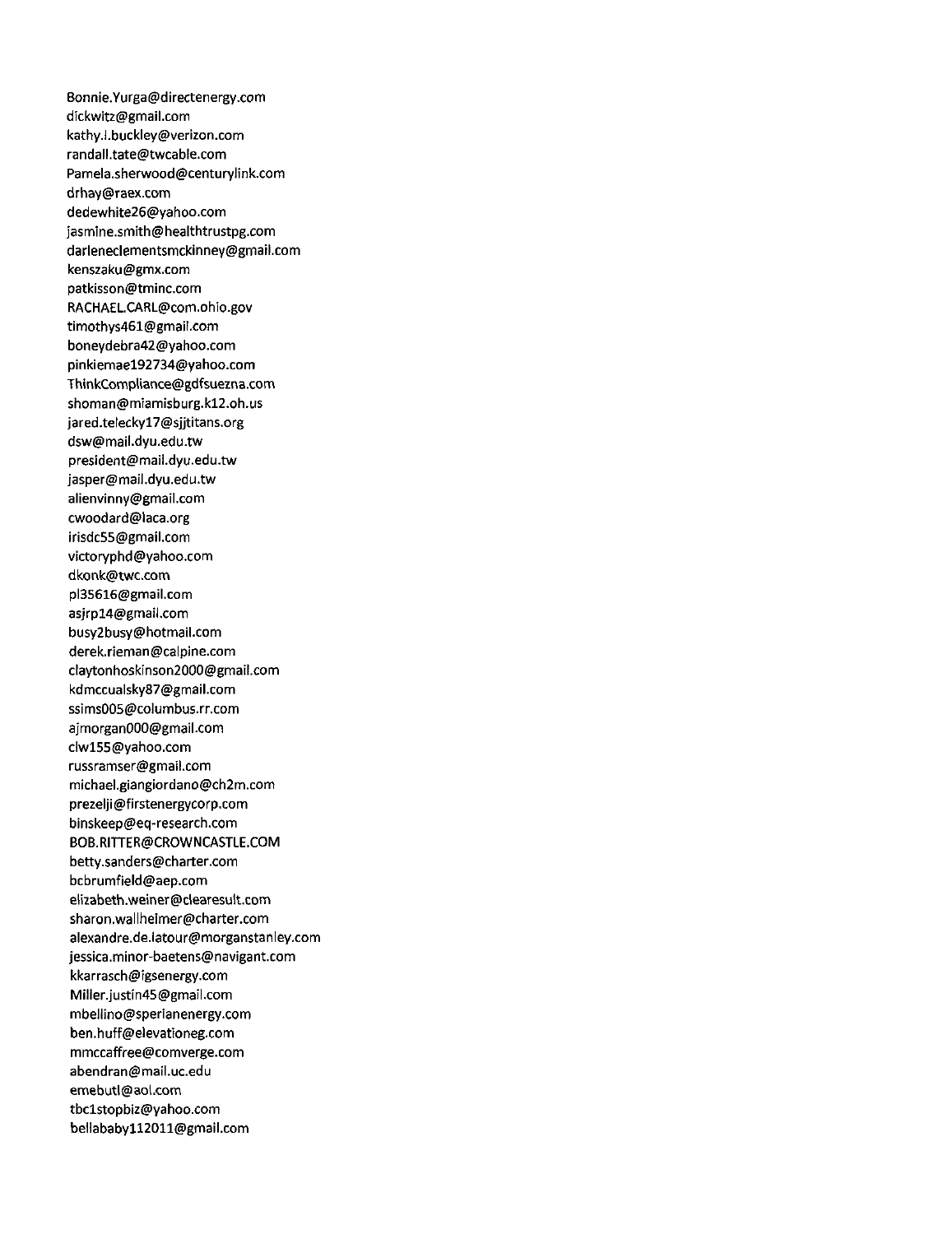doug.wile@puc.state.oh.US shaky@zoominternet.net mrohio98@gmail.com jcodispoti@nisource.com skremerl@neo.rr.com bryan.d.faison@dom.com bfbilling@aep.com 870621345hl@gmail.com seth.craigosnell@gmail.com chris.smith@lighthousepowerpartners.com sstoner@spilmanlaw.com baddogz@fuse.net ga2802@mail.dyu.edu.tw PerryLeitner@gmail.com jsadams@lightower.com holly@kwestgroup.com mfreitag@i2gemini.com frank@eacpower.com taushyiablessed@gmail.com steve.samples@sha-cpa.com scott.a.yant@dom.com abender@warren-news.com U.S.DUMELIE@6MAIL.COM vianna.yannekis@gmaii.com pat.parziale@hajoca.com Mzzu.tigers@gmail.com krsds84@yahoo.com vparisi@egas.net samanthahosler@yahoo.com mavorst@gmail.com erik.mikkelson@hickspartners.com amara.j.rhodes@gmail.com jwilson@chess-llc.com maryannrealtor@hotmail.com mduke@everstream.net ajasany@ceateam.com eve.berton@rehmann.com jelliott@northpierenergy.com stringflux@wowway.com beth.quirk.hendry@kindle-energy.com shermanll57@gmail.com doddfranksinc@gmail.com doddfranksfitzgerrard@gmail.com doddfranksduchess@gmail.com bobrupers@gmail.com mleppla@theoec.org britneymoritz@yahoo.com John.Ryan@puco.ohio.gov Ginger.lucas@yahoo.com Tns5018@gmail.com ihfo@energyah.com brentvitale@championre.biz johnsonkimberlyl21@yahoo.com krista@congrego.net aaronchen01282011@gmaii.com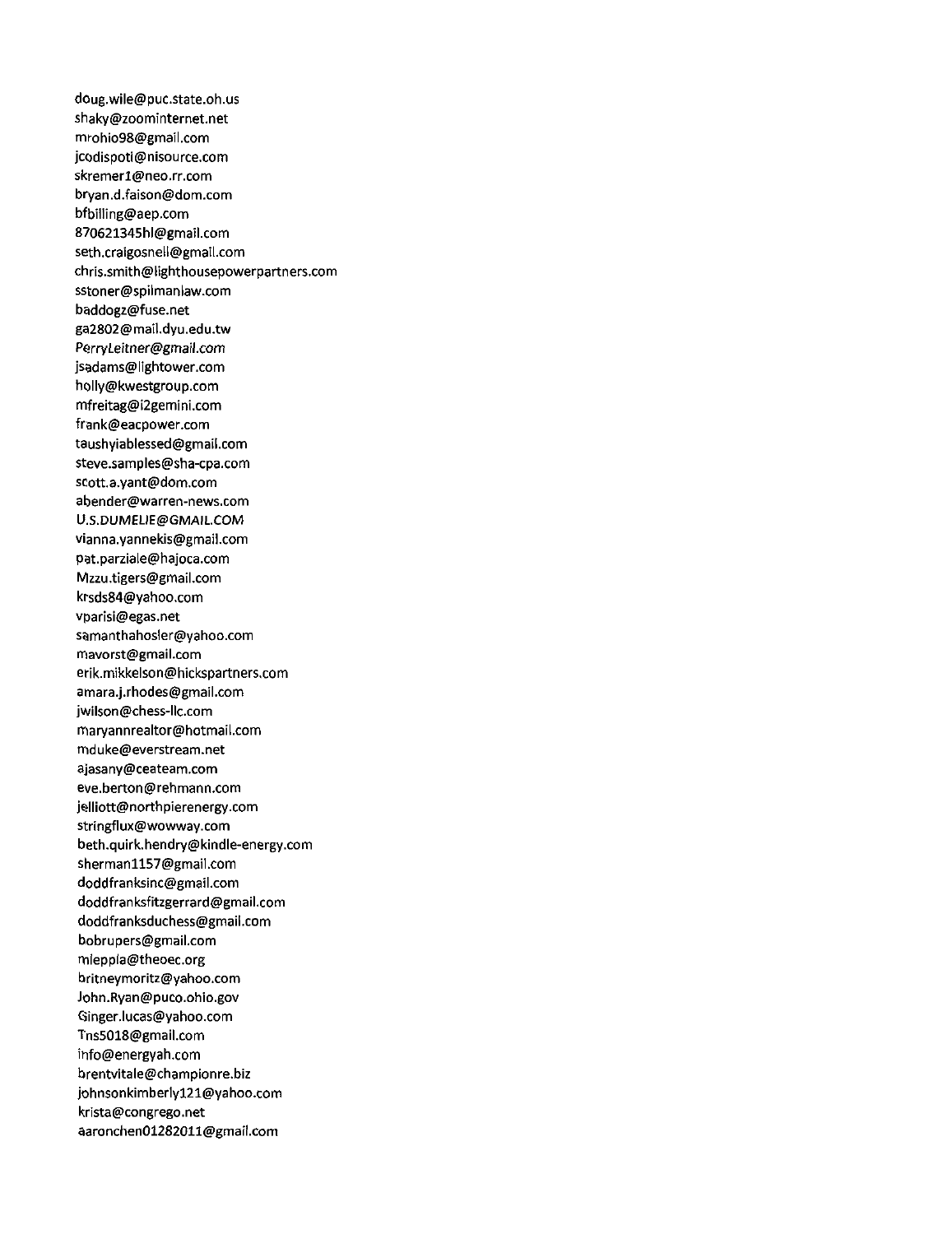haneyl963@att.net briankhangal@gmail.com Knewagefinanceandinsurance@gmail.com aleasefleming@gmail.com sublettnatalie@gmail.com ckershaw@cmcenergy.com ladypam59@yahoo.com nkechiecobee@gmail.com info@energyces.com jennlusnek@gmail.com Bwpci@yahoo.com PUCOupdates@stillwatercreeksolutions.com emily.w.medlyn.civ@mail.mi! began@arresllc.com gibwarner@gmail.com PRigney@ppmsllc.com ptekach8074@gmail.com kevin.miller@chargepoint.com ggloriakemp@gmail.com jwcraft@arlp.com moraleskeri34@gmail.com jbeadle@ofbf.org mrsdazzle8@yahoo.com mpf@stateside.com buffysammons@gmail.com m.gilbert041@gmail.com ray.strom@puco.ohio.gov taylor.greely@rumpke.com wolhsub@aol.com portercs45818@yahoo.com reasonert@yahoo.com vintagerunner3@gmail.com russell.henderson@olc.state.oh.us bmaloney6128@yahoo.com blazfam@buckeye-express.com kari.shaw@tpiefficiency.com suekaris74@icioud.com porah2662@gmail.com patchds@yahoo.com rpatrick@wadsworthcity.org galaxytransport9@gmail.com jim.mcauliffe@morganstanley.com kevin.prior@evercoreisi.com ishallar2012@gmail.com jerimiah.booream@ubs.com dlong5352@yahoo.com grammiefinnerty@gmail.com nicoles@coveryourassetscst.com jriskenergy@gmail.com daaronei@gmail.com janzee608@yahoo.com Dana.coulter@gexaenergy.com josephineelizabeth2000@gmail.com msullivan@wolferesearch.com michellebrownie@yahoo.com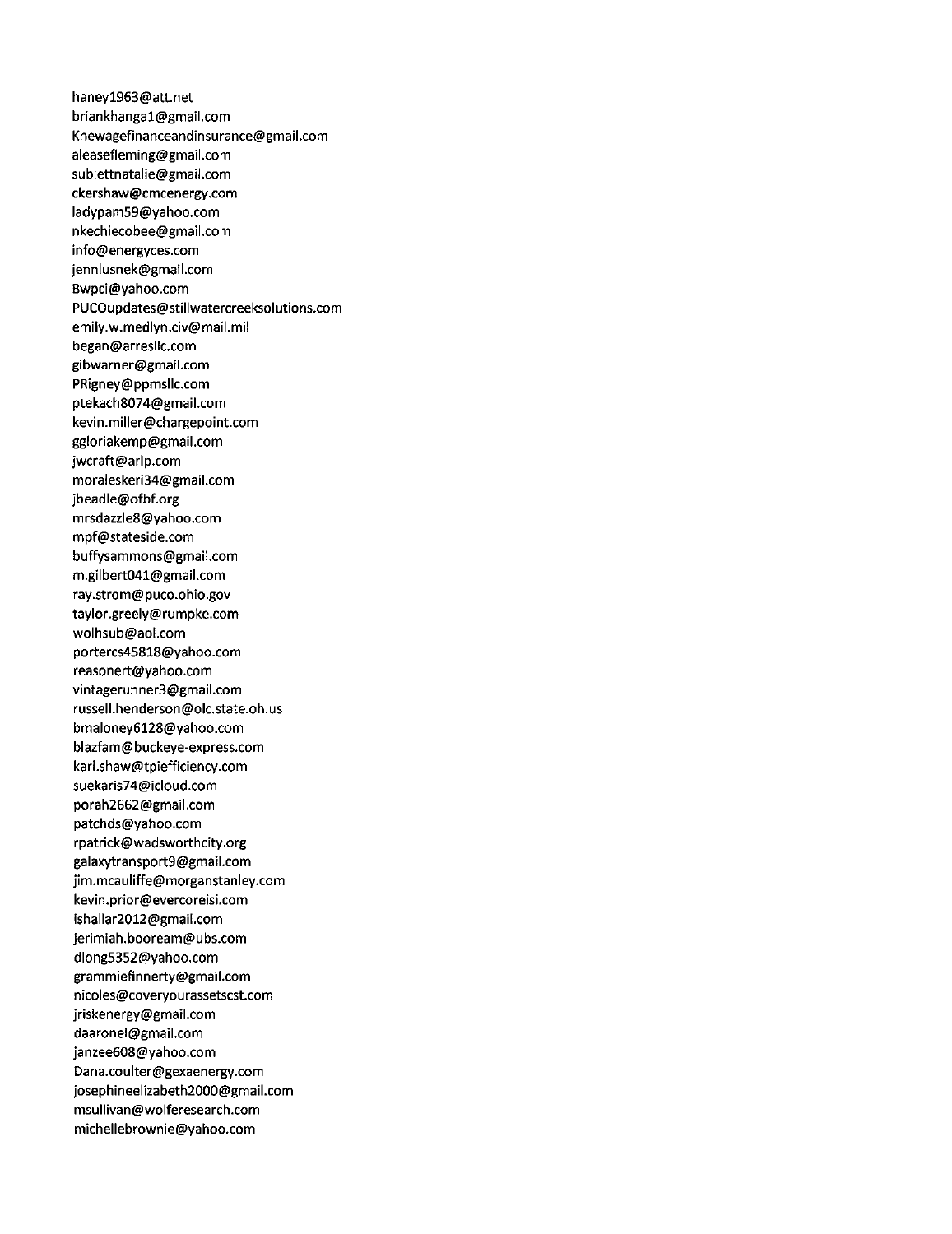yuehuawu99@gmail.com afarmer@sfeenergy.com kevin.allen.ketchum@gmail.com charlie.schreier@gmail.com tonyashepherd@mai(.com interoceanphuket@consultant.com Iuvmybabies9814@gmail.com freckmanl@gmail.com bridgetb@autoint.com minter.mallory@gmail.com tsaeger4@outlook.com seawrightjr@gmail.com tbear823@gmail.com janeannmessner825@gmail.com marianne.townsend@puco.ohio.gov hunter.harrison39@gmail.com teresafalcone@outlook.com devqfiadrp@gmail.com ribrownl@fuse.net (owandawashburn93@gmail.com billyladd777@gmail.com kathleenesmith@gmail.com rosiesfairy@att.net sarah.jantausch@governor.ohio.gov captain@consultant.com mafeeney@aep.com hkingerski@vistaenergymarketing.com sweatnomore@yahoo.com shersko769@aol.com wmtaft@comcast.net byoder@utilitypipelineltd.com djdeal@heapy.com cmoore@springfieldohio.gov ksemrau@chiefenergysolutions.com jodylee jordanhitchman@yahoo.com amy.walker@puco.ohio.gov alla.magaziner-tempesta@puco.ohio.gov leah.(ehman@puco.ohio.gov randall.schumacher@puco.ohio.gov thomas.stikeleather@puco.ohio.gov paul.dasilva@puco.ohio.gov michelle.green@puco.ohio.gov danlel.harrington@puco.ohio.gov jeffrey.jones@puco.ohio.gov nicholas.walstra@puco.ohio.gov bcdoner@gmail.com webjaf.love@gmail.com 8404doc77@gmail.com rachel@avionenergy.com gail.thomas@cleve!andmetroschools.org david.king@ems.schneider-electric.com adawaher@genscape.com rstokey@capitalenergyohio.com wproemm@gmail.com mrhoad@capitalenergyohio.com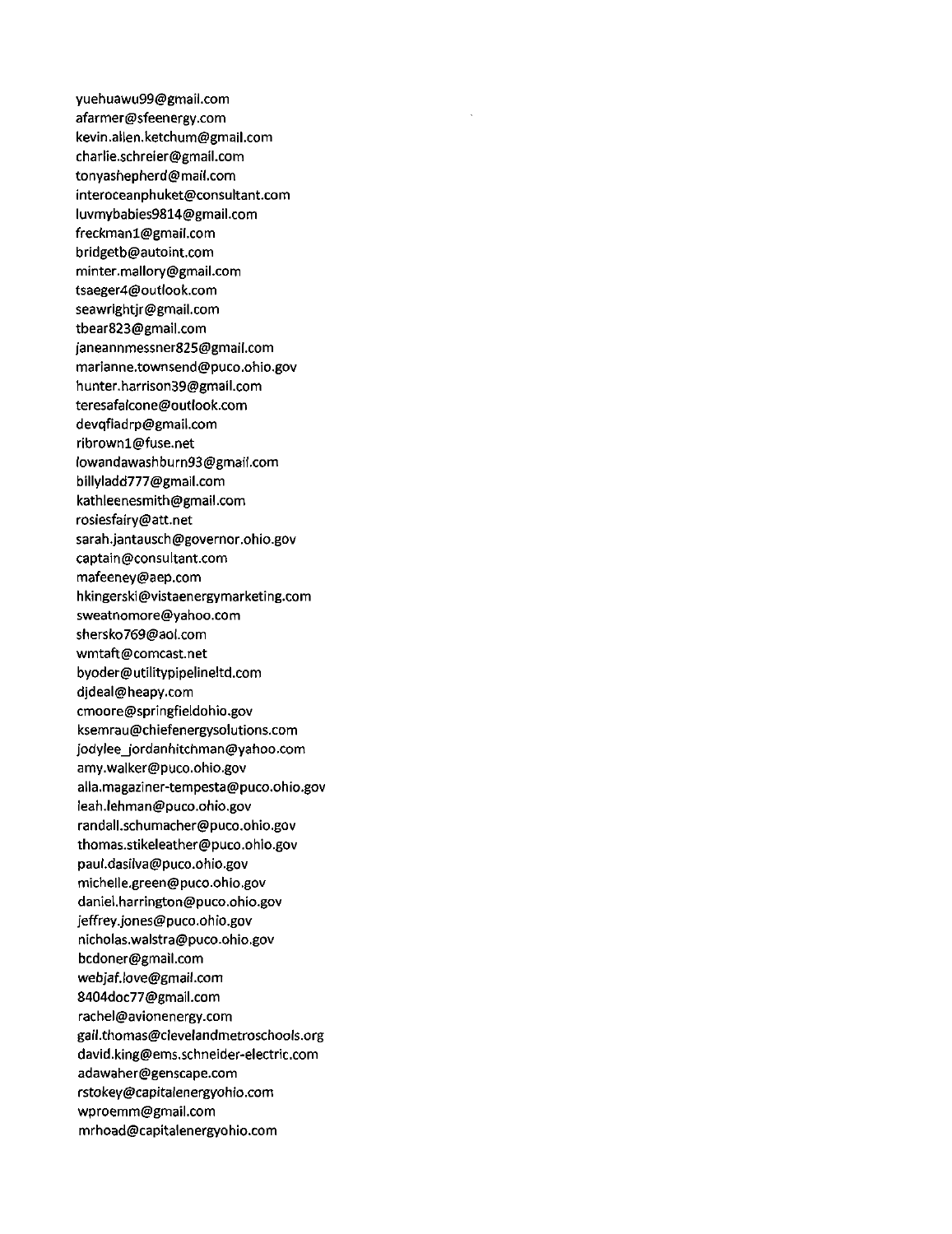aweisgerber@ses4energy.com shaneaustincorp@gmail.com aprilkl88@gmail.com sydney.darton@gmail.com deigel@neo.rr.com skalyanam@prokarma.com timothy.smith@ethosenergygroup.com Jgopp2010@yahoo.com mark.w.preisner@dom.com merritt.brown@ethosenergygroup.com dluedtke@utilicast.com sushilkumar@gmail.com krothey@amppartners.org aliciapaulus80@gmail.com smbasom@dps.ohio.gov barbara.ferrara@veniba.com scott@electricsuppliers.org linda.ponikwia@dynegy.com mhammons@capitalenergyohio.com nancymealy@hotmail.com stu.slote@navigant.com shawn@nelsongovernmentstrategies.com holly.wiggins@aes.com mshafer8@yahoo.com rkethel@gmail.com gcelm55@gmail.com gipsonsissy4u28@aol.com ezuckerman@schlegelassociates.com ann.mccaulleyl982@gmail.com dlynnmobley@aol.com majesticnmighty@yahoo.com aliciampaulus@gmail.com dwbmsl3@gmail.com sdunfee@oh.hra.corn feffa328@icloud.com christyr@affiliatedproductsinc.com lnelson@switchedsource.com lee.freedman@duke-energy.com 14elise.hrach@gmail.com compliance@avionenergy.com ttiernan@fosterreport.com kwoods@aepenergy.com scoobydooannl@gmail.com tom@sustainable-energy-services.com Doug@openroadrenewables.com daniel.shields@occ.ohio.gov stephengoldwin@outlook.com kstainken@pluginamerica.org becky.merola@calpinesolutions.com fbergstrand@aepenergy.com mdutton@aepenergy.com asjrajan21@gmail.com ry.sanderson@franklintempleton.com sarah@bearenv.com nicolemills35@gmail.com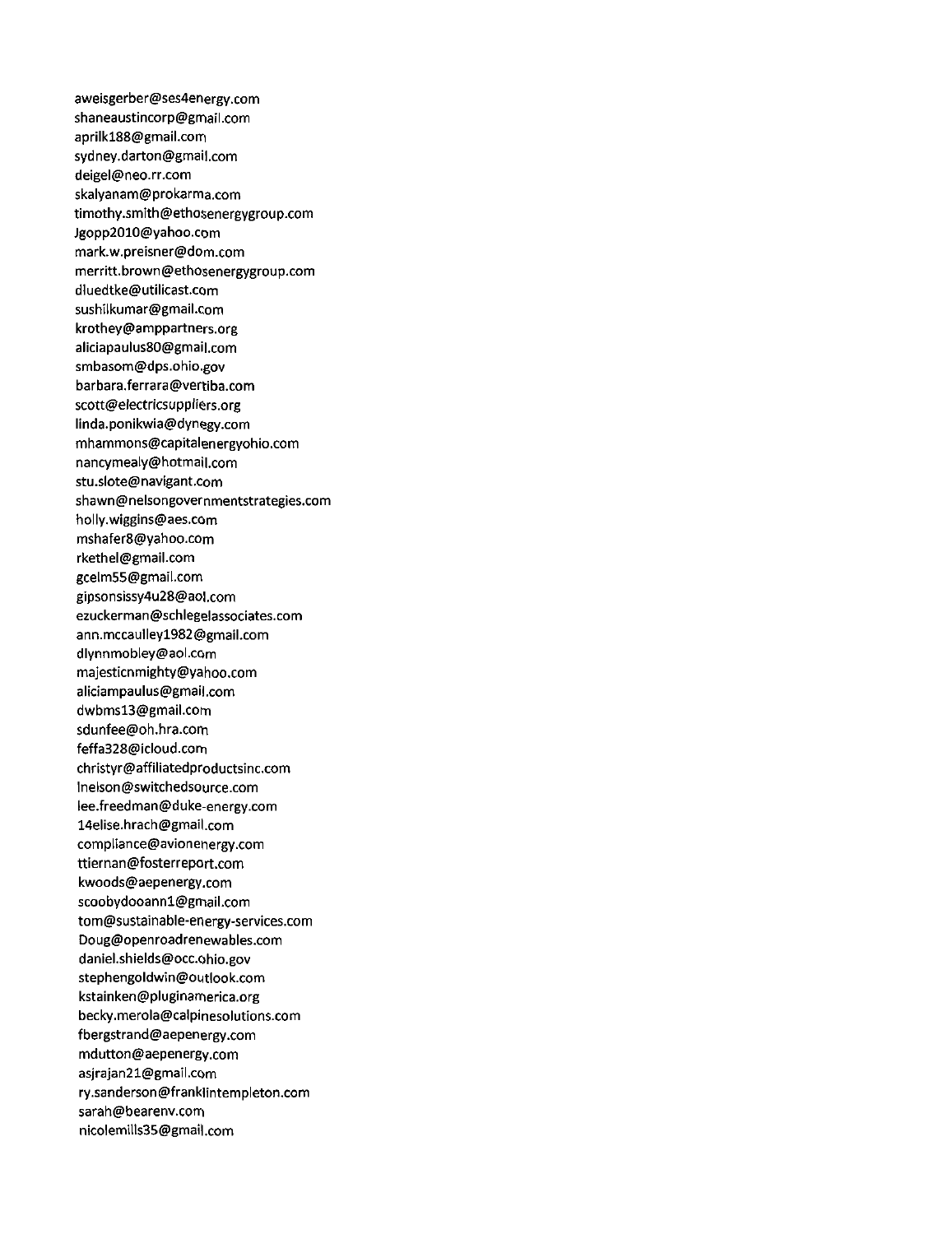reneel9822011@hotmail.com ebeebe758@gmail.com pcguy.athens.oh@gmail.com a.donna.harrold@gmail.com tig.120772@gmail.com mike@bwscompany.com s.adebo@vikes.csuohio.edu 4gsltw2@fuse.net agruocco@aep.com denise.fenton@aol.com biil@championcleaning.net jack.char.blanton@gmail.com harliefthomasjr@gmail.com Megan.DeLisi@puco.ohio.gov njj@kokosing.biz tinotime361@gmail.com fbow4376@gmail.com jjonesad@yahoo.com dan@kellergrain.com rebeccalyons5959@gmail.com gloriajim2005@gmail.com tasha\_heisel@hotmail.com ctaylor@capital.energy jjc31220@gmail.com jescalante@summerenergy.com michaelb@onyxpg.com estebanpdg@ohioiatinotv.com amandamahlman80@gmail.com kelly.larry@gmail.com knelson@bluedeltaenergy.com edwperki@aoi.com ericaleegreen@yahoo.com cgdiehl777@gmaii.com mhajeir2@hotmail.com v\_wagner\_01@hotmail.com george@kellerbauer.com lizzconway@comcast.net mindy.cavin@dot.ohio.gov ajsutor@aep.com wjetter@deerpark-oh.gov plumaria33@aol.com phil.covello@evercoreisi.com info@fauchamber.org mcavin65@gmail.com abrice@laborerslocal265.com rmbuck@att.net lauraannemayer@aol.com Jpulsinelli@aep.com andy.zellers@brightergy.com kimk2@xavier.edu zakvatz@hotmail.com adam.parsons@ems.schneider-electric.com avangelder@titannatgas.com chris@stiiiwatercreeksolutions.com needlesd@gmaii.com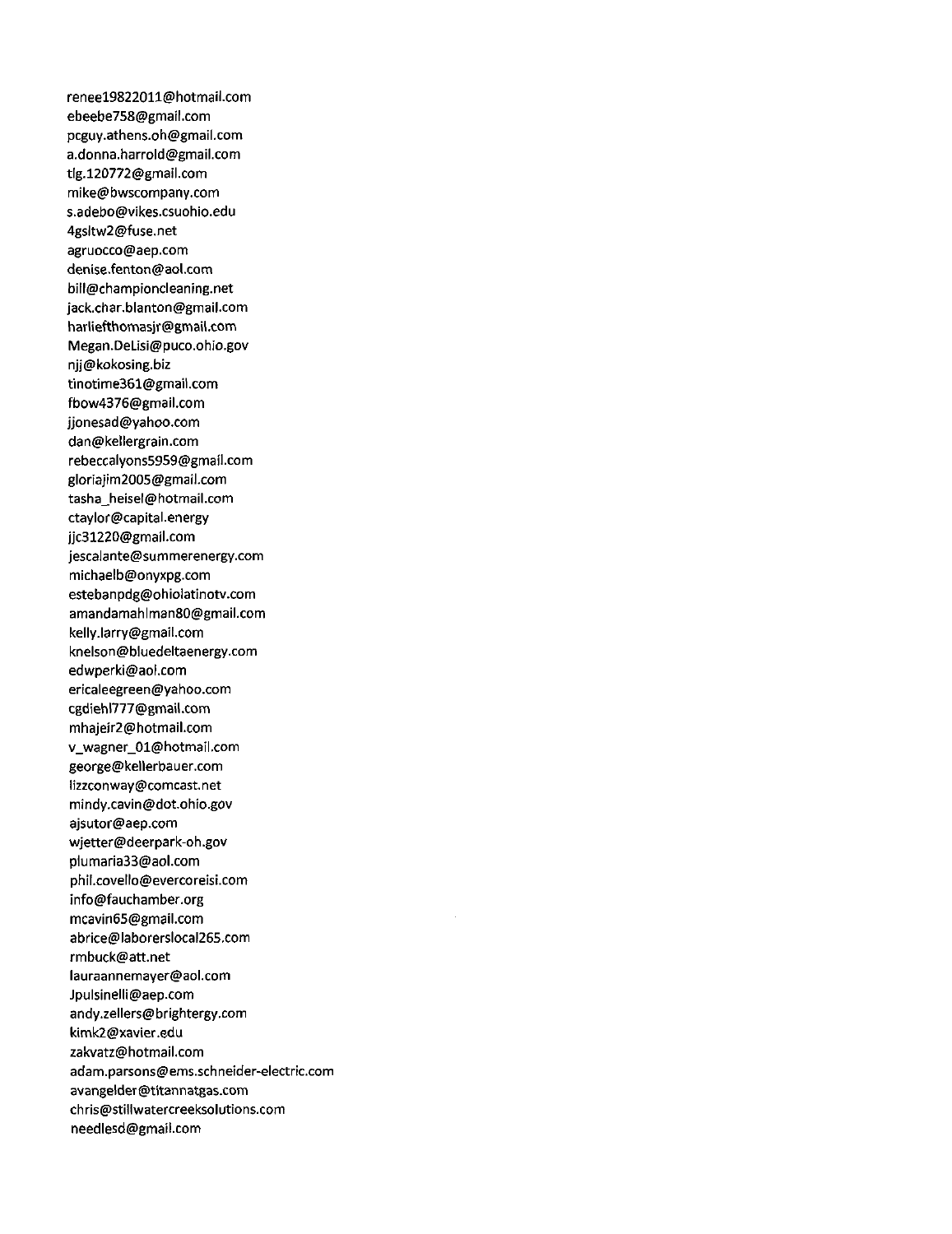smkml21(®hotmail.com c\_ulrich\_l@tutamail.com amarks@atwell-group.com nfarooq@discountpowerinc.com martinredell@aol.com pjboat4155@nelsonvilletv.com ed.martell@lafargeholcim.com hornsteinindustries@gmaii.com sugarridgeinc@workmail.com shanequa.Jones@puc.state.oh.us victor.pricop@odrc.state.oh.us garen.kremer@odrc.state.oh.us lindsaycarola@aol.com jhamm@usaparking.com healingsailorsaturn@gmail.com mayes78.sm@gmail.com ralph44905@hotmail.com stephanie.george@nee.com jfranczak@gpdgroup.com barry.isaacs@isaacsinc.com ndrengacs@gmail.com lisab@goapg.com wgrumme888@gmail.com ginaperkins60@gmail.com throwaway23112@gmail.com nstudentmom@gmail.com johnnyaohio@gmail.com cgrant@worthingtonenergyconsultants.com jamie.abrusci@elevateenergy.org gr8mom642@gmail.com david.givens@argusmedia.com jena@kgcpc.com jennifer.culhane@dominionenergy.com clemsontowing@gmail.com steve.delgado@verizon.com mfrye@palmerenergy.com achambrone@clearpointenergy.com marty@commercialutility.com tchapman@igsenergy.com daniel.meldazis@inteliquent.com tpontious@team-meta.net m.bird@rer\powandgas.com dodson\_skipworth@transcanada.com ohmall@vpofa.org carterlori2021@gmail.com jnking@ohioliving.org jpdaversa@morpc.org jamesgbrookshire333@gmail.com abuckmon30@gmail.com carollynjolah@yahoo.com tgantzer@lykinsenergy.com shorty4192@gmail.com chrissycarvino@hotmail.com traceybarnwell37@gmail.com amrobinson4394@gmail.com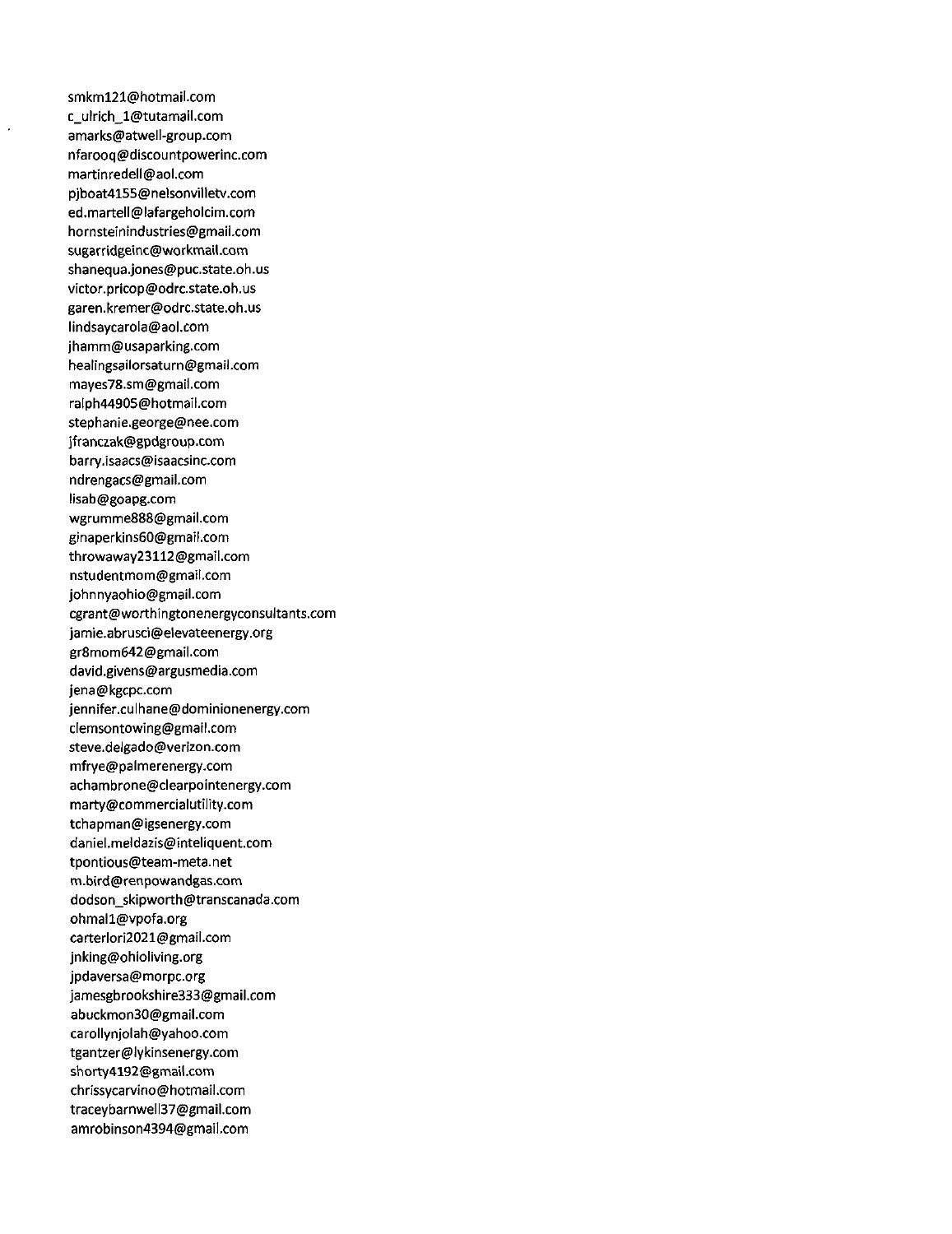jenrbreedlove@icloud.com petersonrichard607@gmail.com daniei.harrington@puc.ohio.gov satendrawebonline@hotmail.com craig@cjwiisonlaw.com kbadawy09@yahoo.com billszabat@yahoo.com salkamanka@gmaii.com bpwilt@aep.com haloren@aol.com caddsman@yahoo.com jshipley@sunlightgeneral.com kristakaylewis@yahoo.com vickychalfant77@gmail.com shannon.foster@leenergy.com christopher.miller@icemiller.com kthomson@uetllc.com legal@patriotenergygroup.com tmaness@apge.com isabel.montalvo@champion.energy klcrlssinger@aep.com jeannieb71993@gmail.com tdaroski@aepenergy.com tauynar@gmail.com rafiq.dhanani@rushmoreenergy.com mjlutton@aep.com michellesylvester@cox.net Carmella.Davidson-Barber@tax.state.oh.us mronline2016@att.net neskewll06@gmail.com kimsheal2000@yahoo.com chrisi\_hagan@olsd.us tmnicolosi@yahoo.com Wagsz3@aol.com alexcopeland98@yahoo.com cploskunak@thomarios.com sallie\_s@sallie5wholesale.com briarwood65-js@yahoo.com rhonda.schiller@puco.ohio.gov moonchiiel978@gmail.com vnerren@globalsupplierdiversity.com jenelepitts93@gmail.com teamoh@energyservicesgroup.net banfill89@gmail.com lmarie.gardner@yahoo.com figarinestor@gmaii.com kelley.adams@gentiva.com tnt5b2@yahoo.com rjfinke@hotmail.com rromlto@porterwright.com angelacolumbusoh24@gmail.com daytengriffin@gmail.com kayers@firstenergycorp.com shatem@dynotecinc.com tamikemp22@gmail.com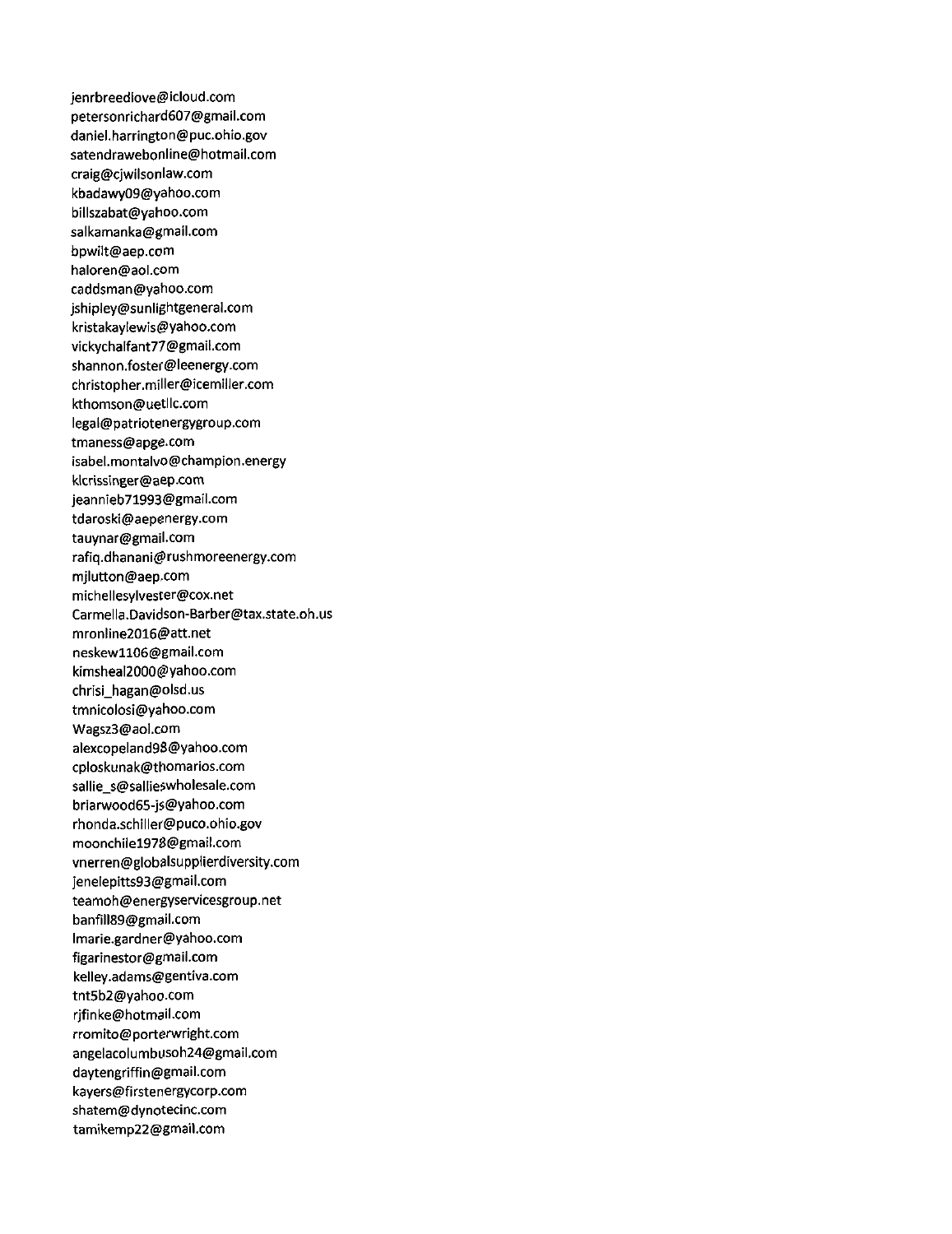timebomb58.tt@gmail.com mwise@mcdonaidhopkins.com president@sperianenergy.com haymakertreeandlawn@vahoo.com Aeharms48@gmail.com bwfoxjr@yahoo.com manage@ameloinc.com george.todd@enernoc.com iabreu@capital.energy Iiaram77@gmail.com raulinesta@gmail.com paperciipl60@hotmail.com barronsusan33@gmail.com GCHRISTOPHER727@6MAIL.COM pradip.kamat@indusin.com aawilliams.army@gmail.com rvtforty@yahoo.com joannesortini@icloud.com clinton01bush@gmail.com m.white@gaiconsultants.com rdeleone@amazon.com mvargoO@gmail.com jonathanrohr25@yahoo.com ns@bgcpartners.com taycaine2017@gmail.com uuag2.0.org@opera.con shawnajefferson27@gmail.com jon.biack87@yahoo.com Irtk03@yahoo.com iar7042@yahoo.com adams.april.72@gmail.com mvorabouth@ses4energy.com brandonthemanl990@gmail.com t.molinski@iconjds.com cmblend@aep.com soa.cn@opera.cim hbump@kent.edu amy.travis@elevationeg.com defense.jp@opera.comm gobierno.gob.ni@opera.co 2462779223@qq.com Tcunningham@youngstownohio.gov dennisprentice26@gmail.com 0206myride@gmail.com lauren.augostini@puco.ohio.gov quallweld@aol.com ccoochl215@gmaii.com dawonmickensl2@gmail.com tfraker@collier-it.com carmenkennedy02@gmail.com elizabeth\_ruevemiller@hotmail.com david.ricketts@vistraenergy.com indichopra@gmail.com marion\_otterness@att.net c60page@gmail.com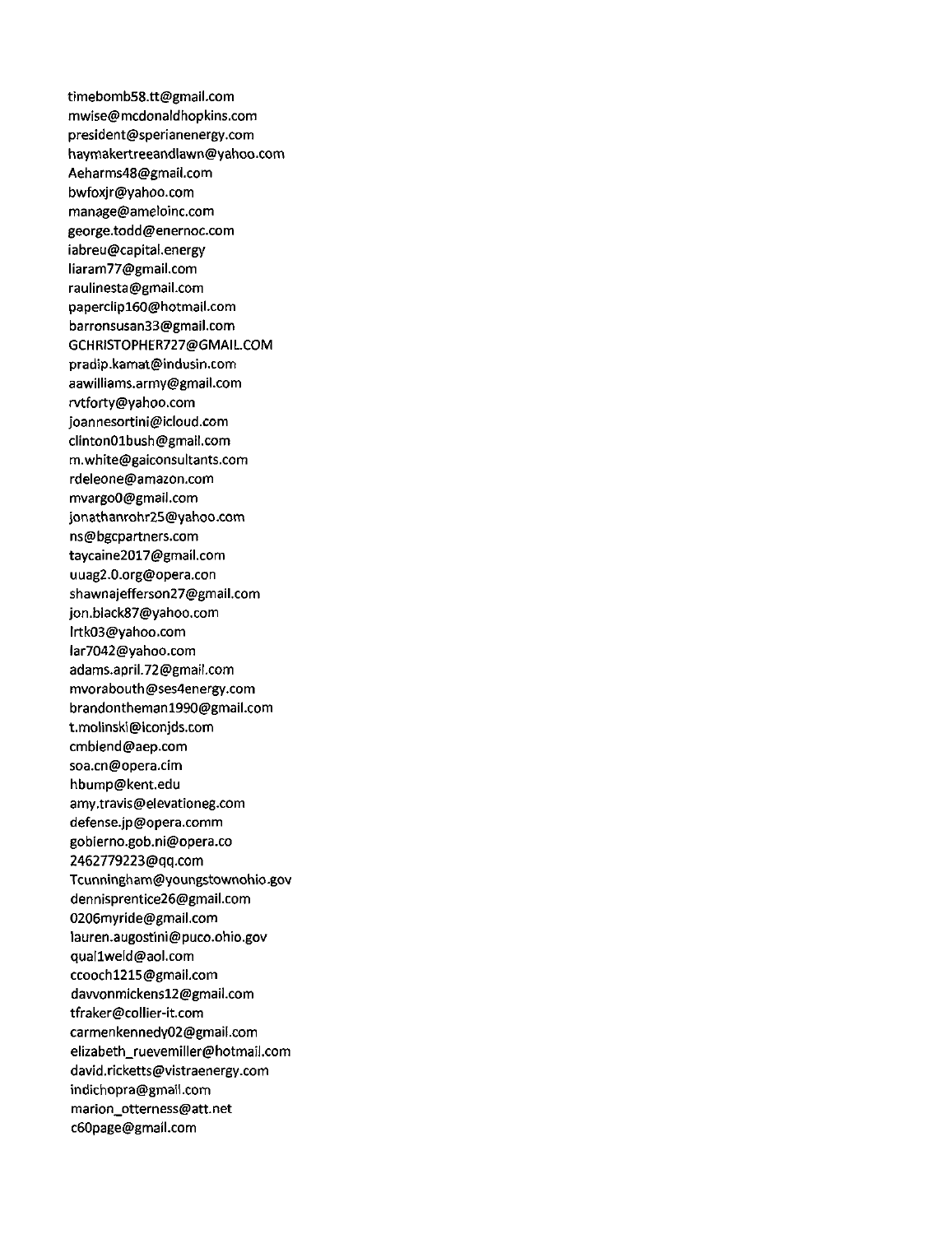halanitan@juno.com ve4.0.com@opera.como w3c300..com@opera.com webfoundationlO..O.com@opera.com jenpeace44@gmail.com kevin.hood@ems.schneider-electric.com katoku66@gmail.com jbishop@unitedenergyservices.net brandon.luzar@constellation.com stseng@graymont.com samykae@gmail.com raya2020@msn.com leighpaulus@gmail.com gjurbanek@gmail.com Tgbarry@insight.rr.com mmoon2234@gmail.com Istrickland3016@gmail.com a007hotcakes@hotmail.com andrew.knapp@hamilton-co.org nayarit.mx@opera.co eric@kevin2000.com bruttsteenbeek@gmail.com ms\_ronnie\_d@yahoo.com hardballa872\_4life@tutamail.com mpfleisher@gmail.com phoenixxl3@yahoo.com Justin.day@us.abb.com Linda.Pausch@com.state.oh.us howe@ohio.edu godlistensadickl5@gmail.com aprilmetcalfe210@gmail.com dlcarnahan@ieee.org starrbrite8379@email.com rsch.utilities@baml.com rainbowsbutterflies1@gmail.com Celia.B.Hashlamoun@dominionenergy.com bryanmirandal028@gmail.com michael.segura@blitzenergyco.com Jvinecourt@gmaii.com cha.cl@opera.opera.com dunawayida@gmail.com behnamjoonl3@hotmail.com jdfisherl@aep.com Leigha.Felix@Constellation.com lamontdamon6466@gmai).com jessicabement23@gmail.com bprosperi@aep.com kbatesll.kb@gmail.com israel.e.bilancieri@gmail.com john.schatz@txu.com nsc.cn@operete.com ben.ramnytz@peak5advisors.com penyatajohn@gmail.com recarter@vectren.com mawilson@vectren.com

 $\mathbf{r}$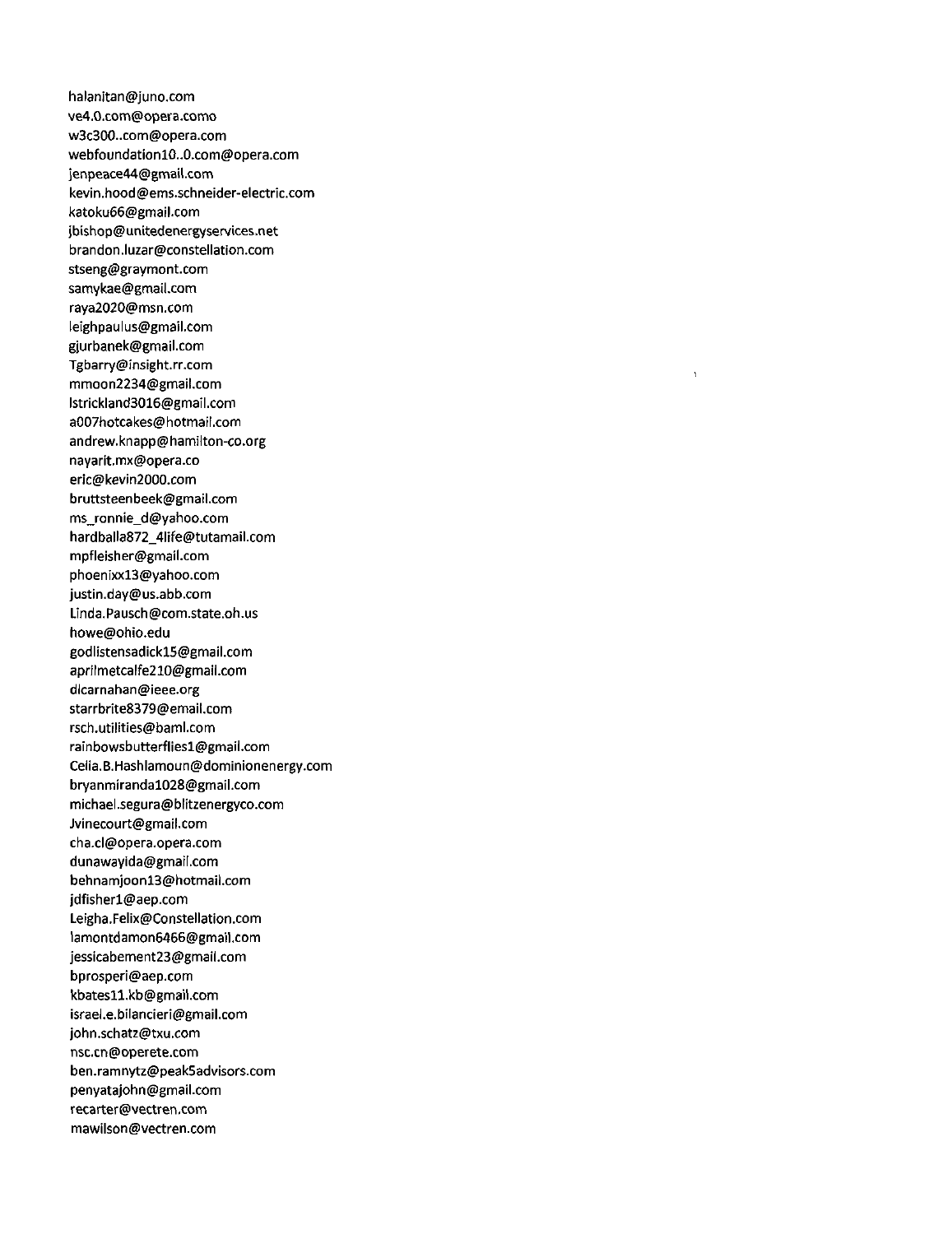typeavlev@sbcglobal.net Regulatory@frontierutilities.com willi563@miamioh.edu rwinder@beneschlaw.com jon.blackwood@occ.ohio.gov Jcaltmayer@midamericanenergyservices.com davisutilities.ohio@gmail.com franks.stevenl@gmail.com mistyedwardsl211976@gmail.com dlmcquiller@yahoo.com gramaham@hotmaii.com kpelc@firstenergycorp.com googl.com@opera.comn Iacheileduncan50@gmaii.com l\_slo@yahoo.com mlozich@securustechnologies.com constantinofigariperez@opera.coml eric.simanton@inerailroad.com justus3605@att.net queenzolia@yahoo.com brutt5588@gmail.com trishagosepohlable@gmail.com slimdog8769@hotmail.com margiepetersman@gmail.com twaun23@yahoo.com danielromanko@gmail.com lori.coy@ofcc.ohio.gov kendra\_bembrY@yahoo.com Jnewberry@qenergysolutions.com edearman@lifeenergy.com samlawrenceenergy@gmail.com wameyer3209@gmail.com rachrosenau80@gmail.com jsburns@zoominternet.net ehoward@kinectenergy.com mlindsay@uetllc.com mdmeapl977@gmail.com themrschristinamariebaker@yahoo.com degraaff@gmail.com amy69Jo@gmail.com tylercoffman03@gmail.com Johnsteenbeek5588@gmail.com tjlovesmk24@gmail.com dogsareus2006@vahoo.com mfi.be@opera.con leo@smith.net mike.mansour@puco.ohio.gov dana.swieson@epex.cc Vernmorter29@gmail.com lemastersengineering@gmail.com mrhumbo@msn.com get2it2got2it@gmall.com idacalloway@att.net Jeannepasko@juno.com gillzeek@att.net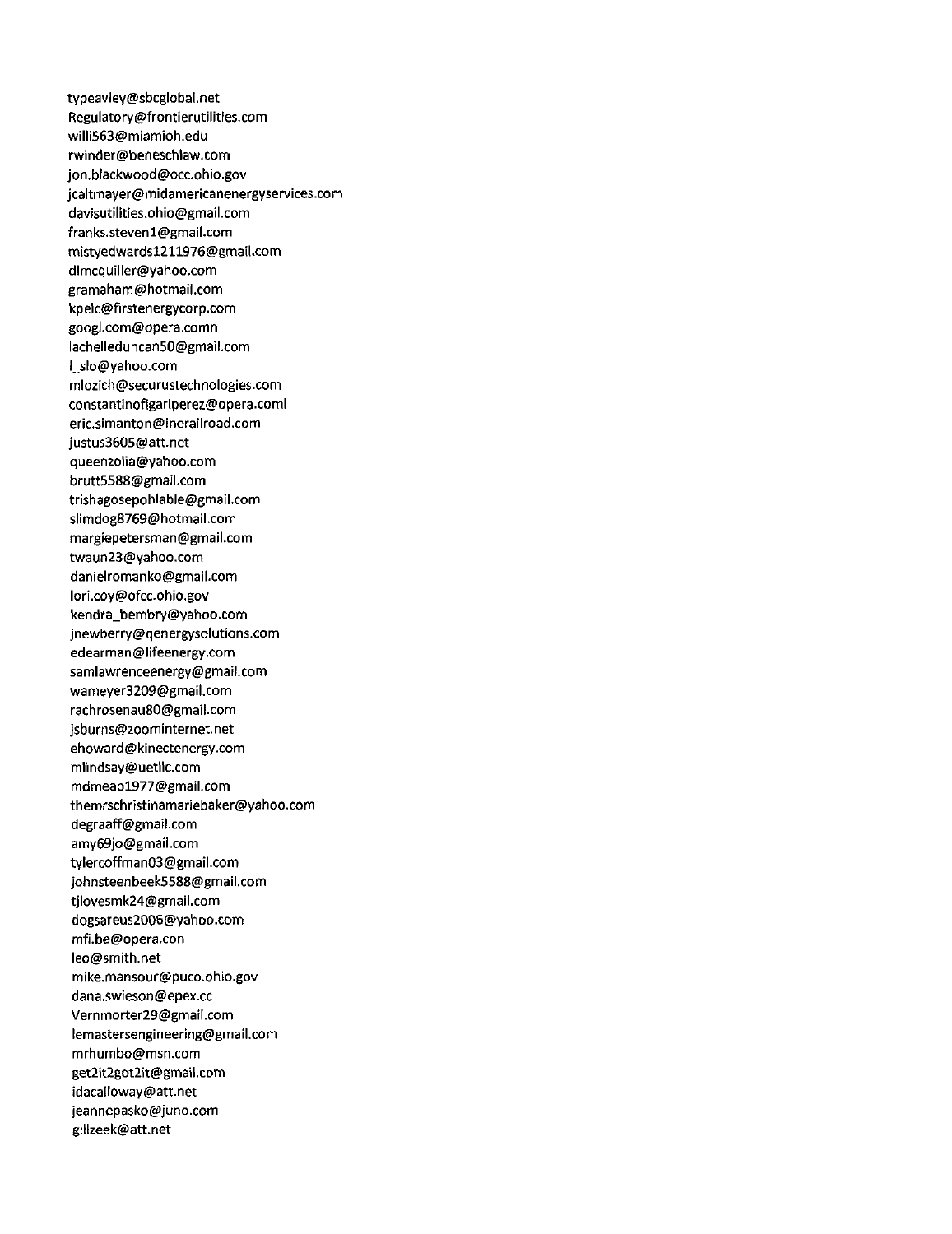regulatory@genmobile.biz amitrey@archerenergyllc.com vicepresident@bond-hill.org daniel\_bremer@ham.honda.com 32michellewatson@gmail.com mcrus@enbridge.com denisemarielee@yahoo.com gcostanzo@nopec.org kme\_20@hotmail.com jessica614830@gmail.com erwin.sorllla41082@yahoo.com pstevens8479@gmail.com dimitrimechanical@gmail.com 5588brutt@gmail.com asia.brown4500@gmail.com garlandfamilyl988@gmail.com ginp001@aol.com robbfosteriii@gmail.com karen.brooks@Jfs.ohio.gov sameduri@enerlogics.com paulahulingl967@gmail.com TLemke@firstenergycorp.com joe.moore@oberlin.edu machilds@aep.com eherman@cityofbryan.com phil.lasusa@gmail.com sharioncamp@yahoo.com kate.goldsberry@edpr.com natalie.dalton.87@outlook.com plheim@yahoo.com dorian.moore@vistraenergy.com pclopez@pathstone.org scottashl3@live.com allenweinandY@gmail.com lcurtis@leddc.lighting wholedanclan6@gmail.com carole.williamson@consolidated.com usstate08@gmail.com lilpearle@hotmail.com csdrake@aep.com Jland388@gmaii.com nicole.barnes@gexaenergy.com figarinestor@outlook.com sherry.hillock@hotmail.com mmentel@taftlaw.com lmerlinj@aim.com jffsl486@gmail.com john.ritch@nee.com ginadstovail@gmail.com thepubiicpeddler@gmali.com raewatkins32011@icioud.com matthew.miller.999s@gmail.com daniel.alfasi@hotmail.com ioganwinston@gmail.com deborah.dickson@tax.state.oh.us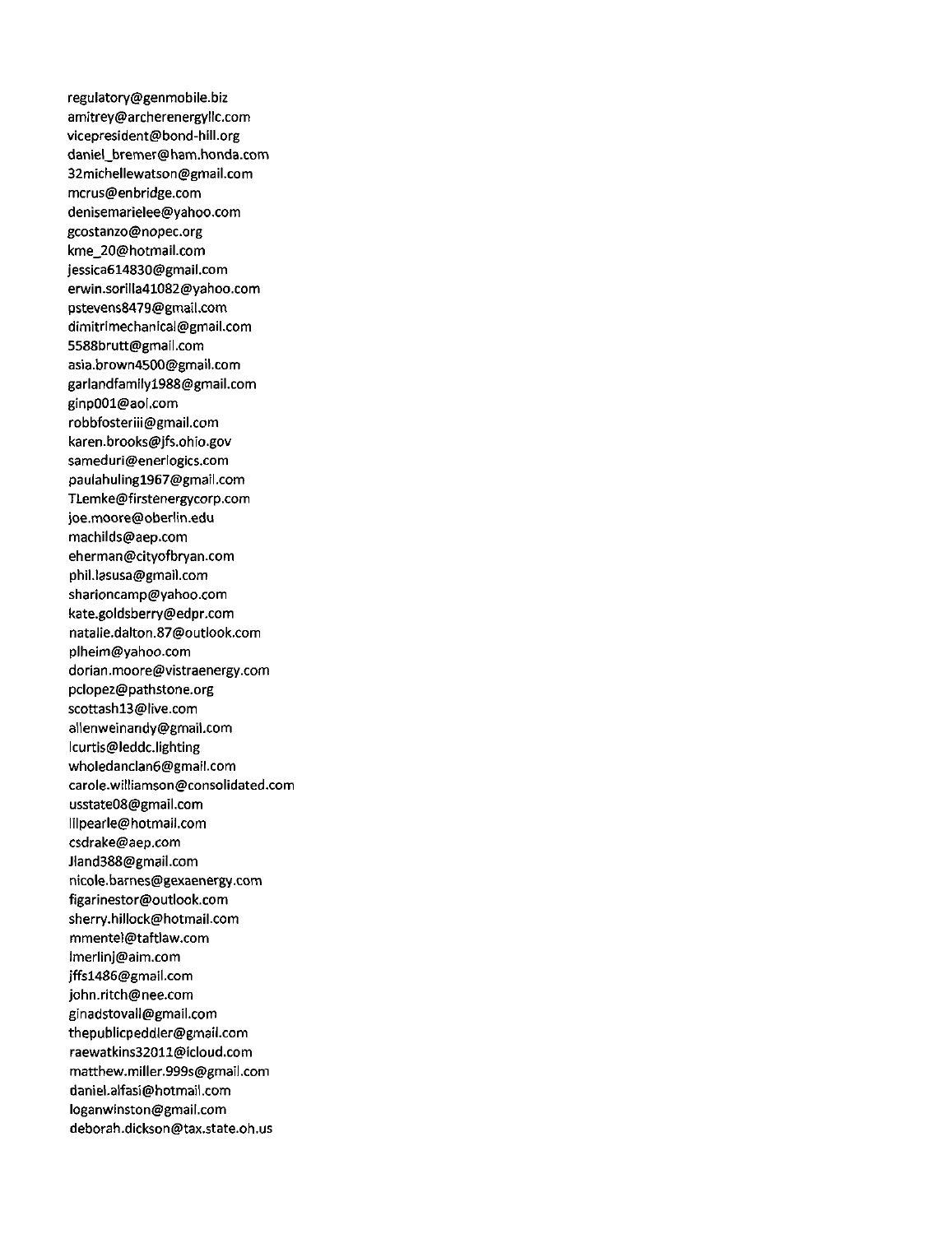JohnEnergyDenver@gmail.com vladimy.joseph584@hotmail.com bl400ex@gmail.com tyler.godwin@spglobai.com Mindy\_bline@yahoo.com barb\_siordia@bmc.com will@votesolar.org sex@mailinator.com bhites83@gmail.com connie.szeto@pbfenergy.com cdbtric@icloud.com montde3@icloud.com mistereasep@gmail.com daniel.pickels@enlink.com JAFURNISS@YAHOO.COM Bfuoco@powerpipingcompany.com elizabethcole4745@yahoo.gov.com regulatory@combinedPublic.com jeffrey.allen2095@gmail.com tay2773@gmail.com news@wdlrradio.com bkinglst@gmail.com bdnelson@infiniteenergy.com cindylang@outlook.com LESLIESCHEIDLER4@AOL.COM chris@whatisflyght.com connie.luck@charter.com donyell.gf@gmail.com smudge\_harper@yahoo.com spoiled792001@gmail.com cgarone@inteserra.com Joshdidion@gmail.com josephbrown75@yahoo.com Neil.Waggoner@sierraclub.org prayistayblessed@gmail.com wyattl533@gmail.com marcus.pryor@tpiefficiency.com poole.joshuam@gmail.com wraubihl@aep.com angelaewebster2011@gmail.com jbtravelerl@cs.com jessicadanielsl979@gmail.com candygivens2090@gmail.com joules0101@gmail.com michellemann@feller.law enb2112@gmail.com dsa60508@cs.com shannonrose871@gmail.com kristindisantis2017@gmail.com lucismenagerie@gmail.com nrevant@gmail.com ginger@tklengineering.com bventlingvb04@rossmedicai.com shelly@seagatebenefitsadministrators.com agreathouse4@gmail.com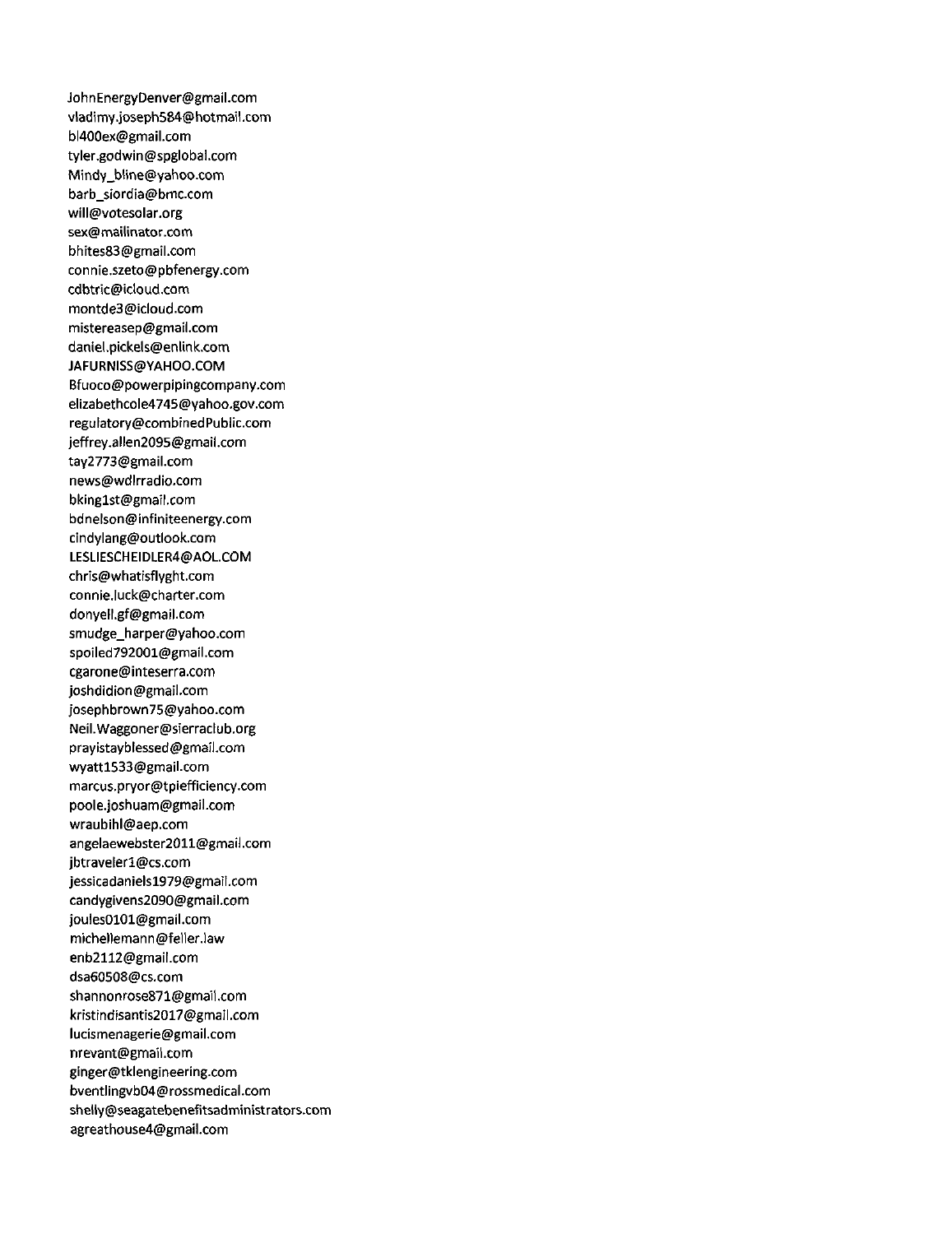ceo@isaacsinc.com beckyb@ohcac.org lsdsanndiego93@gmail.com nextleveltruckrepair@outlook.com elizabethcole4547@yahoo.gov.com demarkt2@gmail.com kaci.jacobs@vistraenergy.com mthorsen@energentsolutions.com kim.wall@hansencx.com Jacqueline.waiker@duke-energy.com charris073108@gmail.com adickerson318@gmail.com reneecorona36@gmail.com pdawgmeehan@yahoo.com ambrosia.logsdon@occ.ohio.gov rkarnstatewide@yahoo.com msprow@cityofdefiance.com scottmessingl@gmail.com compliance@gsaudits.com marmstrong@ohioec.org wl)dslide6920.03@gmail.com lisadyson22@hotmail.com xjpxl0@gmail.com james.mccabe@hamilton-oh.gov monicacurrence@gmail.com meterpros@gmail.com worthendonnelle@yahoo.com vcrites@starenergypartners.com kennethkessler@sbcglobal.net batshitcrazy8423@gmail.com Trlutz@michaelsenergy.com ewallace@greenehurlocker.com Compliance@freepointsolutions.com Ieggeupskippy2@gmail.com shortbreadl07@gmail.com tamara.d@ecobee.com Motla@earthlink.net 20johnm@parkwayschools.org leeanne.hagel@rbccm.com ericb0517@gmail.com sdmadd@gmail.com 36watsonm@gmail.com gretchennicoll@icloud.com as8385930866@gmail.com rmattiu@firstenergycorp.com elizabethan@yahoo.gov.org Chad.Wenger@puco.ohio.gov princessmilal979@gmail.com militza.grady@puco.ohio.gov esthomasl986@gmail.com rowletdr@oge.com mbaier@examiner.org grimmanastasia@gmail.com Jester5@fuse.net slimgoodie749714@gmail.com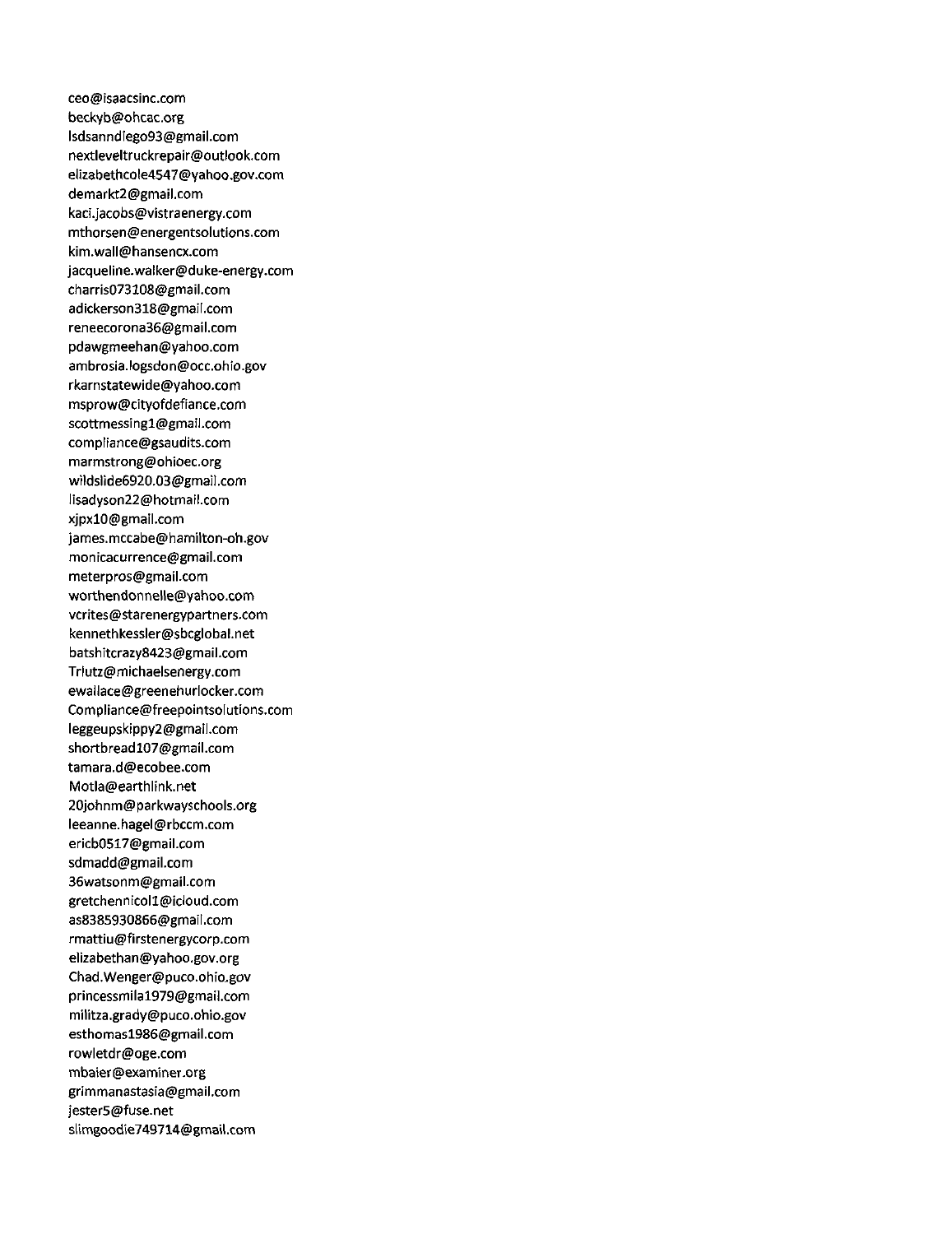grace8624@sbcglobal.net tammywade53@gmail.com kfaust@rockwoodequity.com a.kit@kghl.net glojerml977@icloud.com kackmirdaspostfachvoll@gmx.de amydugginsl025@gmail.com maplegrove53@gmail.com lydia.scheel@deanchoiceenergy.com elizabethan@yahoo.gov.com hartkemeyerl01ann333layla@gmail.com esveel7@gmail.com Jennifer.Cordray@centerpointenergy.com g.zrelak@sbcglobal.net mbonifas@hullinc.com lisa.7006.lc@gmail.com cboard6082@icloud.com cmira@woh.rr.com rh2514@att.com sshort1110@columbus.k12.oh.us jr2762@att.com jason.dorsey@aes.com amyjarman69@gmail.com bwolfe@pecgllc.com realjoefew@gmail.com truittfoundations@gmail.com john.cronin@elevationeg.com melissaisabeautygirl@gmail.com zclinton@outlook.com writeleahnoel@yahoo.com palobryan@aol.com dnsberens@gmail.com sladezaydin@gmail.com llcarrie.s@gmail.com brandiejlll5@gmaii.com marmort21@gmail.com puc.correspondence@crowncastle.com rawleighrogersl@shippingchamps.com heathergordonl978@gmail.com d.wingl6l9@gmail.com r.timothysmail36@gmail.com mario\_caruso@aol.com antonio.soruco@wglenergy.com mretterer@pheasantsforever.org evansjarett@yahoo.com Diane.Janicki@betm.com Dahayesl983@gmail.com rreynolds@rangeresources.com steve.stubitz@citadel.com drterreilesq@gmail.com kj20187371@gmail.com andrew.j.campbell@dominionenergy.com coleelizabethann@gmail.com DeeDeeGiese.SierraClubOhio@gmail.com dmesser3016@yahoo.com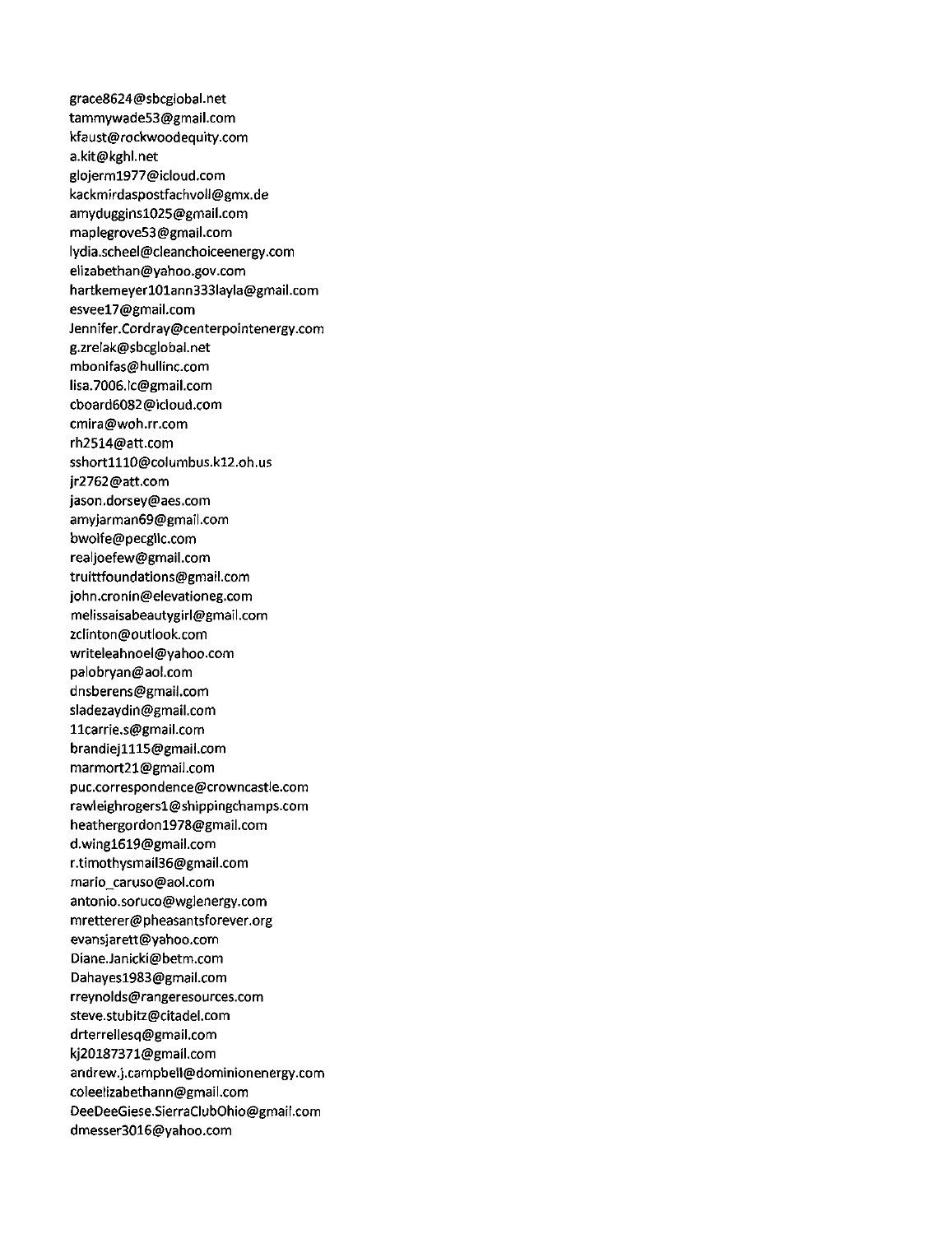a.shavers478@gmail.com crxeros@firstenergycorp.com kmyoung@firstenergycorp.com keithleydeirdrel8@gmail.com cathyannakers@yahoo.com j.p.johnston@csuohio.edu jfuchs@brackneyinc.com elizabethannblackwell58@yahoo.gov.aol scott.elisar@puco.ohio.gov angela.rice@students.post.edu my74gmc@yahoo.com Ajspeigle2309@gmail.com typhooncindy@icloud.com pastorgriffith@aol.com fredwachtel@coshoctoncounty.net thatmommy922@gmail.com kekenstl@kent.edu cricketcms@gmail.com navy@fuse.net nac@stateside.com hharrison@brewer-garrett.com jshill@infiniteenergy.com kristin.rothey@ohiosenate.gov regulatory@felier.law regulatory@infiniteenergy.com nldjr2003@yahoo.com jonas.timm.72@gmail.com migdaliaringholz@gmaii.com regulatory@trustpps.com juliov.medina@yahoo.com beckyp513@gmail.com ccblantonl@icloud.com mblumenthal@mcglinchey.com mana.roberts@metronetinc.com lauralfogleman@gmail.com kprooney@aquaamerica.com brock4599@gmail.com Chris.Stokley@avangrid.com rkeaug30@yahoo.com tkennedy@accuratestaffinginc.com jliskovec@cityofbayvillage.com ronald.salkie@ovgas.com vaguirre@ccregional.org maryrwilson8@gmail.com rabrams@bkd.com maxtiggerdogcat@icloud.com pennynick@frontier.com cassiedl220@gmail.com dawn.kelliher@windstream.com joe.segar@esco-tech.net dane.vandewater@duke-energy.com tahaunahlyle@hotmail.com tammy.bugher@afit.edu olddutchhops@gmail.com mdunbar513@gmail.com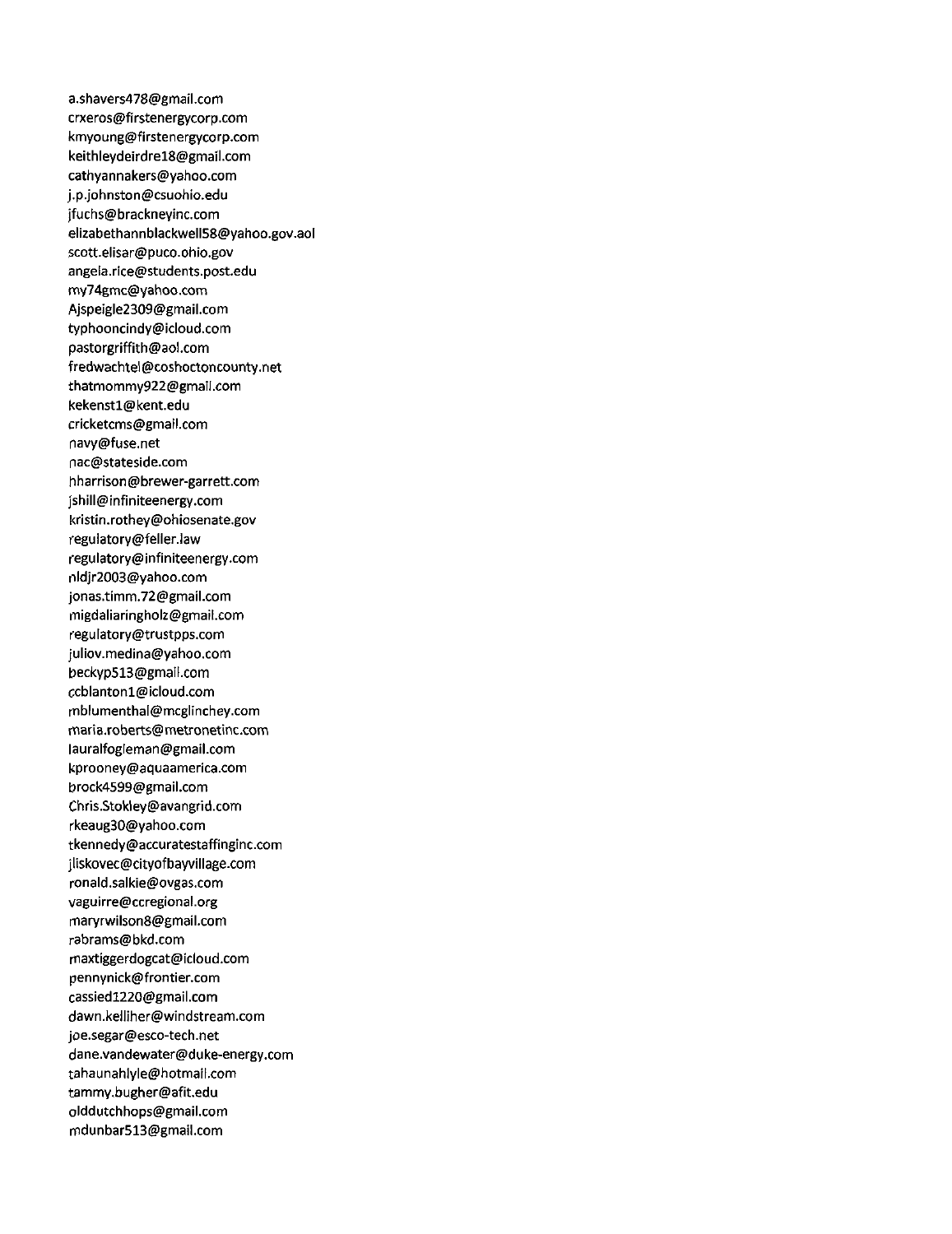tdaily@heiplinedelmor.org kari@tmgtelecom.com lkaleps@ohioec.org mfleisher@dickinsonwright.com argentina.gob.ar@play.google.com.paraguay.gov.py.gov.co.peru.gob.pe.venezuela.gob.ve.gob.cl.gov.co.gub.uy.ecuador.gob.ee governo.it@tencent.com.esteri.it.interno.gov.it.giustizia.it.difesa.it.esercito.difesa.it marina.difesa.it@vue.js.carabinieri.it.mef.gov.it.mise.gov.it.minambient.it.lavoro.gov.it lmbplusmm@gmail.com jwentz@ntherm.com fdarr@mcneeslaw.com clchrisleasure@gmail.com damont.gatewood@gmail.com pbucher@theoec.org gordongreenway@gmail.com dolan56768@yahoo.com rplewacki@beneschlaw.com thefinisherl988@gmail.com tscharenberg@cacfayettecounty.org karen.higgs@motorolasolutions.com monica.franklin@a3consultingllc.com Justinbrinkley@gmail.com srnoyachki@gmail.com kirsyrey52@gmail.com robin.l.sims@dominionenergy.com sagowitzvioletl981@gmail.com sherriel920@gmail.com linkhartc@api.org india.gov.in@embarcadero.com.nic.in.meit.gov.in.data.gov.in.agriculture.gov.in.coal.gov.in.commerce.gov usa.gov@jigsaw.w3.org.com.europe.eu.gov.uk.australia.gov.au.gov.cn.government.ru.canada.ca.australia.gov.au.gov.za.gob.mx argentina.gob.ar@apps.apple.com.paraguay.gov.py.gov.co.peru.gob.pe.venezuela.gob.ve.gob.cl.gov.co.gub.uy.ecuador.gob.ee panama.gob.pa@atos.net.paraguay.gov.py.gob.cl.gub.uy.haiti.gouv.ht.jamaica.gov.jm.data.gov nicaragua.gob.ni@honduras.gob.hn.elsalvador.gob.sv.guatemala.gob.gt.cuba.gob.cu.belize.bz.deepmind.com gov.p[@satcen.europe.eu.gov.sl.gov.ro.gov.bg.governo.it.gouvernment.fr.gov.ie.gov.sk.gov.ee.gov.me government.se@yahoo.com.government.no.government.nl.government.gr.government.dk.valtioneuvoste.fi.belgium.be.malta.mt vaiitsus.ee@ch.ch.gov.me.montenegro.gov.me.latvia.gov.lv.mk.gov.vlada.sk.vlada.hr.vlada.lt.kmu.gov.ua Juntadeandalucla.es@miimii.it.aragon.es.caib.es.castillalamancha.es.gencat.es.gobcan.es cantabria.es@react.js.jcyi.es.navarra.es.gva.es.juntaex.es.dgt.es gaiicia.gai@euskadi.eus.asturias.es.boisamadrid.es.alfaromeo.com.piay.googie.com gouvernement.ga@lngs.infn.it.economie.gouv.ga.sante.gouv.ga.defence.gouv.ga.justice.gouv.ga.mines.gouv.ga.transports.gouv.ga mali.gov.mi@support.nvidia.com.miic.gov.mi.sante.gov.ml.finances.gov.ml.education.gov.mi.bamako.gov.mi.beigium.be fama.mil@sicurezzanazionaie.gov.it.mpfef.gov.ml.securite.gov.mi.dnempioi.gov.mi transport.gov.mi@home.infn.it.dgmp.gov.ml.environment.gov.mi.data.gov.mi senegai.gouv.sn@data.gouv.sn.sante.gouv.sn.mittd.gouv.sn.environnement.gouv.sn.finances.gouv.sn defence.gouv.sn@support.hp.com.interieur.gouv.sn.travail.gouv.sn.fonctionpubiique.gouv.sn.maer.gouv.sn gouv.ci@support.intel.com.mfp.gouv.ci.presidence.ci.mewf.gouv.ci.mshp.ci.sante.gouv.ci.finances.gouv.ci emploi.gouv.ci@aol.com.infrastructures.gouv.ci.dipiomatie.gouv.ci.interieur.gouv.ci.defense.gouv.ci admin.ch@ienovo.com.ch.ch.eda.admin.ch.edi.admin.ch.ejpd.admin.ch ubs.admin.ch@pytorch.org.efd.admin.ch.wbf.admin.ch.ubek.admin.ch.okfn.org.egovernment.ch.opendata.swiss.chgemeinden.ch admin.ch@cines.fr.bk.admin.ch.edoeb.admin.ch.bar.admin.ch.deza.admin.ch.ch.ch bak.admin.ch@virgilio.it.meteosuisse.admin.ch.fsio.admin.ch.empa.ch.iest.ch.fedpol.admin.ch.sfao.admin.ch.efd.admin.ch arletheajamesl@gmail.com tashino280@gmail.com ttynes@ses4energy.com angela.magers@yahoo.com developer.hpe.com@hpe.com.developer.nvidia.com.developer.ibm.com.developer.microsoft.com.developer.amd.com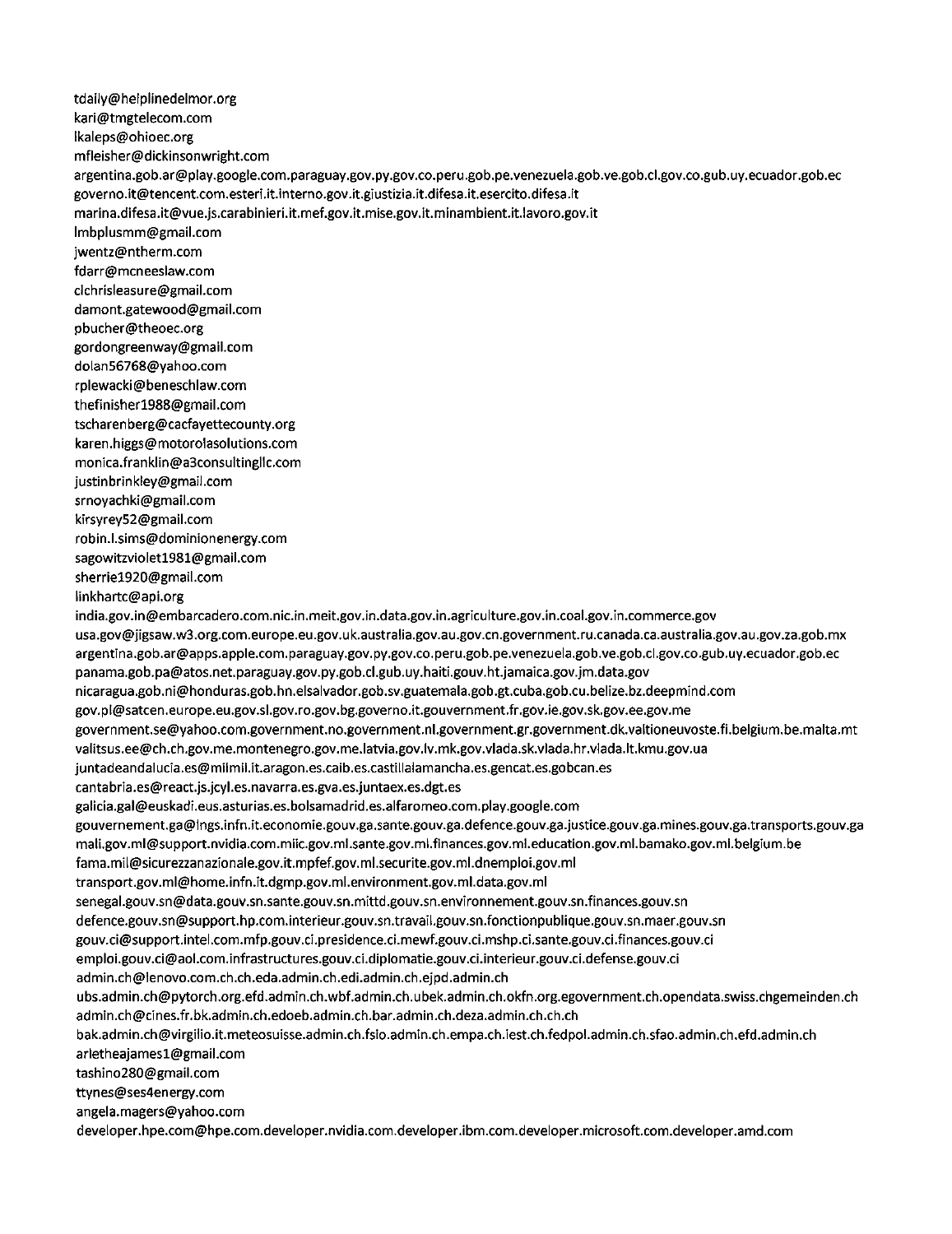jessicagibson777@gmail.com ashepherd@270strategies.com docs.unity3d.com@python.org.apache.org.azure.microsoft.com.cloud.google.com.support.oracle.com algeria.gov.dz@help.duckduckgo.com.mae.gov.dz.mjustice.gov.dz.mf.gov.dz.mem.gov.dz.mre.gov.dz m-education.gov.dz@baesystems.com.minagri.gov.dz.mtp.gov.dz.massn.gov.dz.salesforce.com mcrp.gov.dz@mfep.gov.dz.mtess.gov.dz.sante.gov.dz.mta.gov.dz DiGGER\_DUG44@HOTMAIL.COM rdolan@amppartners.org amesserly@feecorpinc.com Iinttrap2008@gmaii.com government.ru@tim.com.br.data.gov.ru.mcx.ru.mkrf.ru.mil.ru.mod.ru.minsvyaz.gov.ru.economy.gov.ru.edu.gov.ru hggnsgt@gmail.com agenas.gov.it@yahoo.com.enea.it.elettra.trieste.it.iit.it epcc.ed.ac.uk@egi.eu.aurora.ani.gov.titan.ornl.gov.gov.frontier.ornl.gov.theta.anl.gov.galiieo.hpc.cineca.it.mira.anl.gov Jay.brown2@duke-energy.com kilo0514@gmail.com scottneison567@yahoo.com elizabethcoieann268@yahoo.gov.com fdarr2019@gmail.com elizabethcole01281972@yahoo.gov.com lyons@carpenterlipps.com library.cern@w3cchina.org.library.web.cern.ch.cern.ch crc@socialworker.net tamicapetty@gmail.com bryan.p.hayes@gmail.com Jkglamourl9@yahoo.com heather.angelbeck@gmail.com elizabethcolea88@yahoo.gov.com lorimce@gmail.com jasondonaldson1984@gmail.com cariycherll2213@gmail.com ash21\_0807@yahoo.com tgallagher@smcnlaw.com mroberts@sopec-oh.gov sheriwilson0702@yahoo.com nussle@columbus.rr.com chase.garrett@leewardenergy.com laura.g.scott@engie.com Ohiohealthcaremaster@gmail.com mattmoserl5@gmail.com maura.mcclelland@puco.ohio.gov achi@chpk.com tkm@stevenslee.com jhodgkinsonl392@gmail.com gta37@yahoo.com tlkidd@hotmail.com kara.price@geenexsolar.com bahabnahaggagea@gmail.com tlinville@firstenergycorp.com rgurganus2983@gmail.com atoss@smartenergy.com mariedeanna42@gmail.com tllane723@gmail.com amanddrskaggs86@gmail.com tlantor@fcclaw.com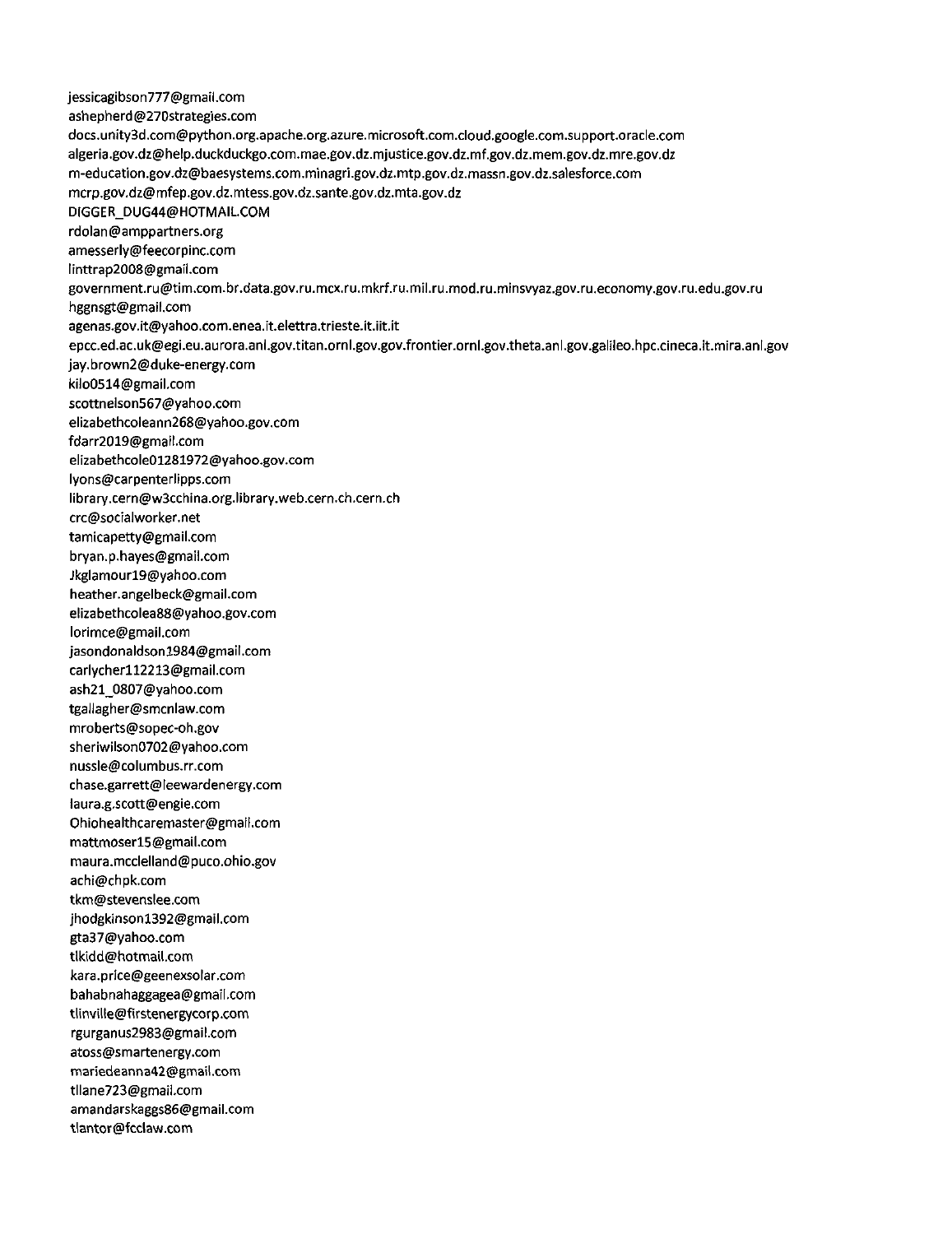marcy.l.boni@dominionenergy.com lydiabutler37@gmail.com sugarhlll\_hollands@hotmail.com rglover@mcneeslaw.com darksidenate@gmail.com ian.nickey@hickspartners.com keith.conroy@hickspartners.com mmakel@aepenergy.com emanu@yahoo.gov.com syh30026@zzrgg.com jamie@hunterstonconsulting.com zlfrymier@aep.com amandacarpenter653@gmail.com ashley.mcnabb@star-llc.net elizabethanncole@yahoo.gov.com ajudd@daypitney.com daniel.flum@hamilton-oh.gov derrick.brashears@urbana.edu jlipscomb@anteroresources.com cgaddes@ces-ltd.com sunden.dave@acd.net lottahogs@icloud.com ronniesueevanss@gmail.com rmvkr@columbus.rr.com tsko.dom@gmail.com texas@myglobalark.org kristin@uandiproducts.com popovic007@mts.rs charleyOwyatt@gmail.com cvijeta.g.2015@gmail.com rosieteelO@gmail.com kzmcherry77@gmail.com catfischacres2006@gmail.com ronaldcallahan@yahoo.com ddcoreyl@gmail.com ddavis@coiohio.com chrlstopher.peterson@clearesult.com iamsamurphy@yahoo.com grayjamie766@gmail.com stephen.butler@sterlingsolutions.com randoiph.lilmc.brandy@gmail.com lcombs@fuse.net ipemberton@sngco.com mjblohio@gmaii.com greenpointbklynborn@gmail.com jwaltz@logancounty.coop jjasterbowski@outlook.com MargieBeagle@gmail.com rebecca93961416@gmail.com brennersherry622@gmall.com sharonsturdy@yahoo.com sadehorne93@gmall.com thannig6@gmail.com jsweet633@gmail.com mimicatl957@gmail.com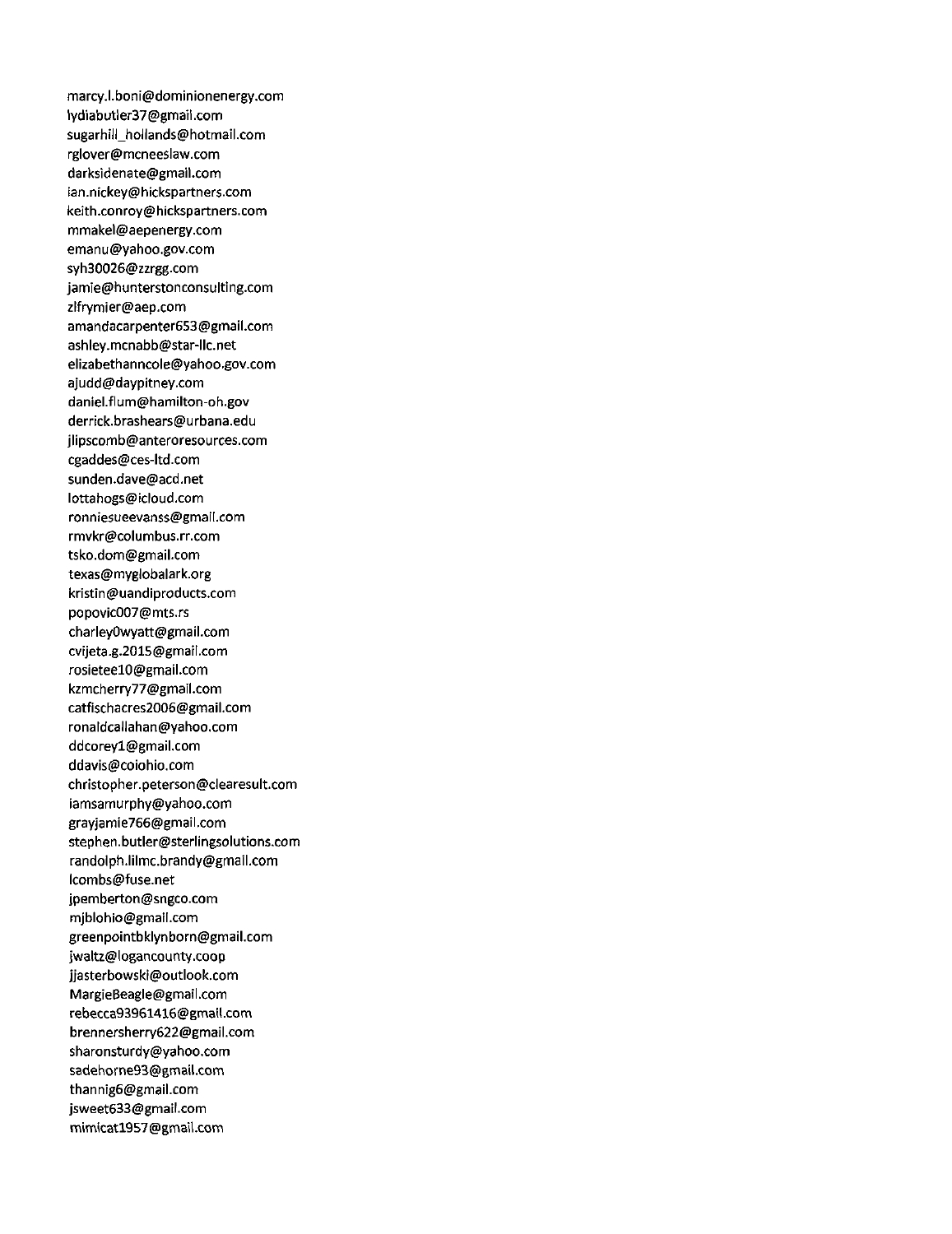fuchsr@cmcoh.org Jeffrey.harlow@dteenergy.com johnackison2@gmail.com abuse@yelp.com elizabethannblackwell58@yahoo.gov.com trixmentall257@gmail.com councilmommy@gmail,com stghes01@gmail.com lisaalmedical@aol.com kbashl985@gmail.com mylflyingzlrkaw@gmail.com natehottie25@gmail.com dlgant@outlook.com eabaker@aep.com thamilton@voiunteerenergy.com faullinn@sbcglobal.net ddayfenton@gmail.com weppler58@yahoo.com spotz99@yahoo.com charmar937@gmail.com reneedustymaag@gmail.com ashley.gibsonl991@yahoo.com danyeschlabach@gmail.com realroad3388@gmail.com fastfacs@yahoo.com alysson.franklin@gmail.com cmrl0725@gmail.com bhardin@national-water.com fkivuyo@kimurallc.com tim.cash@protonmail.com mreno@chpk.com cousartmisha@gmail.com khrystalcombs9313@gmail.com fefemarie711@gmail.com bafarley@firstenergycorp.com rachiel23123123@gmail.com awhal5@aol.com cmcnearney2@gmail.com 77coddington@gmail.com sgjll2277cd@gmail.com schafferswife77@gmail.com john.munn@txu.com akmander990@gmail.com tolland64@outlook.com circemac85@gmail.com rubylong976@outlook.com Rldamron@aep.com heathertirey.21@gmail.com haleigh.caplingerl990@gmail.com rgaines@cul.org schneidera472@gmail.com sweetheart0216@gmail.com marybethel83@yahoo.com pattyliegll004@gmail.com sturakov2020@fastmail.fm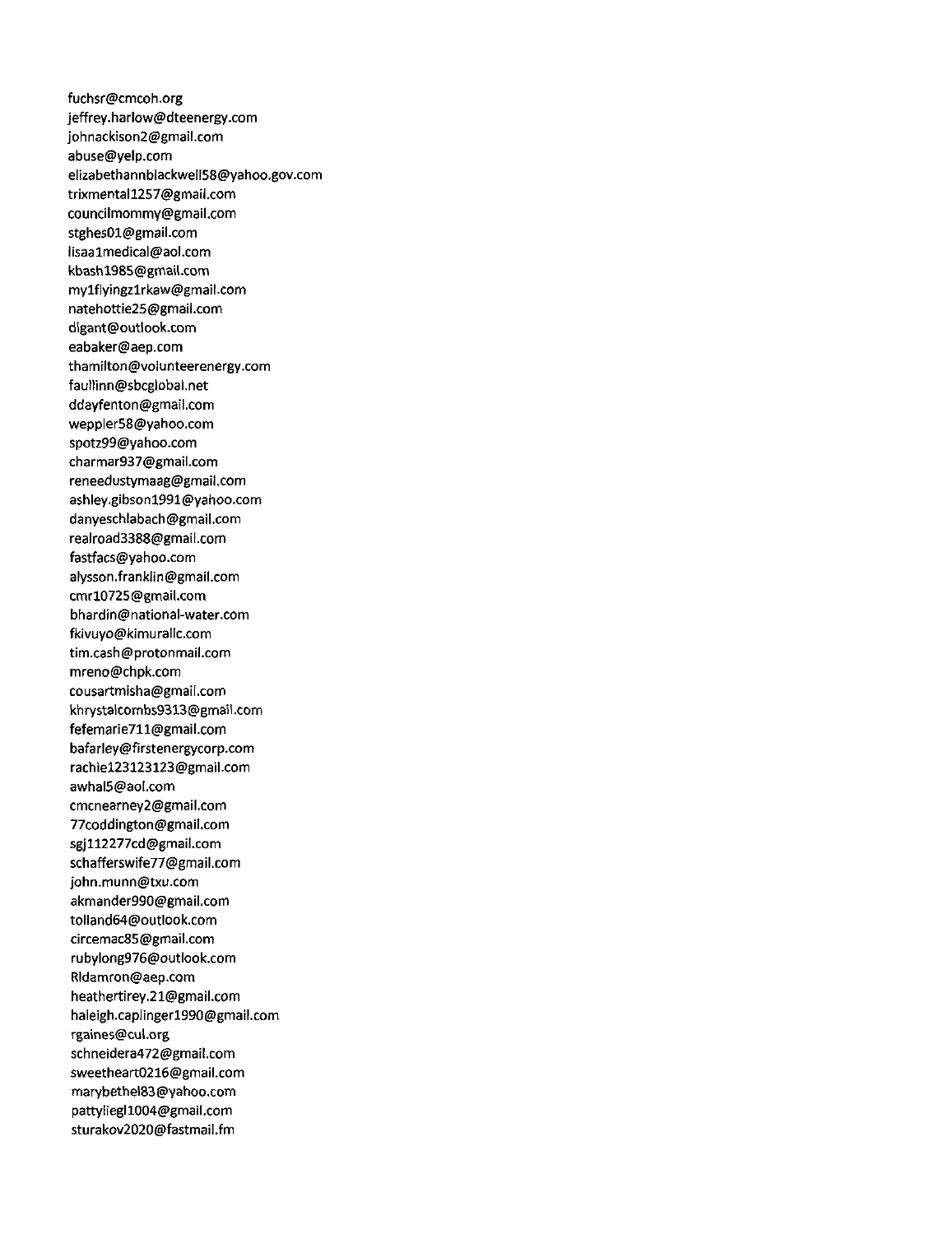haypip27@gmaii.com cthoman@rrpipelineinc.com graeven81@gmail.com noblel.true2@gmail.com trentonhighiey4@gmail.com johndarife@gmail.com lakel8@aol.com andrew.fuquasr@gmail.com chocogall002@gmaii.com mirandabruntyl022@gmail.com scaleap565@gmail.com hampthev35@gmail.com tomraysmithl980@gmail.com cathyaakersl968@gmall.com ubwitti@msn.com bidwisman2@yahoo.com casper@ooga.org christats25@yahoo.com e\_hall2@yahoo.com cshields01@yahoo.com jfallen10@gmail.com penixr@gmail.com toasttheghost.126@gmail.com emalY.littlefield@gmail.com wthbschrlberl382@gmail.com JaminpayneO@gmail.com michelle.quinn@centerpointenergy.com waynerickster@gmail.com erinlesliegoodrich@gmail.com warnecke2@aol.com babychapl019@gmail.com stouteileenl@gmail.com Jamesvonhabsburg@icloud.com glarson@pioneer-railcorp.com CSVANFOSSEN@LIVE.COM tameikastevens7@gmail.com ingridcreel55@gmail.com samuel.gordon@tpiefficiency.com happyhomefoundation3@gmail.com mleclerc@sparkenergy.com rarballo0103@gmail.com dgregory399@gmail.com mlasare@aoi.com redrob30@gmail.com shelshie04@yahoo.com Joeo@aspenenergy.com schernoff@fcdaw.com septemberlynn36@gmail.com bblayney@mpo.noaca.org adam.morad@gmail.com deah939@idoud.com dsullivan@murphytractor.com david.siddiqui@oracle.com tbakerl568@cox.net abshaffer@firstenergycorp.com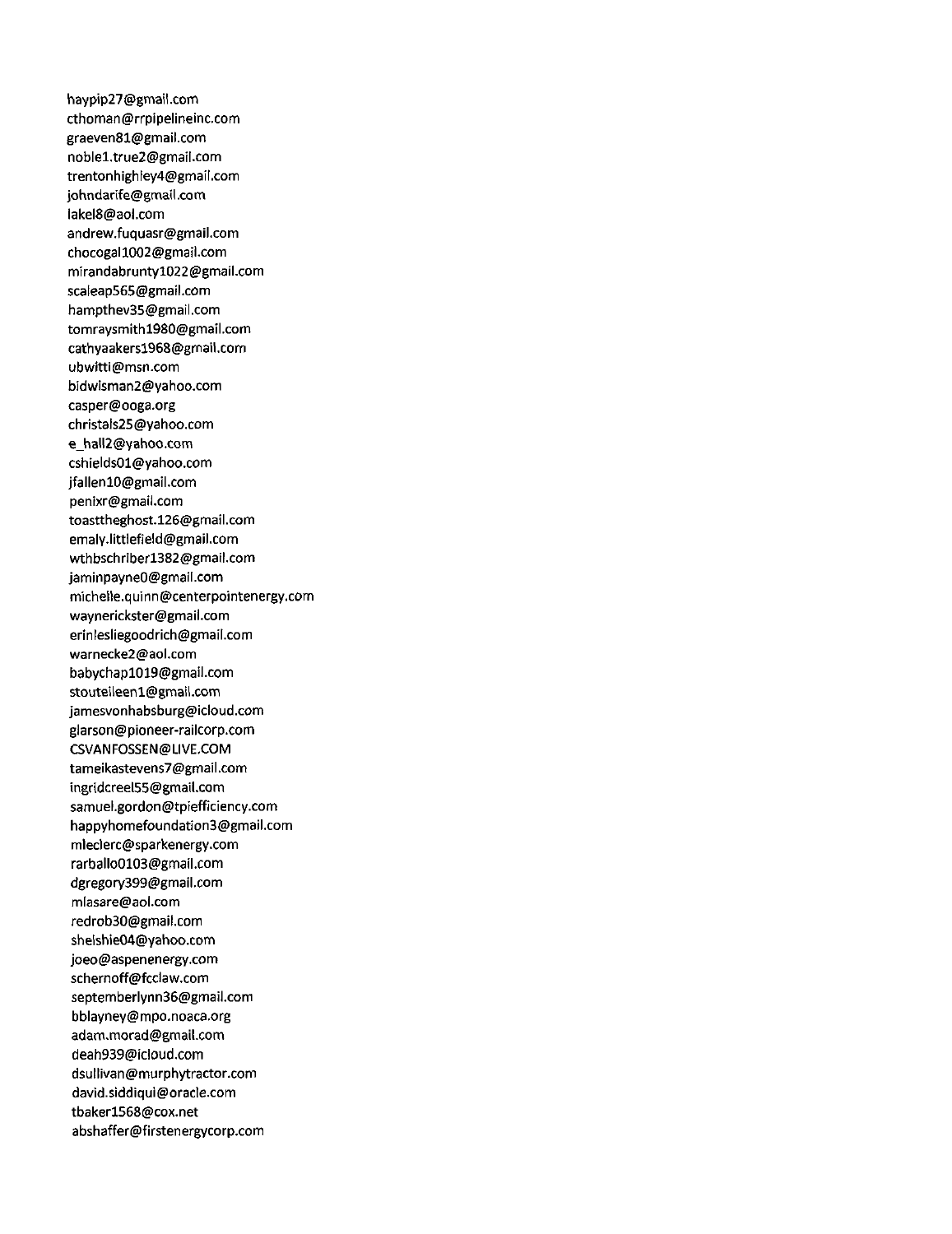alexandra@electricapl.com cfharley2282@yahoo.com rustygaver@gmail.com 4024943@messaging.sprintpcs.com shirleyphelps42@gmail.com downing@southcentralpower.com nwilson@mwcd.org gagal2943@gmail.com sscoggin77@yahoo.com mnangusl@gmail.com natashanbl23@outlook.com rod.rhymer@yahoo.com Jheer@falrshake-els.org payne2991@att.net kbarr@ohioec.org gdavis@springfieidohio.gov Strumanl9@gmail.com mroberts@dlz.com Jenulangel@ymail.com kpelc@energyharbor.com scaranolynn@gmail.com cstevens@ambt.net tcrosbyl46@yahoo.com Completelabdrugtest@gmail.com slh71315@gmail.com merrijo@gmaii.com rosemarybake63@gmail.com kathleen.andres@hilti.com rita@highroadtowing.com prandilion@live.com mrdsql@aol.com maceycastrol@gmail.com ftusoon@gmaii.com colemanchris7777@hotmail.com rgfields420@gmail.com amaarmstrong97@gmail.com lynkel54@yahoo.com yash.chitneni@gmail.com staceyscoggin@gmail.com mdunbar2005@hotmail.com jessejustice2020@gmail.com shellbiz53@gmail.com krvstalc5125@gmail.com matt071980@gmail.com adlinebeard006@gmail.com scottsexy57@gmail.com kadinpitzer31@gmail.com sidderslucas78@gmail.com taylorderrick886@gmail.com xukornux@gmail.com hahmerr23@gmail.com m0nt3v@gmail.com beebeej23@gmail.com nnbcentral@gmail.com beccacschmidt@gmail.com